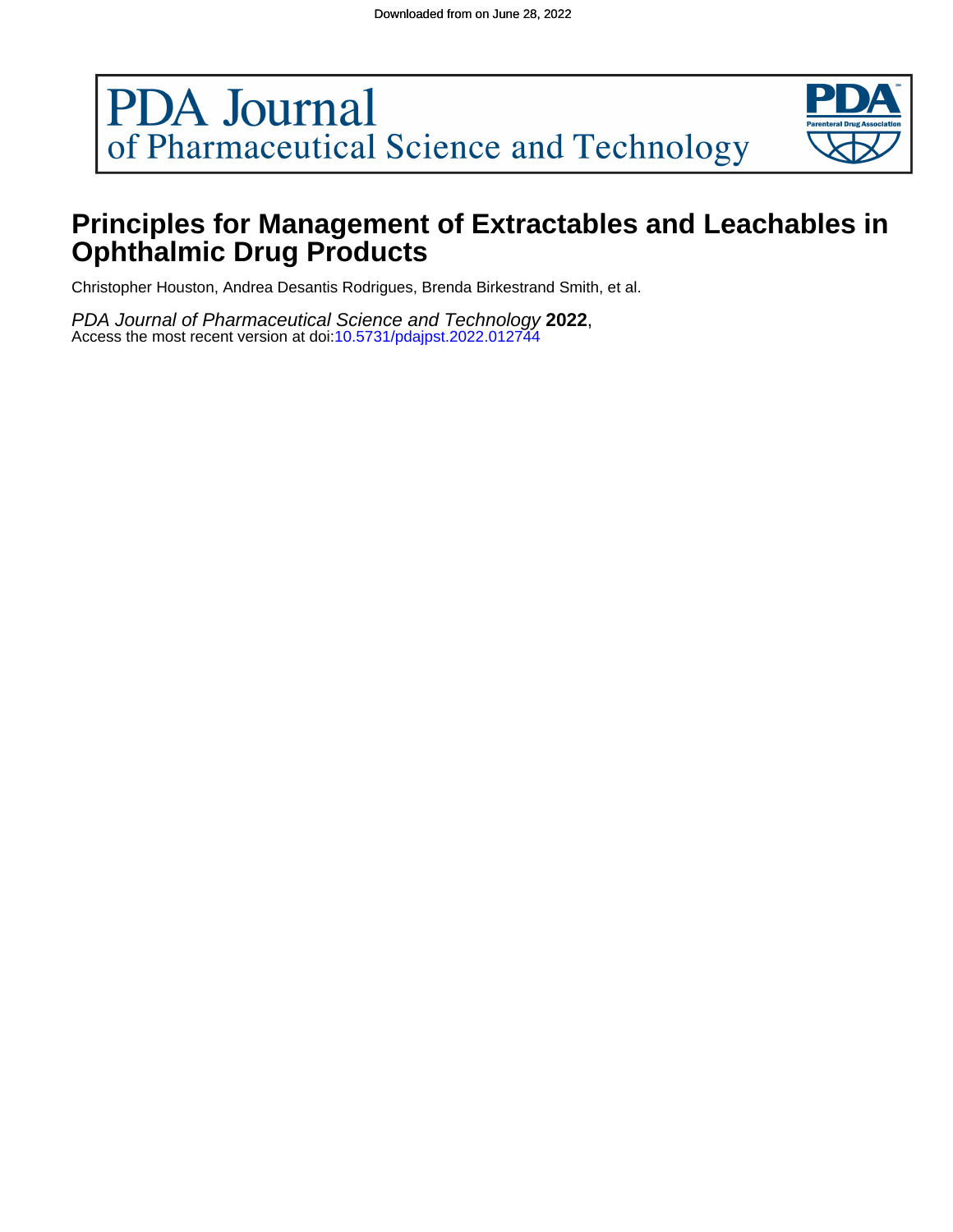The following article is an invited contribution submitted by the Product Quality Research Institute (PQRI) Leachables and Extractables Ophthalmic Sub Team. The article was internally reviewed by PQRI members and their affiliated companies and not peer-reviewed by the PDA Journal.

### **Principles for Management of Extractables and Leachables in Ophthalmic Drug Products**

Christopher T. Houston<sup>1\*</sup>, Andrea Desantis Rodrigues<sup>2</sup>, Brenda Birkestrand Smith<sup>3</sup>, Tao Wang<sup>4</sup>, Mary Richardson<sup>5</sup>

- 1. Bausch & Lomb, 1400 North Goodman St., Rochester, NY 14609
- 2. PYC Therapeutics, 3210 Merryfield Row, San Diego, CA 92121
- 3. Vir Biotechnology, 499 Illinois St., San Francisco, CA 94158
- 4. AbbVie, 2525 Dupont Drive, Irvine, CA 92612
- 5. iuvo BioScience, 7500 West Henrietta Rd, Rush, NY 14543

\*Corresponding author: Christopher Houston, Bausch & Lomb, 1400 North Goodman St.,

Rochester, NY 14609, (585) 338-6764, christopher.houston@bausch.com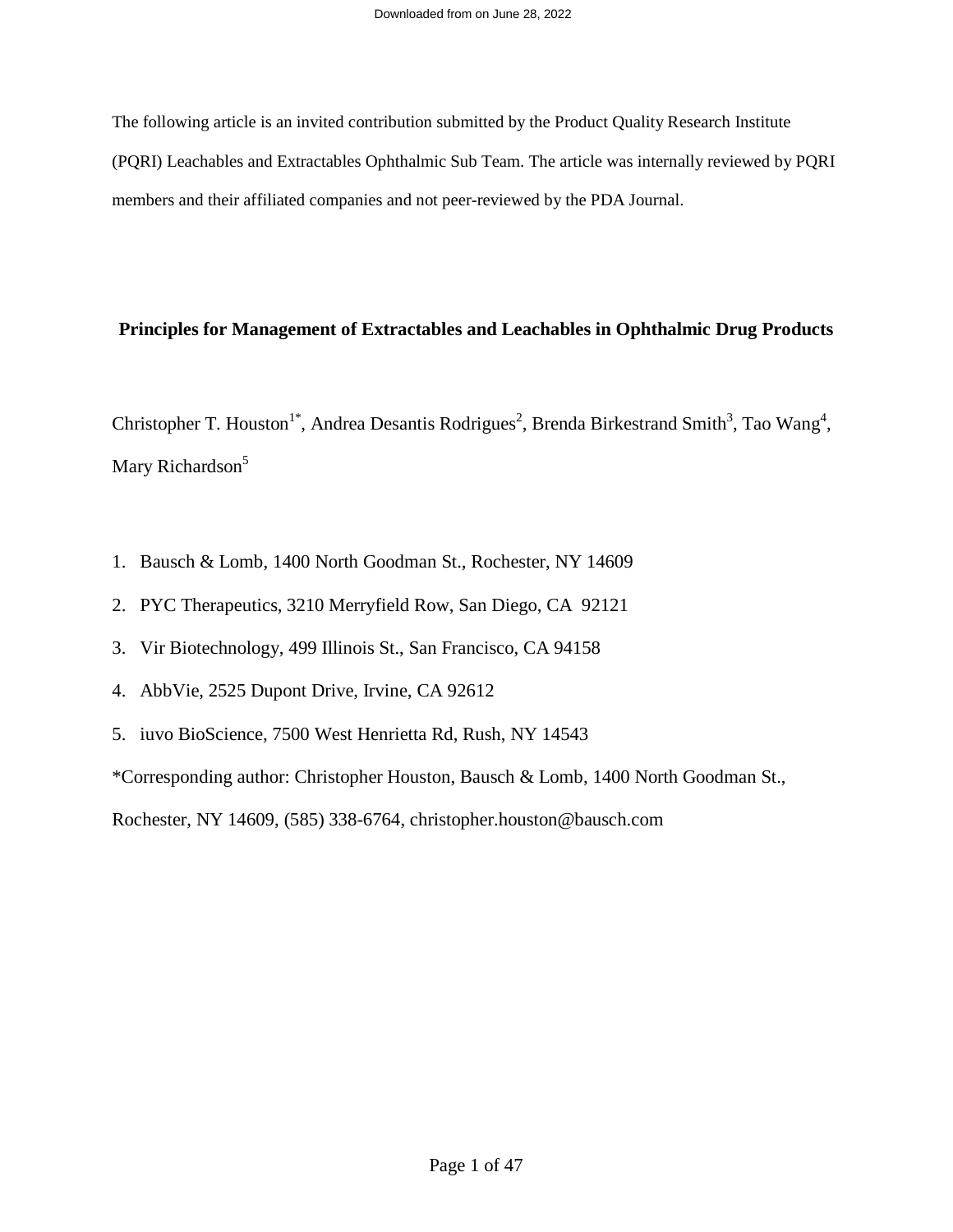### **Abstract**

Ophthalmic solutions and suspensions have long been classified into a high risk category with respect to concerns over extractables and leachables (E&L), though specific guidance on the management of leachables in these products is generally absent from regulatory authorities or the scientific literature. As a result, ophthalmic drug products (ODP) were originally included in the scope of the Product Quality Research Institute Leachables and Extractables Working Group for Parenteral and Ophthalmic Drug Products (PQRI-PODP). Relative to other high concern dosage forms such as metered dose inhalers or injectables, ODP possess unique challenges with respect to the nature of impactful E&L as well as the safety assessment of leachables. For example, extensive use of semipermeable low density polyethylene primary packaging for ODP necessitates a strong focus on E&L from secondary packaging sources. For safety assessment, a key challenge is the lack of a sufficient database developed on all relevant ophthalmic toxicity endpoints. As result, the working group is unable to recommend a Safety Concern Threshold (SCT) for ODP at this time. Nevertheless, the ophthalmic industry has developed a number of time-tested practices to manage E&L for ODP. This article describes those science-based practices and key considerations in the analysis, management, and safety assessment of E&L in ODP.

### **Keywords**

Extractables, Leachables, Ophthalmics, Toxicity, Endpoints, Migrant, Simulation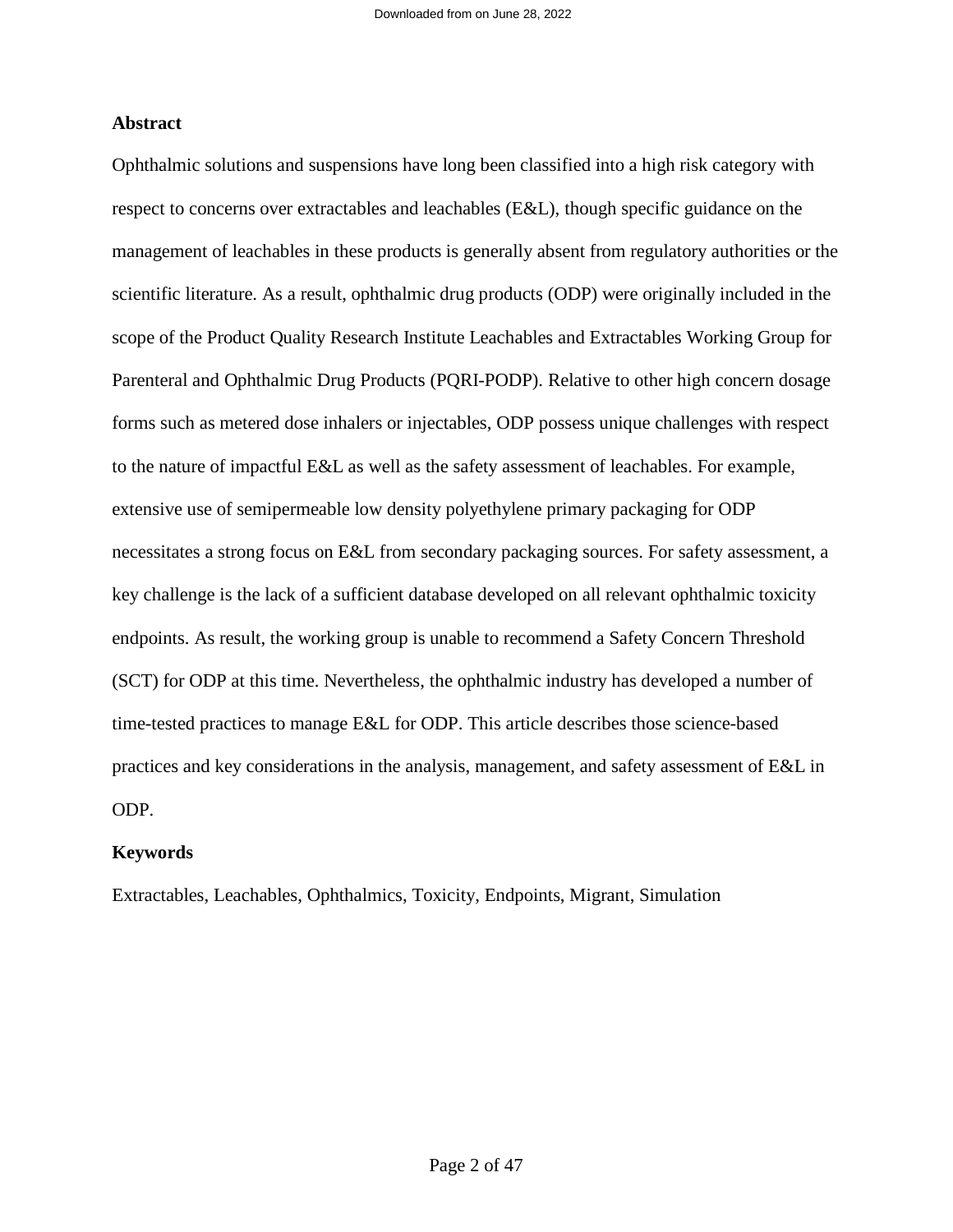### **Background**

Ophthalmic solutions and suspensions have long been classified into a high-risk category with respect to safety concern over extractables and leachables (E&L) [1,2]. Despite this classification, concrete published guidance on the management of E&L in ophthalmic drug products (ODP, specifically solutions and suspensions) is absent from the literature. Ophthalmic companies have followed similar practices since the early 2000s, but these practices are also generally absent from published literature. The goal of this article is to capture E&L challenges specific to ODP and provide examples of practices successfully implemented by some ODP manufacturers.

In an effort to standardize E&L practices across drug products, ODP were originally in scope for the Product Quality Research Institute Leachables and Extractables Working Group for Parenteral and Ophthalmic Drug Products (PQRI-PODP). This working group was established to extrapolate the PQRI-Orally Inhaled and Nasal Drug Product (OINDP) E&L threshold concepts and best practices [3] to PODP based on a three-point hypothesis [4,5]:

- 1. Threshold concepts that have been developed for safety qualification of leachables in OINDP and the existing FDA/European Medicines Agency (EMA) guidance documents can be extrapolated to the evaluation and safety qualification of packaging systems (such as container closure systems) for PODP.
- 2. The good science practices that were developed for the OINDP pharmaceutical development process can be extrapolated to packaging systems for PODP.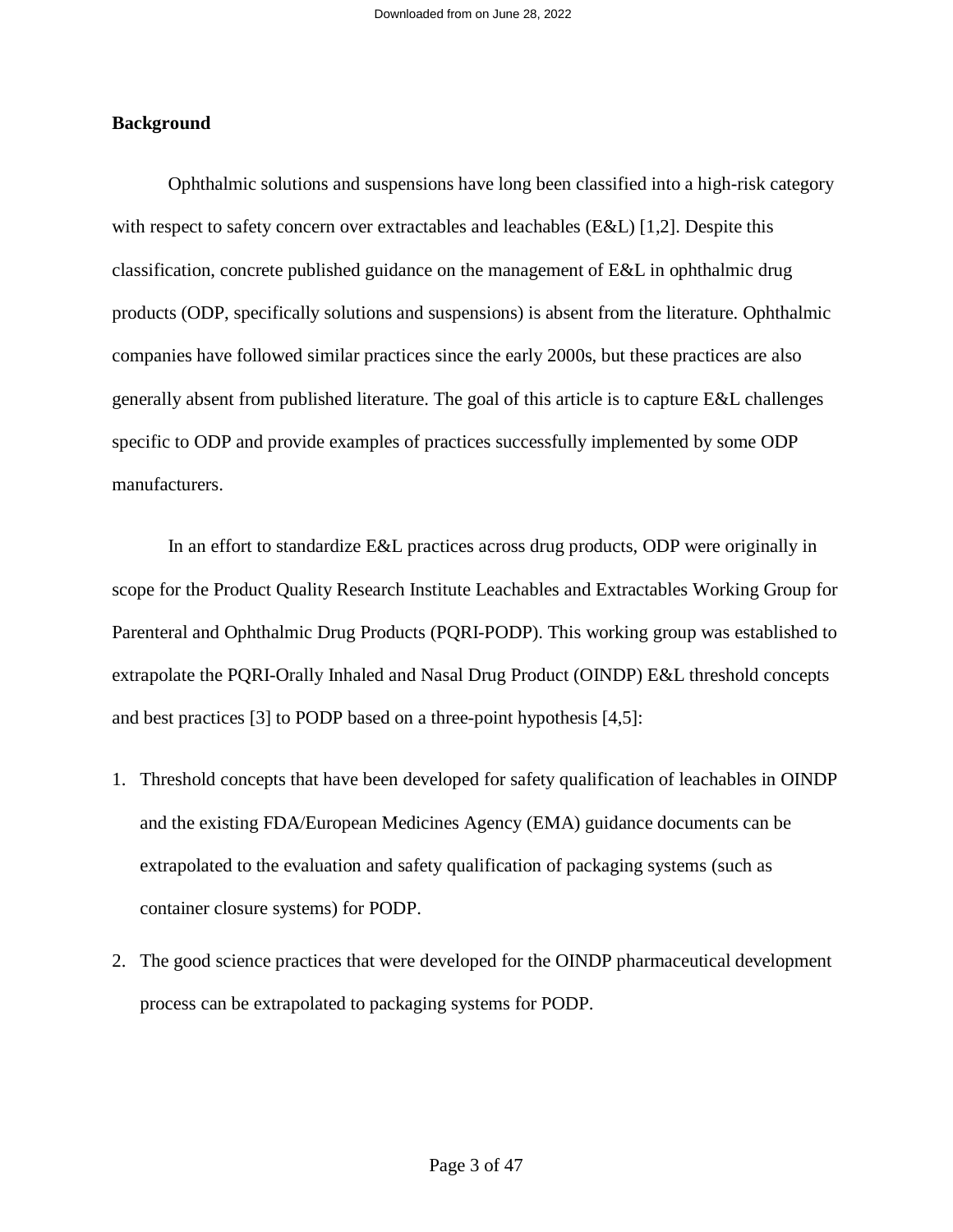3. Threshold and best practices concepts can be integrated into a comprehensive process for characterizing packaging systems with respect to leachable substances and their associated impact on PODP safety.

Given the hypothesis-driven nature of the PQRI process, the thinking of the PODP working group evolved significantly over time. The original OINDP working group recommended a Safety Concern Threshold (SCT) of 0.15 µg/day that effectively determined how low the analytical chemist must probe drug product for leachables [3]. This conservative value was driven by a number of risk factors exhibited by metered dose inhalers (MDI), the most conservative case considered by the OINDP E&L working group. These risk factors included the chemical nature of likely extractables and leachables from MDI packaging systems, the strong solvents present in MDI formulations that significantly enhance the likelihood of leaching, and the fact that the dose is delivered directly to the diseased organs of a sensitive patient population [3]. Because these risk factors are significantly lower for PODP, particularly given a preponderance of aqueous formulations, the team determined that any SCT applied to injectibles would be less conservative and ultimately recommended an SCT of 1.5  $\mu$ g/day [4,5].

However, the working group realized over time that parenteral and ophthalmic drug products are sufficiently different that they cannot be readily treated in the same manner. For injectable drug products, an SCT could be generated based on similar principles originally used by the OINDP working group. Typical ODP, on the other hand, are dosed topically in small aliquots directly to the eye. Currently there is not a sufficient database developed on all the relevant toxicity endpoints to allow the working group to recommend specific safety thresholds (i.e., sensitization, ocular irritation) for ODP at this time. Thus, the hypothesis that threshold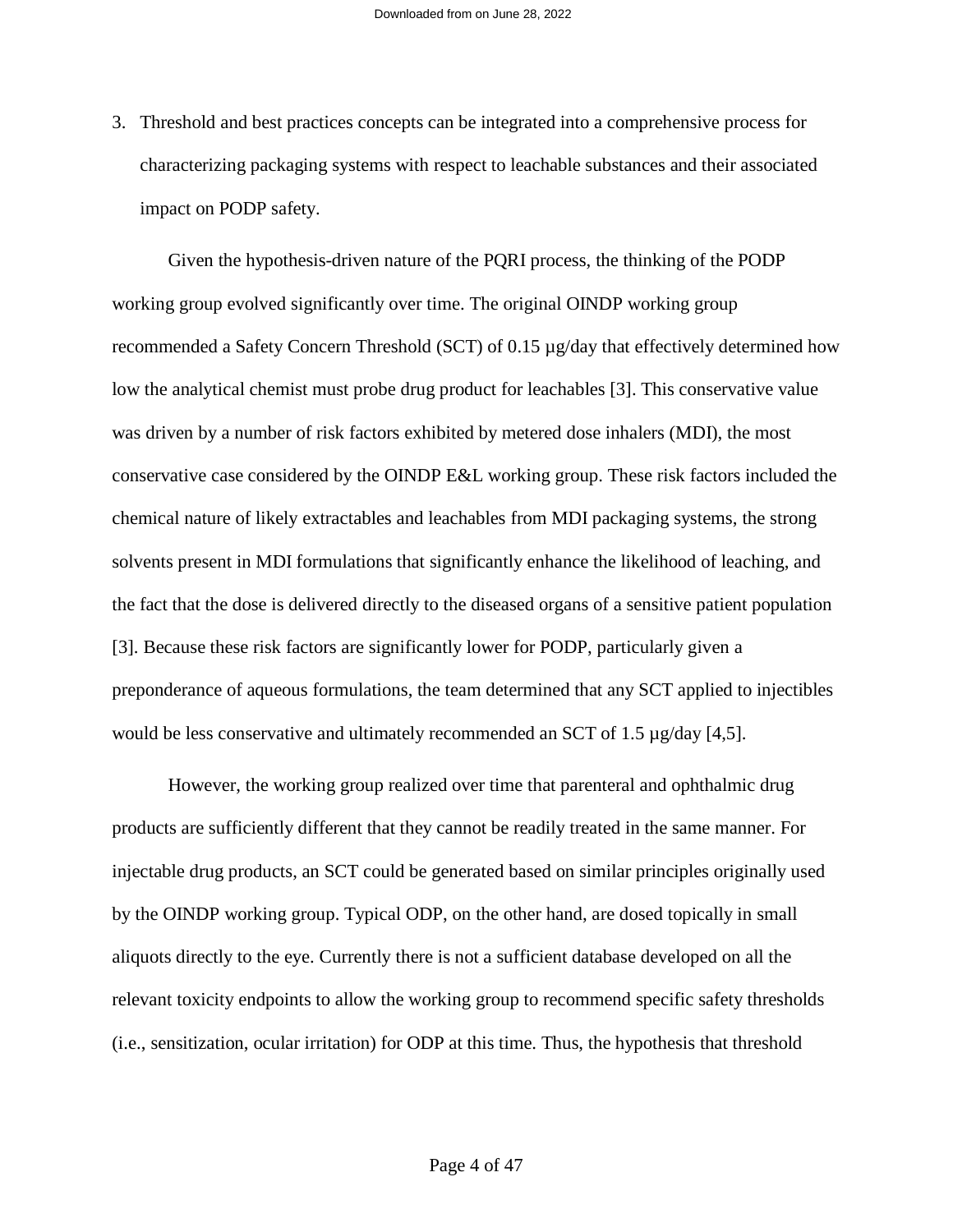principles could be extrapolated from OINDP to ophthalmic solutions and suspensions lacked sufficient scientific support to develop a recommendation.

Although specific thresholds cannot be recommended at this time for ODP, this paper was developed to capture challenges specific to ODP and elements of the second part of the PODP hypothesis, good scientific practices for pharmaceutical development that exist within the ophthalmic industry. For ODP, low density polyethylene (LDPE) containers are frequently selected as they provide sterile protection while also possessing mechanical properties that allow effective administration of eye drops. While LDPE containers readily meet these product requirements, they are also semipermeable to chemical species thereby introducing the potential for leachables derived from secondary (non-product contact) packaging**.** Therefore, it is important to recognize that when semipermeable primary packaging is used, the potential for leachables from secondary packaging needs to be carefully considered. Many good science practices exist to manage the issues arising from the prevalence of semipermeable LDPE primary packaging and the resulting susceptibility of ODP to leachables from secondary packaging. It is the objective of this paper to capture these practices along with strategies for safety assessment.

### **Importance of Assessing Leachables in ODP**

A large percentage of ODP dosage forms are solutions and suspensions (including emulsions). Although other dosage forms exist in ophthalmology (e.g., ointments, injectables, implants), the scope of the following discussion is limited to topical solutions and suspensions. Because ODP are liquid-based, they are more likely than solid dosage forms to interact with and possibly extract leachables from the primary packaging system (e.g., LDPE multidose bottles or unit dose vials). In addition, compared to some other organs (for example, the GI tract), the eye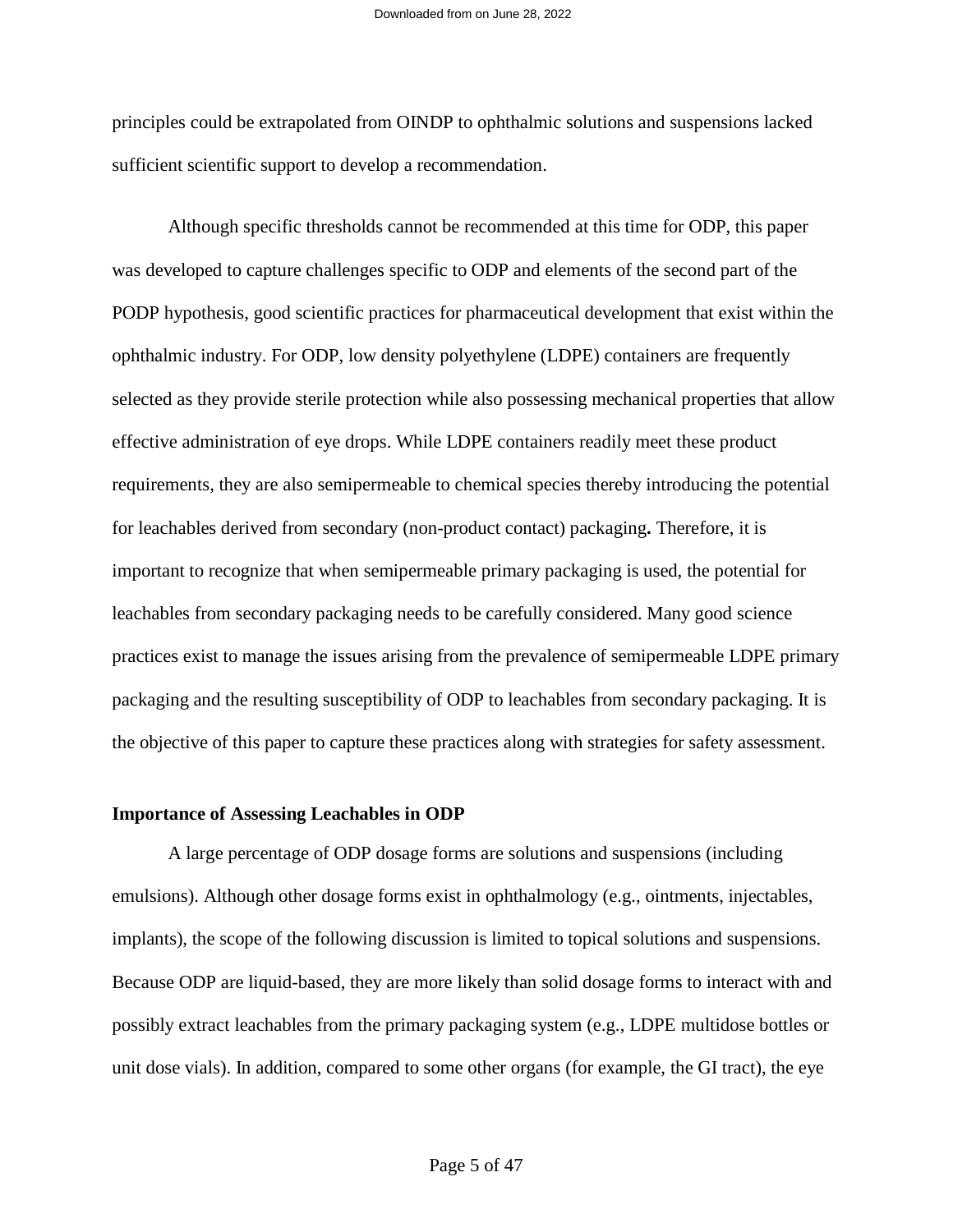and surrounding area are generally more sensitive to compounds such as sensitizers or irritants if they are present as leachables. For these reasons, ophthalmic solutions and suspensions are classified to pose a "high" degree of concern in the FDA *Guidance for Industry, Container Closure Systems for Packaging Human Drugs and Biologics (May 1999)* and USP <1664> [1,2]. Therefore, it is important to conduct extractable and leachable studies to understand the leachable profiles in these products, assess the risks associated with potential and observed leachables, and control the leachable profile as necessary.

It should be noted that in the FDA Guidance [1], while ophthalmic solutions and suspensions are classified in the "high" degree of concern category, they are different from injections (e.g., small or large volume parenteral (SVP, LVP) products) that are in the "highest" degree of concern category. Although the risk for leachables in topical ODP is generally lower than for injectables, Section III.E. of the document notes that they are often grouped together because they "share the common attributes that they are generally solutions, emulsions, or suspensions, and are all required to be sterile" [1]. However, injections and ODP are different in route of administration (i.e., systemic vs. topical, respectively); thus the toxicological implications of leachables in these products are also different (e.g., systemic exposure vs. local irritation). In addition, the dosing volumes for injections, especially LVP versus ODP, are very different. Therefore, ODP should be in a different category from injections when performing toxicological evaluation of leachables, thus warranting different considerations (e.g., potential for systemic exposure, toxicity endpoints, concentration- vs. TDI-based reporting).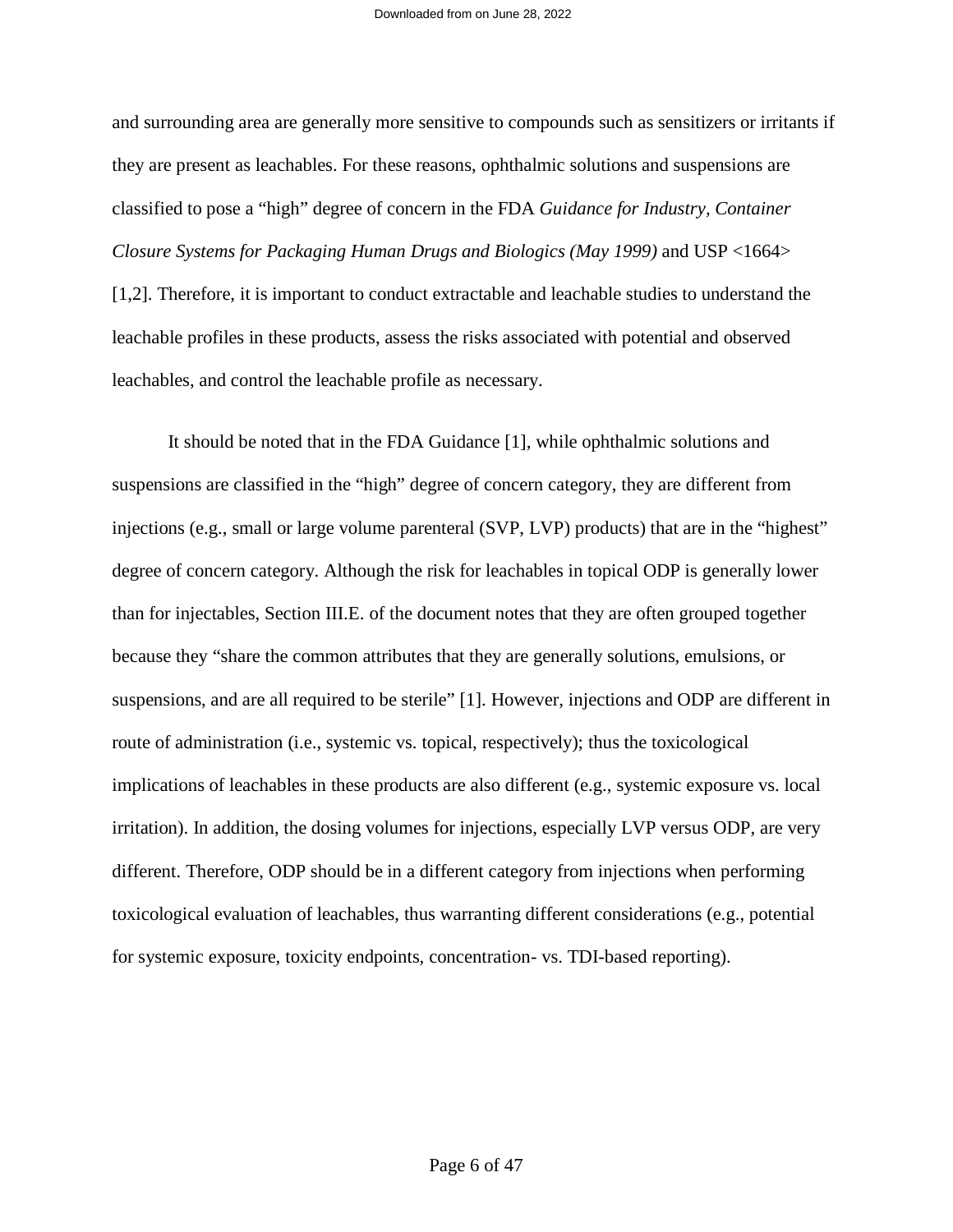### **Current Regulatory Approaches**

Currently there is no official regulatory document providing specific guidance on ODP from ICH or any of the Health Authorities from the major geographies. The ICH guideline Q3B, Section 1.3 states "Impurities arising from excipients present in the new drug product or extracted or leached from the container closure system are not covered by this guideline" [6]. Although the FDA 1999 packaging guidance discusses ODP, its recommendations regarding them are obsolete versus current expectations. For example, for Case 2s products such as ophthalmic solutions and suspensions (as well as injectables), "typically provided are USP Biological Reactivity Test data and possibly extraction/toxicological evaluation." Clearly, this guidance understates the current FDA expectations around understanding extractables and leachables in ODP. The EMA published a *Guideline on Plastic Immediate Packaging Materials* in 2005 [7]. The guideline established an expectation that extraction studies are necessary for plastic materials used for container systems of nonsolid active substances and nonsolid dosage forms. The guideline specifically identifies ODP as in scope, but does not provide guidance on reporting, identification and safety qualification thresholds for leachables. While packaging is not in scope the ICH M7 guidance on *Assessment and Control of DNA Reactive (Mutagenic) Impurities in Pharmaceuticals To Limit Potential Carcinogenic Risk* (2018) does state that "Application of this guideline to leachables associated with drug product packaging is not intended, but the safety risk assessment principles outlined in this guideline for limiting potential carcinogenic risk can be used if warranted". The M7 document does provide guidance on risk assessment for carcinogenic endpoints but does not provide guidance on assessment of other safety endpoints [8].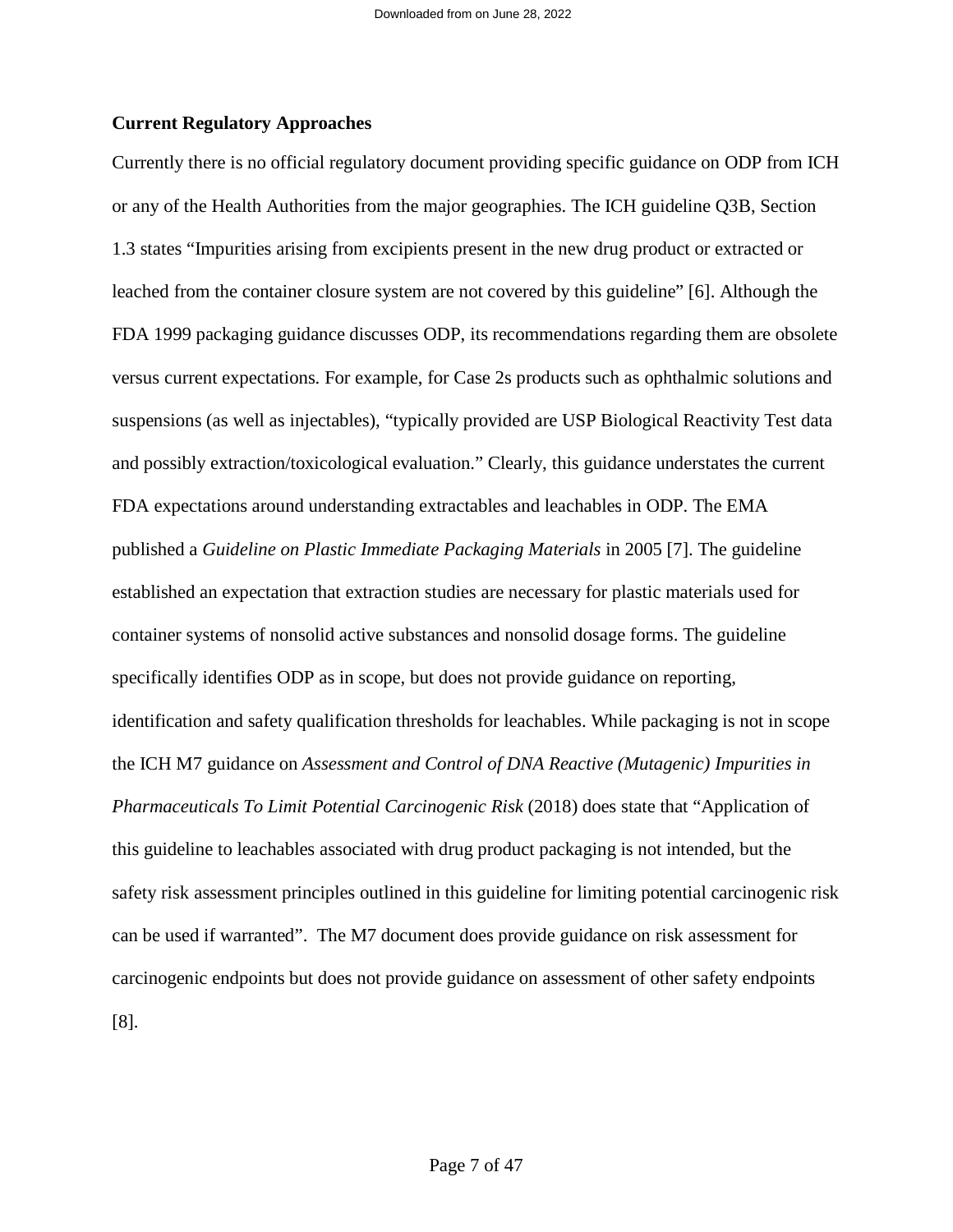In February 2011, at the PQRI workshop on *Thresholds and Best Practices for Parenteral and Ophthalmic Drug Products*, a representative from FDA's Office of New Drug Quality Assessment (within the Center for Drug Evaluation and Research [CDER]) made a presentation that covered leachables for ophthalmic solutions, suspensions and emulsions in LDPE container closure systems [9]. The presentation discussed principles of applying a sciencebased approach to study design, format of reporting leachable results, and thresholds for reporting, identification and qualification of leachables. The presentation recommended reporting leachables results in an absolute concentration format such as ppm (i.e., µg/mL or  $\mu$ g/g) rather than as a weight percentage of the active ingredient. The presentation also recommended that the thresholds of reporting, identification and qualification be 1, 10, and 20 ppm, respectively. In practice, the reporting of leachables exceeding 1 ppm is commonly done by ophthalmic companies; however, most Sponsors identify below 10 ppm and provide available safety data for each identified leachable such that the 10 and 20 ppm values are less relevant. The extent of additional data that is required is considered on a case-by-case basis. Rationales for basing thresholds on concentration, rather than on daily exposure, and choosing the numerical threshold values were not provided. Note that, although the content of this presentation has been in the public domain, it has not been captured in any official FDA guidance. The aforementioned thresholds on reporting, identification and qualification are not official FDA guidelines. They are described here as a reference to provide insight into a possible approach or starting point, but not as a practice that must be followed.

In the following section, we present recommendations, with experiential justification, on concentration-based leachable reporting for ODP. It is important to note that some of these recommendations differ from those given for parenteral drug products, specifically in that no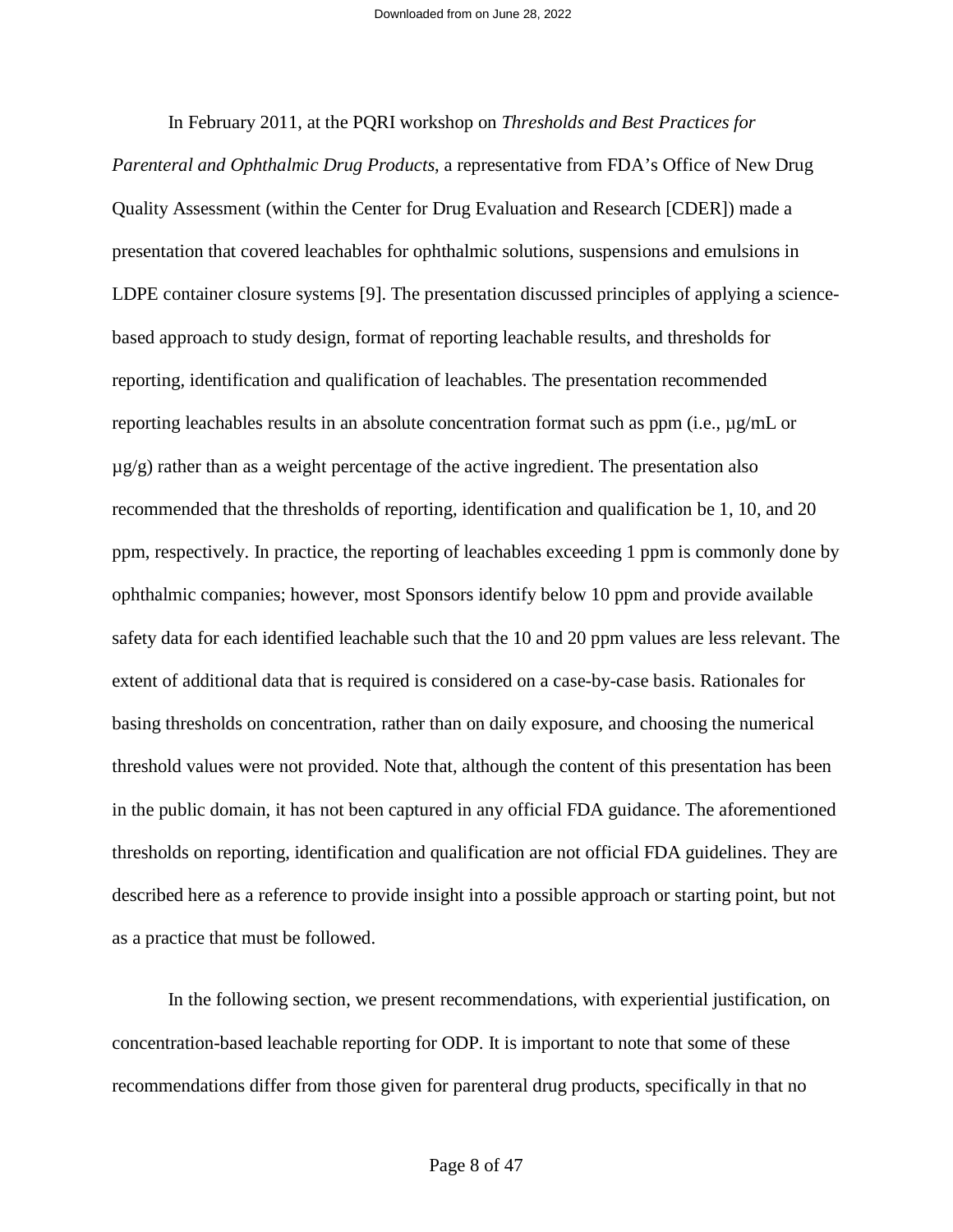safety-based threshold is recommended for ODP at the current time. The toxicological considerations and justifications are discussed along with particular analytical considerations for ODP.

### **Specific Considerations for Managing Leachables in ODP**

For topical ODP, typically low drug amounts  $\left($ <10 mg) in small volumes  $\left($ <100 µL, often 30–50 µL) are administered to the eye of the patient. As compared to large volume parenterals, the low volume of solution contained in each bottle could result in a relatively high concentration of leachable in the final product. Unlike process and degradation impurities, which are reported as percent of the drug substance, leachables are not related to the drug and therefore should be reported as an absolute concentration (weight of leachable per unit volume or mass of drug product) and not as a weight percentage of the API. Additionally, as ODP are topical solutions/suspensions, it is recommended to report levels of leachables in terms of concentration (ppm) and not total daily intake (TDI) as this measurement is more relevant to the toxicological evaluation of local effects on the eye, which are of primary concern for this product type. However, when considering other endpoints such as genotoxicity (which is primarily a systemic toxicity concern), as part of toxicological qualification for ODP, it can be useful to also calculate the TDI or the maximum daily exposure to include as another means of evaluation in the safety assessment (i.e., comparison to the Threshold of Toxicological Concern (TTC) level for genotoxicity).

Unlike the recommendation for ODP, reporting and assessment of leachables for other product types such as parenterals or OINDP are based on thresholds established based on TDI. For comparative purposes across product types, Table 1 illustrates for leachables the relationship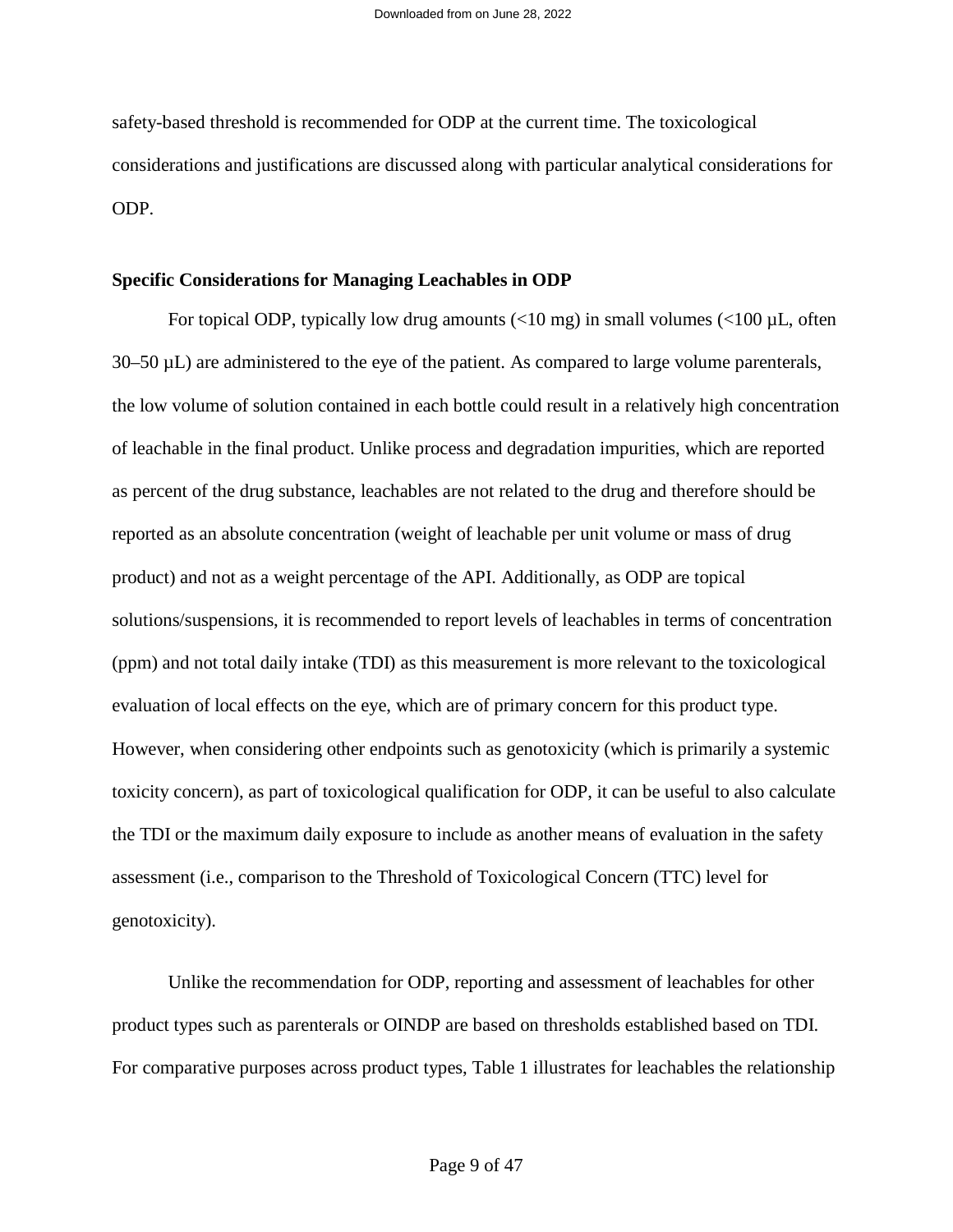between TDI (comparison at parenteral product SCT levels) and concentration on eye (ppm) as a function of dosing frequency and number of eyes treated. Note that at a constant TDI, the concentration of a leachable on eye varies, and is inversely proportional to the number of daily doses. It is recognized that for a once-daily-dosing ophthalmic product, with such a small volume of administration, the calculated leachable concentration could be quite high at a TDI considered fairly low (15 ppm for a TDI of 1.5 µg for a twice daily product), supporting the recommendation that a concentration-based approach is more appropriate for this product type where local effects on the eye are of primary consideration.

Ocular drugs are designed to achieve a high local exposure and corresponding low systemic exposure. As lower amounts of drug are needed to achieve a local effective concentration and only typically 50–80% of the topically administered drug is absorbed systemically, systemic exposure (peak concentration) is often in the low ng/mL range [10].

Therefore for ODP, local topical (ocular) effects are considered a primary area of concern for toxicity potential. Systemic effects including general, and developmental and reproductive toxicity are less relevant to ODP relative to other product types. For ODP, safety thresholds and exposure for local effects (i.e., sensitization and irritation/toxicity) will be a primary consideration when qualifying leachables and extractables. However, consistent with qualification of other impurities and starting materials, and with the knowledge that ophthalmic drugs may be used for both acute and chronic duration indications, genotoxicity potential is also considered a relevant endpoint for this product type.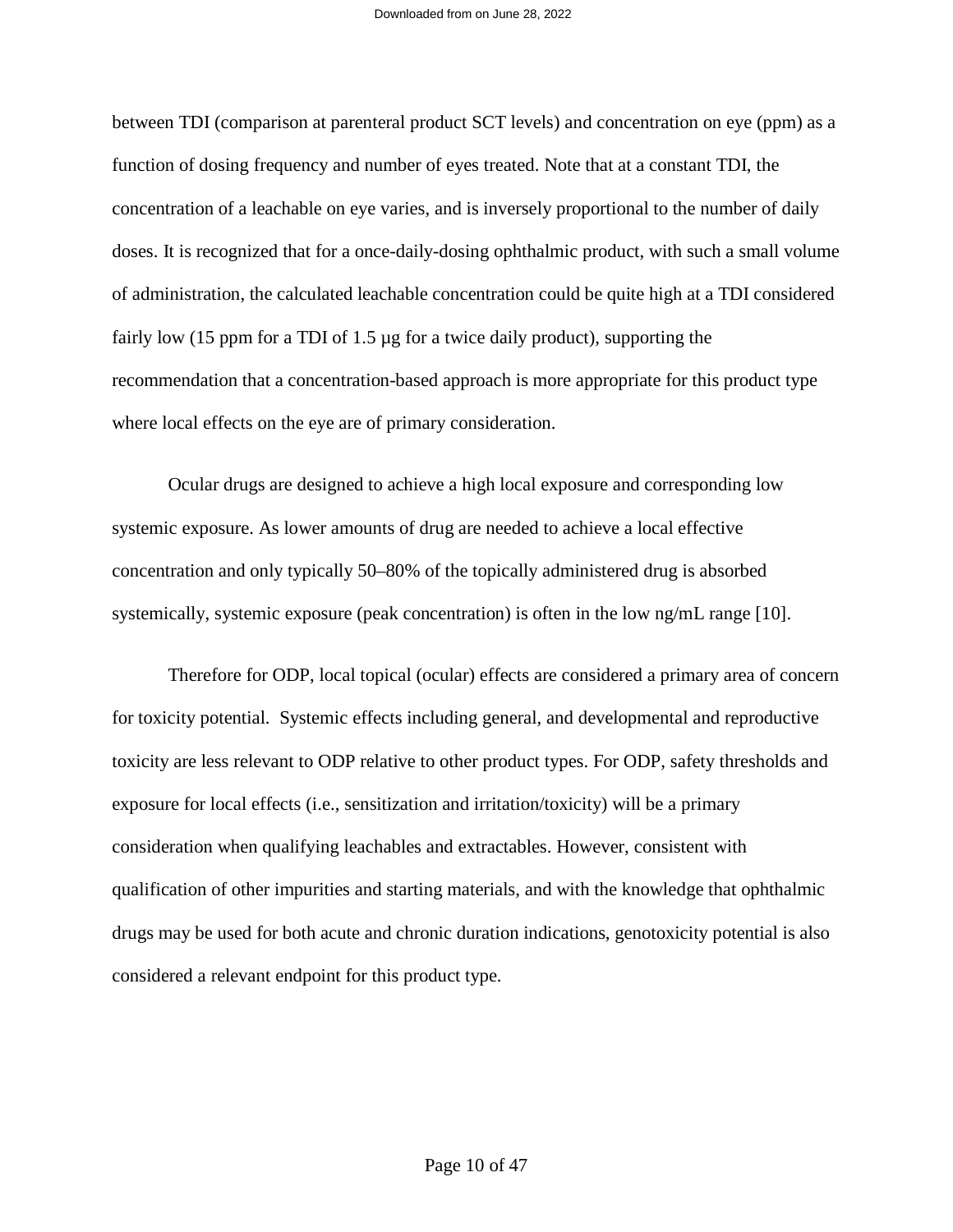Therefore, the primary toxicological endpoints of consideration for qualifying leachables for topical ophthalmic products include ocular irritation and toxicity, sensitization, and genotoxicity.

### **Potential Sources and Common Classes of Leachables for ODP**

With respect to extractables and leachables (E&L), each therapeutic area and/or dosage form is characterized by specific challenges. A key challenge for ODP arises from the prevalent use of semipermeable LDPE multiuse bottles or unit dose vials as primary packaging. The primary packaging is an obvious source of potential leachables due to its direct contact with the dosage form. In addition, because LDPE containers are semipermeable, compounds from components in direct contact with the outside of the bottle (such as label adhesive and ink printed on the bottle) can migrate through the bottle into the dosage form. Although the USP differentiates leachables as those compounds that migrate from direct contact primary packaging from migrants that must cross a physical barrier to enter the drug product [2], both classes of compounds will be described as leachables for the purpose of this discussion.

Furthermore, experience within the ophthalmic industry demonstrates semivolatile or volatile compounds from other secondary packaging systems (e.g., unit carton, foil pouch, labels and product information inserts) can migrate through the semipermeable primary packaging system into the dosage form. Such volatile compounds include components of carton paperboard, foil pouches, adhesives, and inks printed on the label or product information insert. When the primary container is packaged in sealed, impermeable secondary packaging (e.g., a foil laminate pouch used to protect the primary container from losing water), migration of leachables from secondary packaging components within the pouch becomes especially significant. In this case,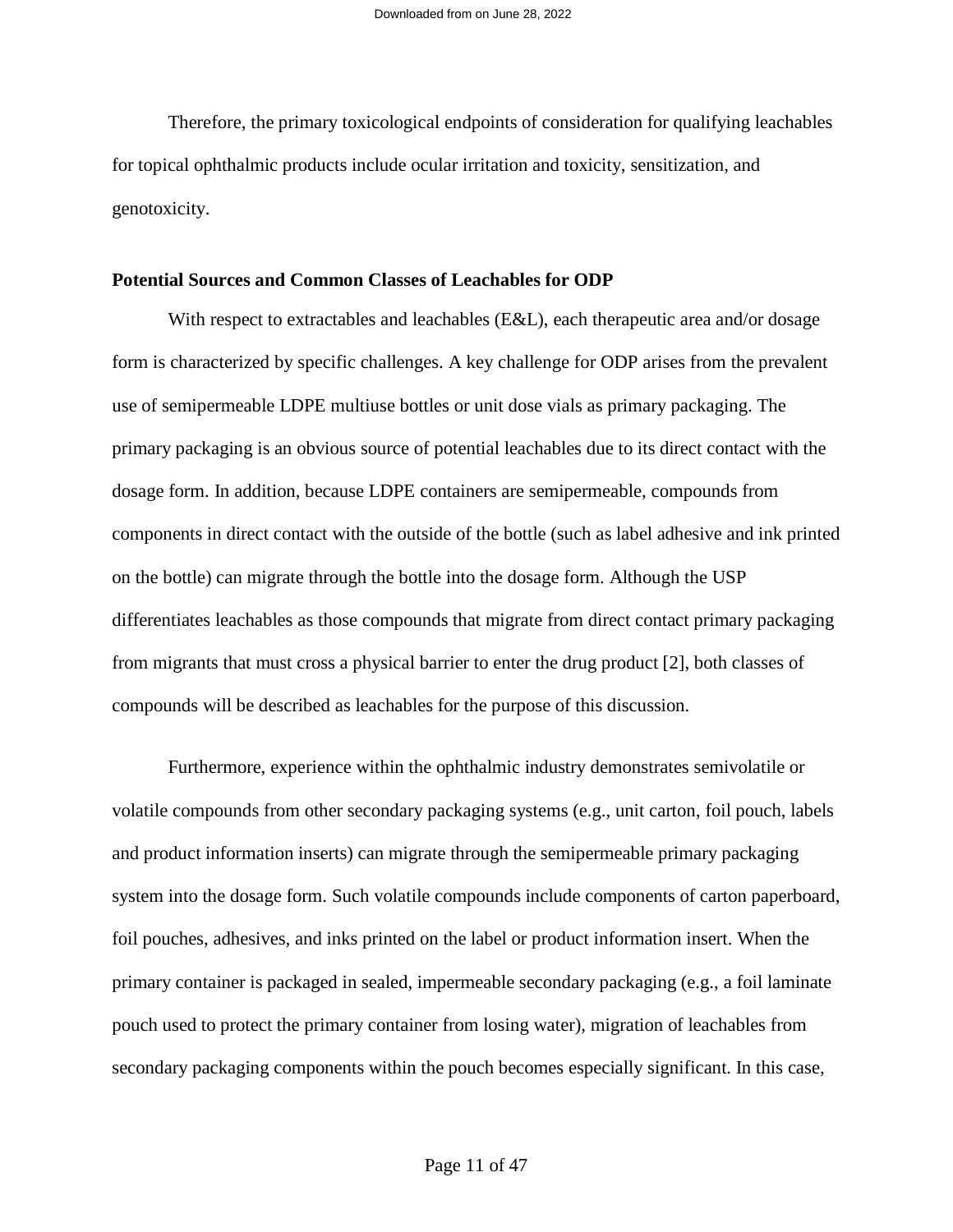because volatile leachables from the inside of the secondary packaging system cannot escape to the outside environment, their equilibrium concentrations in drug product may be elevated. Therefore, consideration of leachables from sources outside of the semipermeable primary packaging system is critical during leachable studies.

Common classes of leachables in ODP include residual monomers or low-molecularweight oligomers and additives from the primary packaging material. Additives may include antioxidants, light stabilizers, plasticizers, colorants, antistatic agents, and lubricants or mold release/slip agents. Historically, ODP manufacturers have been challenged to manage leachables from secondary component sources. General examples include phenolic unit carton paperboard preservatives, photo-initiators and other compounds from inks and coatings on labels and unit cartons,[11] surfactants from label adhesives, low-molecular-weight plasticizers from unit carton components, and many others.

Leachables from secondary packaging are not entirely unique to ODP because other therapeutic areas also make use of semipermeable primary containers, but they are particularly prominent for ODP. Because these secondary packaging components do not make direct contact with the drug product and, in some cases, only make incidental contact with the primary container itself (e.g., unit cartons), many of the observed leachables are low-molecular-weight compounds with sufficient vapor pressure that they can be transported through the air [12]. As with all generalizations, there are exceptions, however. For example, polymeric surfactant species (molecular weight 400–700) have been observed to migrate into drug products from label adhesives in direct contact with the primary container. Not surprisingly, the rates of migration for such compounds are significantly less than those for low-molecular-weight leachables. Thus, researchers studying ODP should not restrict their attention exclusively to small, volatile or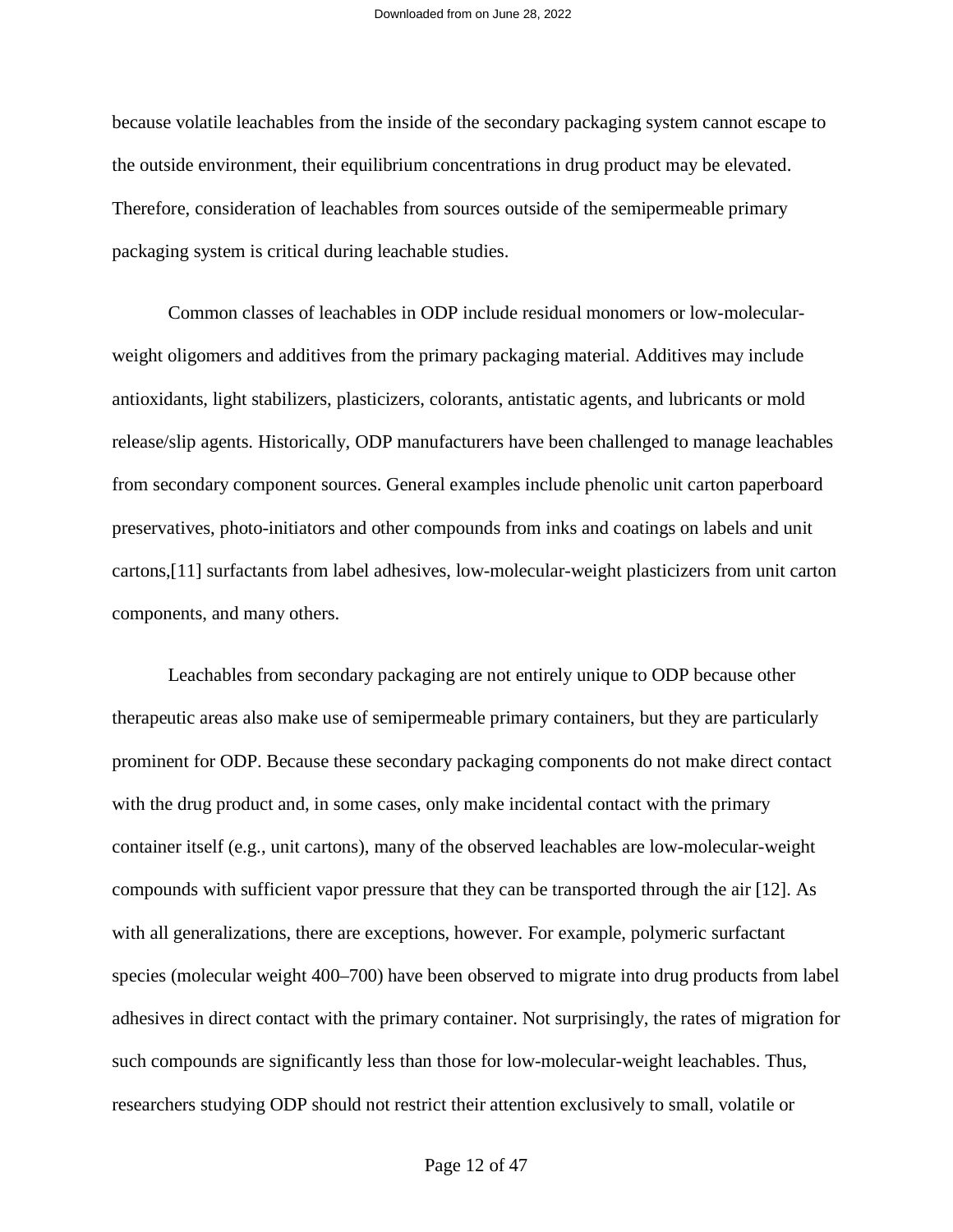semivolatile molecules. Furthermore, the example of the polymeric surfactant highlights the idea that different compounds migrate at different rates.

### **False Negatives Observed During Extractable Testing of Secondary Packaging Components and Leachable Testing of Drug Products for Which Secondary Packaging Components Are Critical**

Because many leachables originating from secondary packaging are volatile or semivolatile compounds, the analytical chemist who seeks to characterize them is faced with additional challenges. Care must always be taken in sampling secondary packaging components to ensure that the integrity of the sample is preserved. For example, consider a case study of a phenolic preservative from unit carton paperboard that migrated into a drug product. During extractable testing, an individual sheet of the paperboard mailed in a paper envelope to an analytical lab on the other side of the country is likely to arrive for analysis significantly depleted in volatiles or semivolatiles, such as the preservative of interest. Extraction testing of such a material may generate false negative results for likely leachables, which would undermine the objective of extractable testing. Therefore, sampling and shipping of secondary components for any extractable testing must always be done in a manner that minimizes loss of key extractables. While this is important for any analysis, it is critical for secondary packaging because the compounds that are most likely to be lost in transit are also those that are likely to migrate into a drug product.

In addition to extraction studies, false negative results have been observed to occur as a function of storage temperature in long term leachable studies. Drug product leachables are often analyzed in parallel with registration stability. These long term studies, typically run in real time for the duration of the intended shelf life of the product, carry an intrinsic risk that a problematic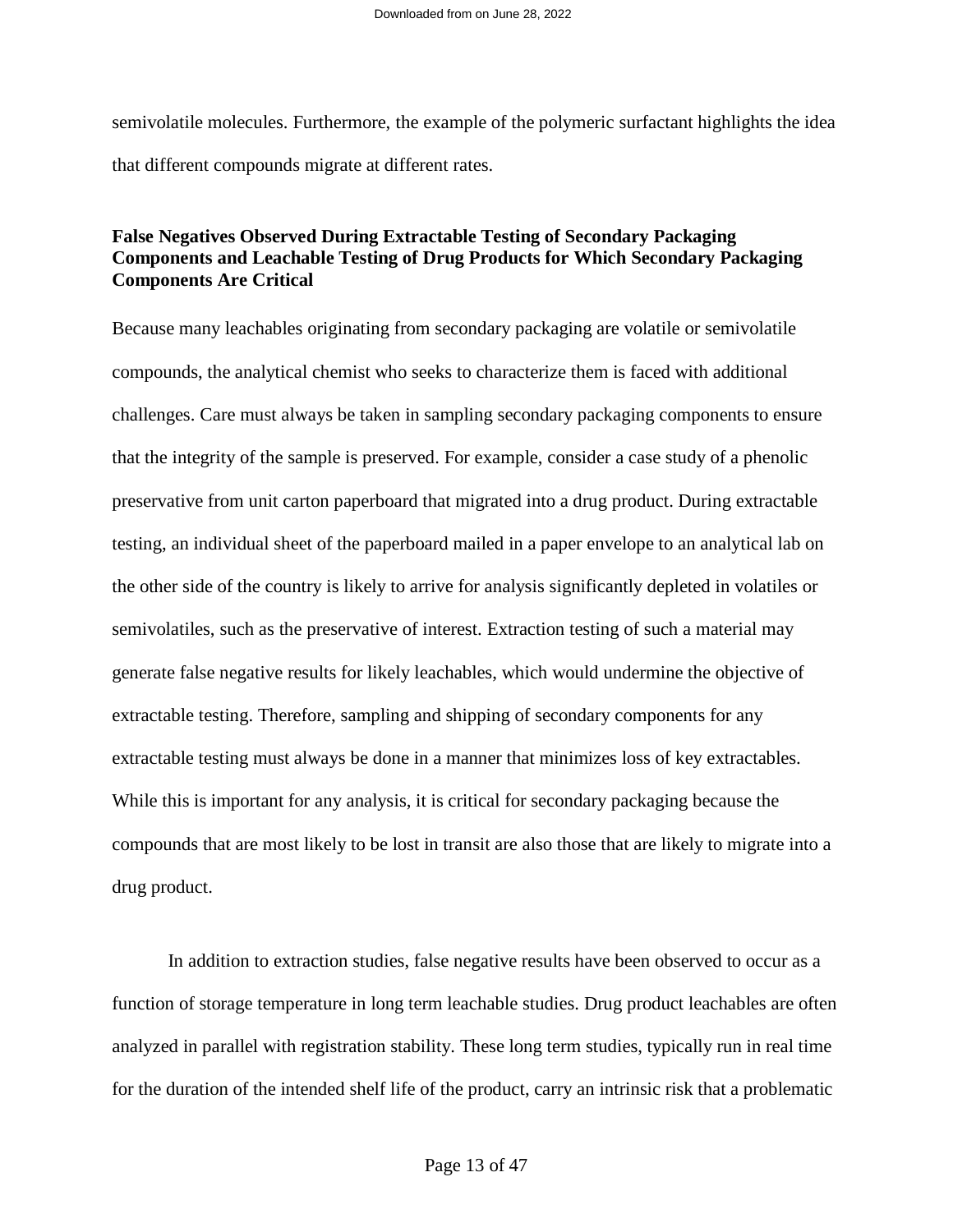leachable will be discovered late in the study. As a result, there is often a desire to accelerate the leachable study to assess risk earlier in the drug product development program. However, experience with secondary packaging leachables indicates that accelerated studies are rarely predictive of long term, real time leachable levels. Empirically, accelerated stability studies run on products in semipermeable containers frequently underreport key secondary packaging leachables versus real time data. Figure 1 provides an example comparison of a unit carton leachable tracked in an ODP filled into LDPE at real time and accelerated conditions. Note that the accelerated condition underestimates the real time end of shelf life leachable concentration by a factor of two. This phenomenon has been observed by multiple ODP manufacturers. Though it is directionally consistent, the magnitude may vary. In some more extreme instances, a drug product stored at a higher (accelerated) temperature will appear to be free of detectable leachables while reportable levels of leachables are observed after storage at the lower temperature real time condition. However, ODP encapsulated in impermeable secondary packaging (e.g., foil laminate pouches) are not susceptible to this effect because any volatile or semivolatile extractables evolved from components within the pouch are trapped in close proximity to the dosage form and are unlikely to be lost to the wider environment.

The concept of accelerating chemical degradation is well established through the use of an Arrhenius relationship that either assumes or empirically derives an activation energy appropriate to the chemical reaction under study. However, it is important to remember that leaching is not a chemical process like oxidation or hydrolysis. Rather, it is a partitioning phenomenon with a rate that will be impacted by many variables such as: the source of the leachable (product contact or nonproduct contact components), leachable mobility (as governed by its individual physico-chemical properties), properties of the other packaging components in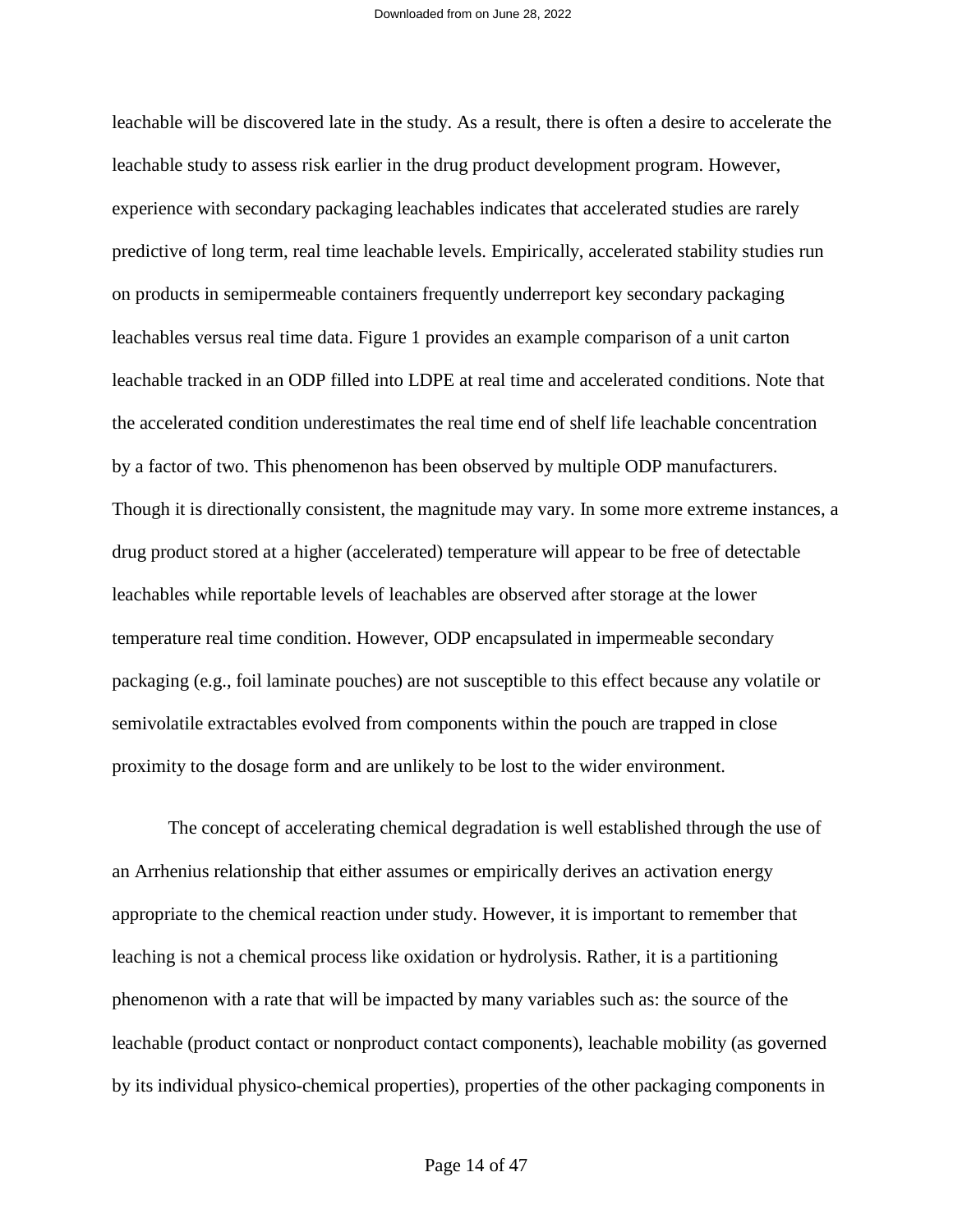the system (such as the barrier properties of the primary container), and the local environment of the storage chamber (which can influence the equilibrium levels and ultimate sink for volatile or semivolatile leachables). Thus, although an Arrhenius model may be used to derive an apparent activation energy for the leaching of a specific compound from a secondary packaging component, the assumption that all leachables will obey the same concentration profile over time or possess the same apparent activation energy is demonstrably false. Experience within the industry explicitly demonstrates that leaching rates can vary significantly between specific leachables. Therefore, these compounds cannot be expected to obey a common model. As a result, acceleration of leachable studies where secondary packaging is critical must be treated cautiously with the awareness that relating accelerated data to real time behavior may be challenging. Strategies for managing the longer-term risk of a reportable leachable being discovered late in the development process as well as avoiding false negatives will be discussed in a later section.

In conclusion, the wide use of semipermeable primary packaging systems for aqueous ODP is generally the root cause for most challenges affecting these products, requiring that significant focus be placed on secondary packaging components. Fortunately, these challenges can be mitigated by proper experimental design.

### **Experimental Design Considerations: Extraction/Simulation Studies for ODP**

Analytical laboratory work often begins with a controlled extraction study. As recommended by the PQRI-PODP working group [3], "controlled extraction studies should use a combination of multiple relevant extraction solvents of varying chemical nature and suitable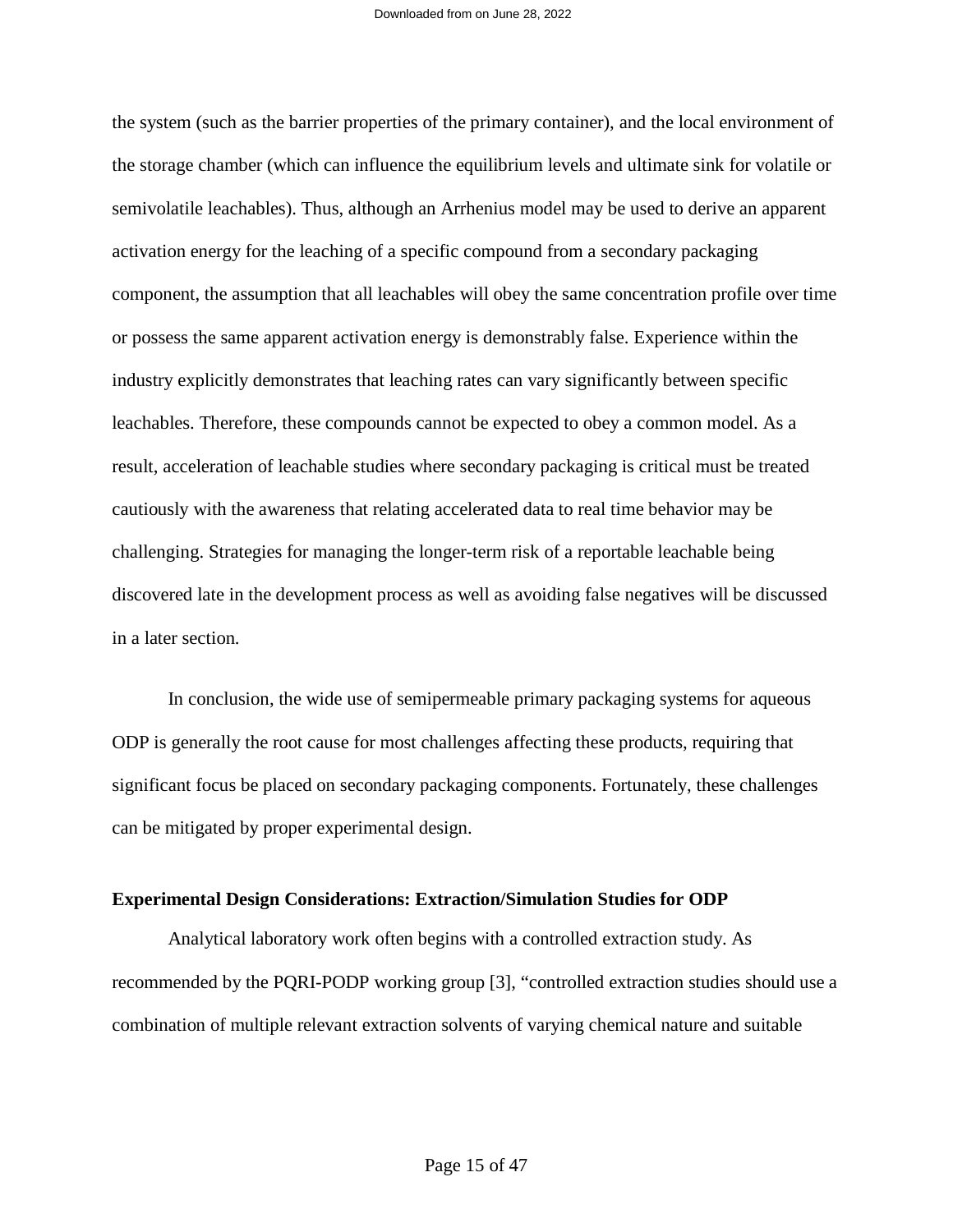extraction techniques as appropriate for, and consistent with, the intent and purpose of the controlled extraction study."

It is important to realize that extraction studies can be performed to satisfy a variety of purposes. As with any scientific endeavor, the experimental design may vary as a function of the question that the study is intended to address. For example, extraction studies may be performed for the purposes of material characterization (what compounds can be withdrawn from a particular material or component?), simulation (which compounds are probable leachables for a given dosage form and packaging system combination?), quality control (are incoming batches of components or materials consistent with historical batches?), or change control (what is the impact of changes in process or material to a component in the packaging system?). Experimental design and, particularly, solvent choice must be aligned with the purpose of the study.

Extraction studies conducted for purposes of material characterization generally require the most aggressive extraction conditions and/or solvents. These studies are intended to impart comprehensive understanding of the compounds that can be withdrawn from individual, specific packaging components. Given that most ODP are highly aqueous, water must be a prominent solvent in these extraction studies and the effect of pH is of particular interest. As described previously, pH may be a relevant variable based on the nature of product(s) intended for the packaging system [13]. Many ODP formulations contain polarity modifiers (e.g., demulcents, surfactants, preservatives such as benzalkonium chloride, etc.,) such that they are better sinks for leachables than straight water or simple buffered aqueous formulations. With extractable testing, the researcher has significant latitude in solvent choice based on the system under study. Given that the objective of material characterization is to obtain greater knowledge of extractable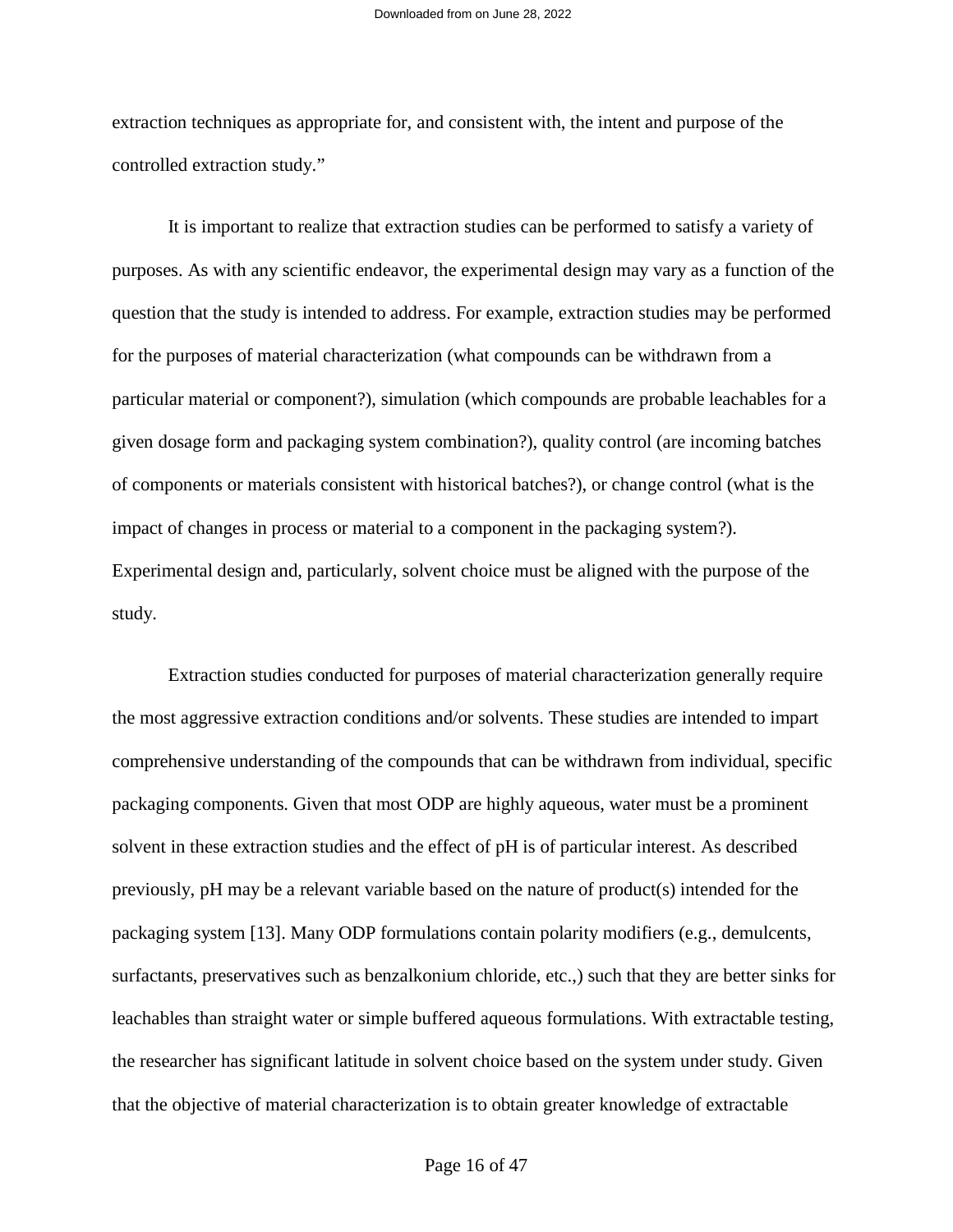compounds from individual components, stronger solvents such as 2-propanol (or mixed 2 propanol/water solvents) are recommended for inclusion in the study [13]. 2-Propanol is useful for extraction of ODP packaging components; it is more aggressive than most aqueous ODP formulations, but less aggressive than methylene chloride and hexane. Furthermore, it is a particularly good solvent for extracting the phenolic antioxidants commonly found in polyolefins [13]. Given the preponderance of polyolefinic materials used for ODP primary packaging components, 2-propanol extraction data can be quite useful at the onset of an E&L study. A sound understanding of the additives from primary packaging components can also impart understanding about their degradation or transformation products, many of which are wellknown in the literature [14,15]. Because these transformation products tend to possess lower molecular weight (e.g., the hydrolysis products of Irganox 1010) and/or greater polarity (e.g., the oxidized phosphate form of the phosphite antioxidant Irgafos 168) than the precursor additives, they are more likely to appear as leachables in aqueous drug products.

In many ways, application of extractable testing for purposes of material characterization of ODP primary packaging components is well aligned with the general design and execution of extraction studies for other drug product types [3,5]. However, the challenges intrinsic to secondary packaging when combined with semipermeable container closure systems warrant a refined approach. In this arena, simulation studies possess significant value.

Though still a variation on extraction, simulation studies are focused on answering a different question than material characterization. Whereas material characterization strives for comprehensive understanding of extractables from individual packaging components, simulation studies are intended to forecast the most probable leachables for a specific combination of packaging system and drug product.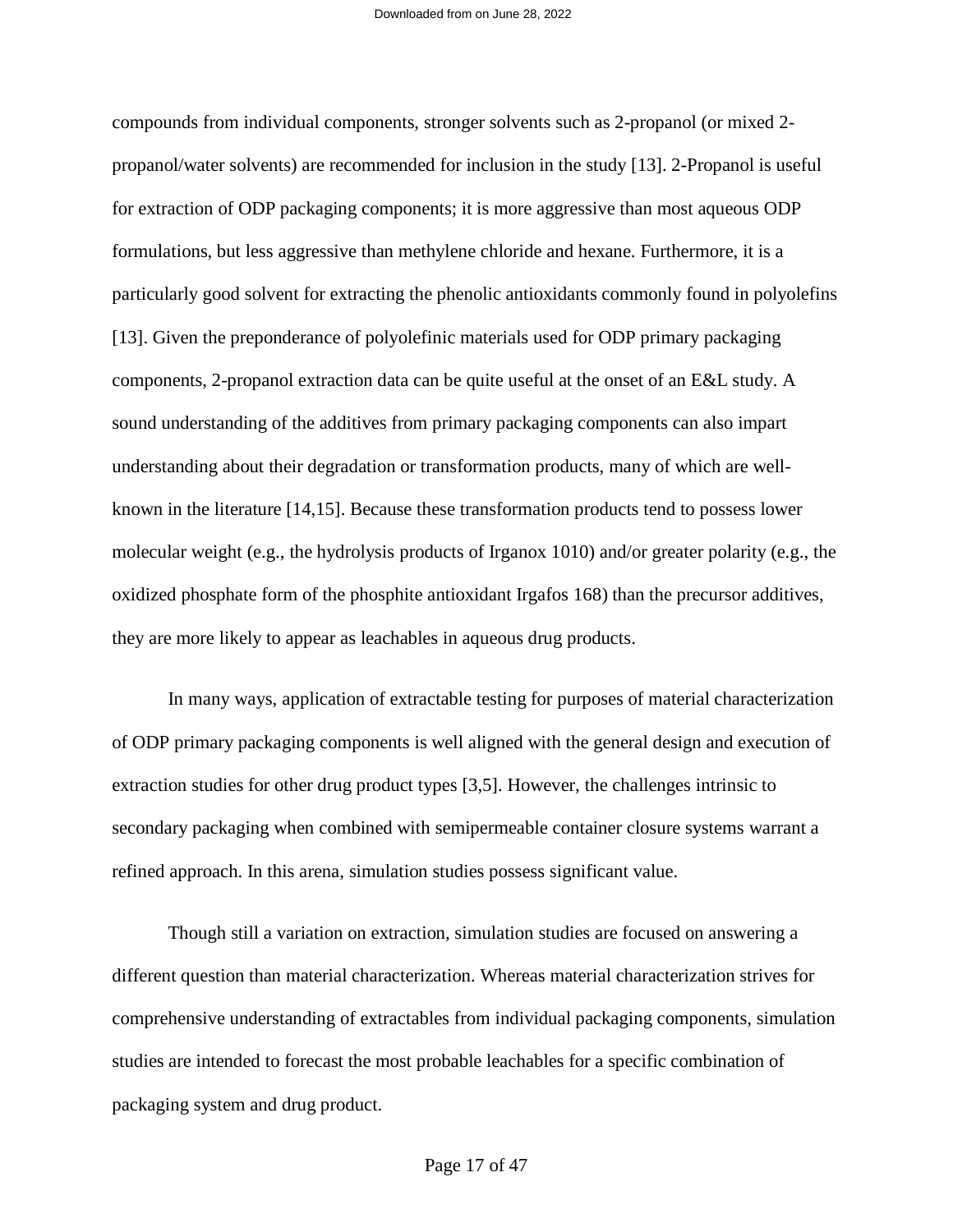Simulation study designs are quite varied, but generally possess a few common characteristics. First, simulation studies tend to use product-like solvents (including placebos, where practicable). By approximating the propensity of leachables to move into the drug product of interest, simulation studies are more likely to return quantitatively relevant data that help researchers focus on the most important extractables. Furthermore, use of a simple solvent system for simulation in lieu of drug product holds the potential to facilitate detection and identification of probable leachables in a less complex matrix.

Another characteristic of simulation studies is that they can monitor packaging systems, or relevant portions of packaging systems, under realistic contact conditions, rather than by direct solvent extraction of individual nonproduct contact components. By designing simulation studies using realistic packaging component contact conditions, the relevance of observed extractables is further increased. In fact, simulation studies bring focus to probable leachables in ways that traditional extraction studies focusing on individual components (e.g., material characterization) do not. This capability is particularly useful for ODPs and other drug products for which leachables from secondary packaging components are a concern.

For example, consider a label placed on the exterior of an LDPE bottle containing an aqueous ODP. A direct solvent extraction of the label, particularly a strong solvent irrelevant to the drug product such as hexane, will generate a significant number of extractables (potential leachables). Practical experience demonstrates that not all of these targets will appear in the drug product as actual leachables. Furthermore, while direct solvent extraction is meaningful and relevant for primary packaging components that make direct contact with the liquid formulation, it is not realistic for secondary components such as a label. Direct solvent extraction of a label provides a vector for substance migration that simply does not exist in the drug product.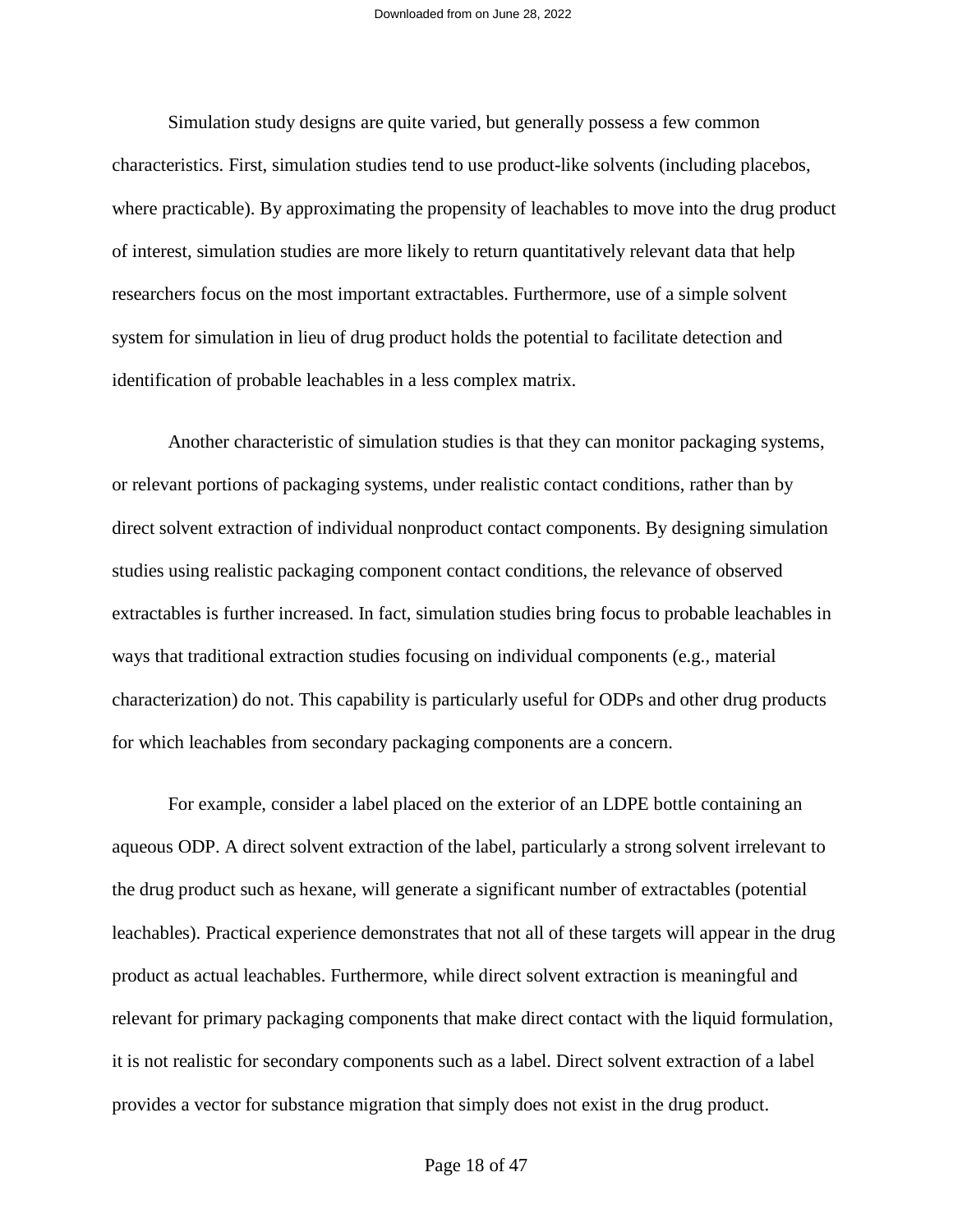The unrealistic nature of direct solvent extraction for secondary packaging components is further exaggerated by the fact that the hypothetical label in this example represents a variety of different components, each characterized by their own sets of unique extractables. For example, a label may possess a polyolefin substrate, meaning that it is likely to contain the same sort of antioxidants and other additives (along with their associated transformation products) commonly observed from polyolefin primary packaging. Contributing further to label extractables are the adhesive, the ink, and the varnish; all of which may be characterized as complex formulations that may possess unique chemistries from each other. Thus, the diversity of extractables removed from a label can be quite significant. An unrealistic contact condition (direct solvent extraction) combined with a wide variety of potential extractables can lead to generation of complex extraction profiles. If the goal of the extraction study is to choose targets for a follow-up leachable study, the researcher is instead left with a large number of mostly irrelevant targets. Ideally, an extraction study for a label would generate data that focus on the most relevant extractables (i.e., the most probable leachables). This is something that simulation studies accomplish very well.

One technique that is often of value for examining probable volatile leachables from secondary packaging is headspace gas chromatography. The process of measuring analytes in the headspace mimics the mechanism of migration from secondary component to the drug product (e.g., transport through the air). In this regard, headspace makes an interesting screening tool. However, a more refined simulation study design is discussed below.

In order for a compound from a secondary packaging component to become a leachable it must satisfy three conditions. First, it must be able to migrate from the original component. Consider a unit carton extractable possessing no significant vapor pressure. Given that unit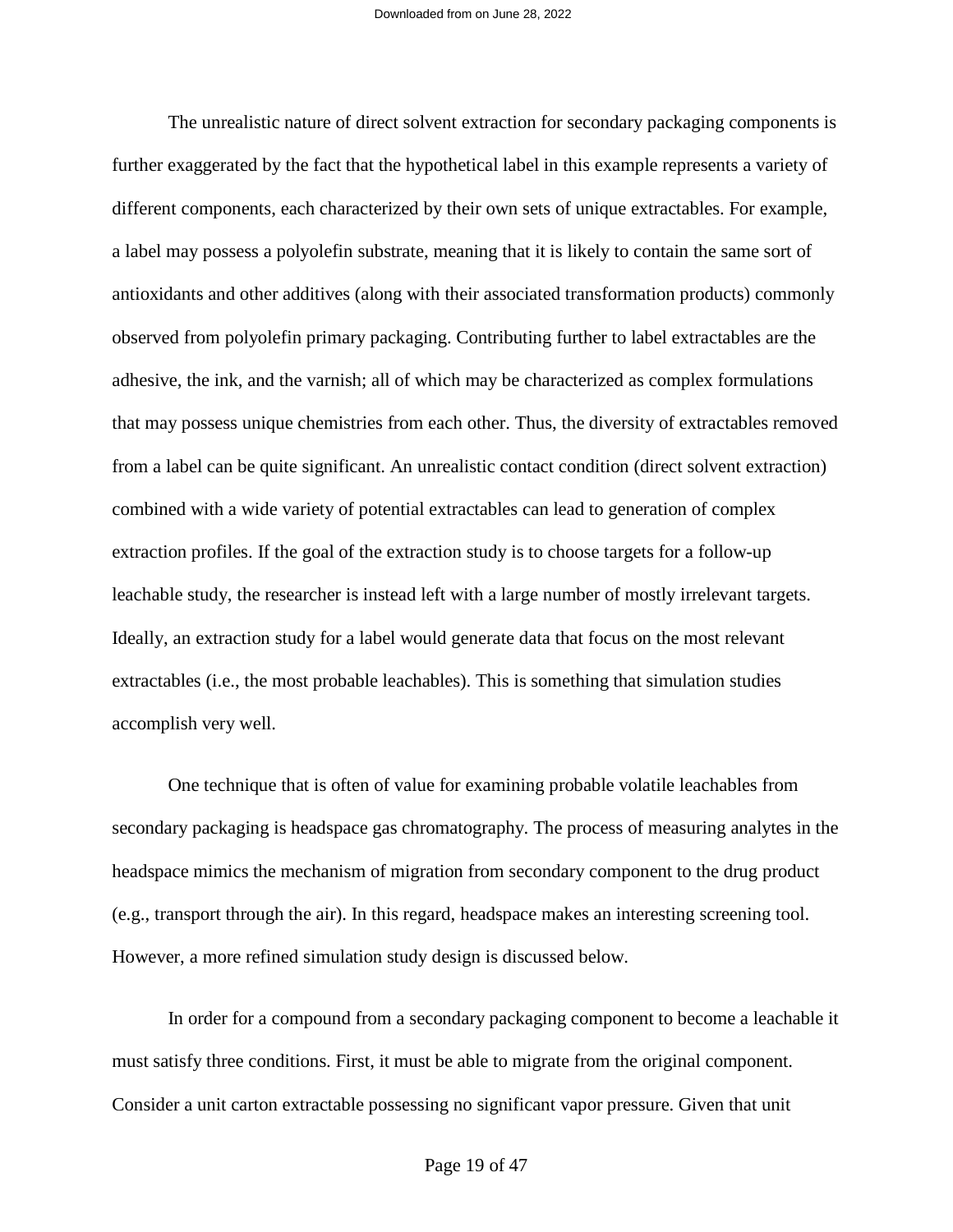carton extractables must pass through the air to reach the primary container, an extractable with insufficient vapor pressure to transfer in this fashion will be unlikely to manifest as a leachable. Second, the compound must be able to permeate the primary container. Despite well-known semipermeable properties, LDPE does not pass all compounds. Rather, the primary container serves as a selectivity element within the packaging system. Thus, compounds that cannot permeate the bottle are not probable leachables. Finally, the potential leachable must dissolve in the formulation. Given that leachables are often probed at low part-per-million or high part-perbillion levels, this latter point is not a significant condition to be met because high solubility is not required. Interestingly, this last point is the only one of the three conditions that is specific to the drug product formulation.

Probable leachables can be determined by probing the properties of the packaging system and its associated extractables in a simulation study using a realistic solvent and realistic contact conditions. Thus, instead of subjecting a label for an aqueous ODP to an unrealistic reflux in a strong solvent, a suitable simulating solvent could be filled into the primary container with a label applied to the exterior as it would be on a finished drug product. Thus, the physicochemical properties of individual extractables as well as the selectivity imparted by the packaging system can be leveraged to identify those compounds most capable of migration into drug product.

As noted earlier, long term leachable studies carry inherent risk that a problematic leachable will be discovered too late in development for facile management. Accelerated leachable studies are often proposed to mitigate this risk and provide data to development teams in a timelier manner. However, accelerated leachable studies on packaging systems with critical secondary components can be poorly predictive and may lead to false negative results if the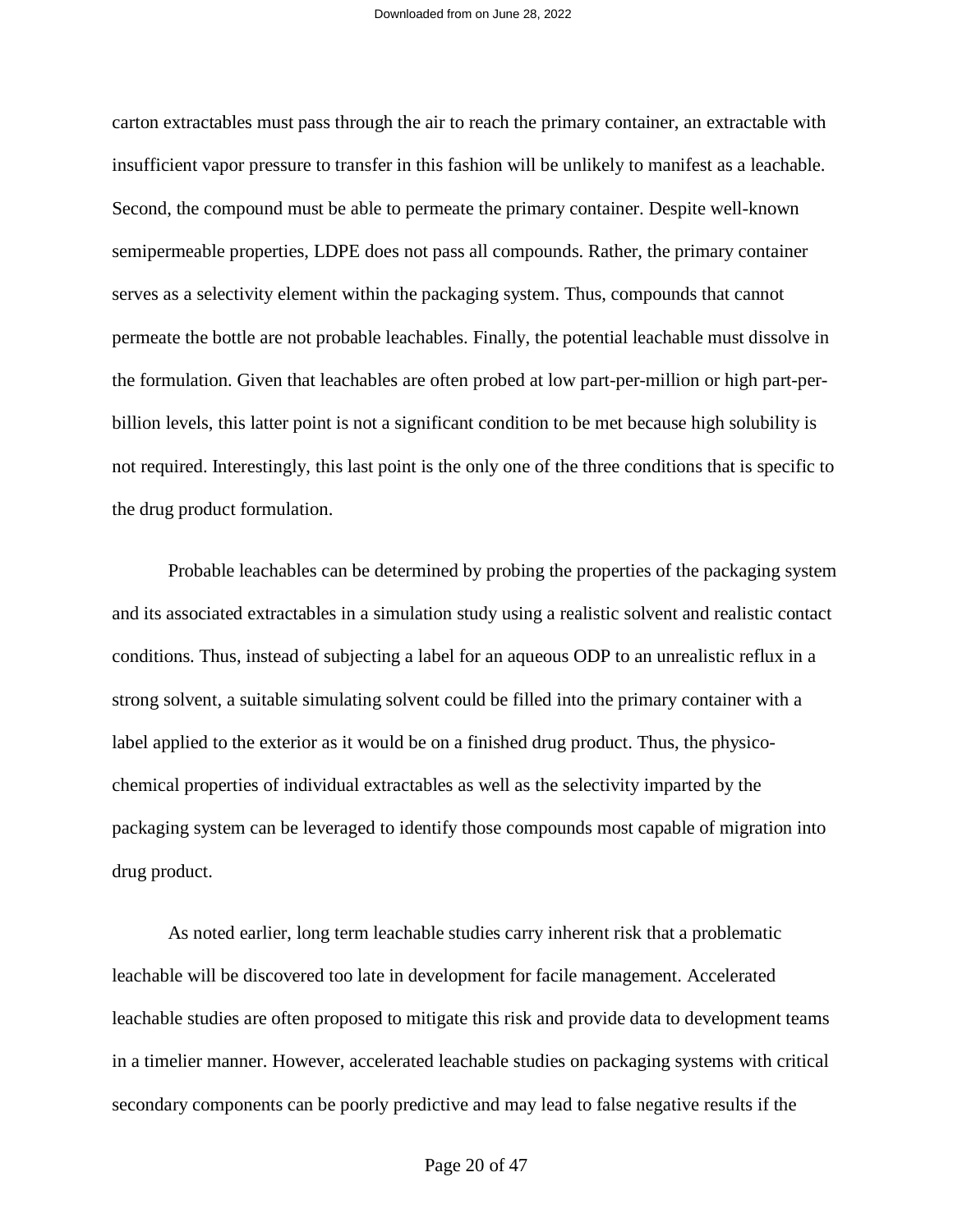study is not properly designed. Such outcomes do little to manage risk from leachables observed late in the leachable study. However, an appropriately designed simulation study may serve to reduce this risk.

Aside from the physical construction of the packaging system, key parameters of most simulation studies include solvent, storage temperature, and study duration. A suitable simulating solvent should be product-like, though skewing toward a more aggressive solvent system will reduce the risk of false negatives (i.e., failure to detect a relevant extractable). The challenge in designing simulation studies is that they should skew sufficiently worst case to credibly avoid false negatives without being so aggressive that they generate too many false positives. This requires individual researchers to design experiments that balance the risks appropriately for the system under study; there is no one-size-fits-all approach to be recommended here.

As described earlier, higher (accelerated) storage temperatures can result in false negatives with respect to leachables from secondary packaging components. The final equilibrium concentration of a volatile or semivolatile extractable/leachable in a solvent/drug product can be influenced by the immediate environment of the packaging system. If the system (e.g., filled product bottle, label, and unit carton) is contained within an impermeable vessel of limited volume (e.g., a well-sealed glass jar or foil laminate pouch), the resulting equilibrium will favor the solvent/drug product because any volatile or semivolatile extractables will be prevented from dissipating into the broader environment. This is directly analogous to the effect discussed earlier in which the concentrations of leachables from secondary packaging contained within a foil laminate pouch are enhanced. In this configuration, storage temperature can be increased to expedite migration without leading to false negative results. If anything, such a configuration provides a relatively worst case measure of those compounds capable of migrating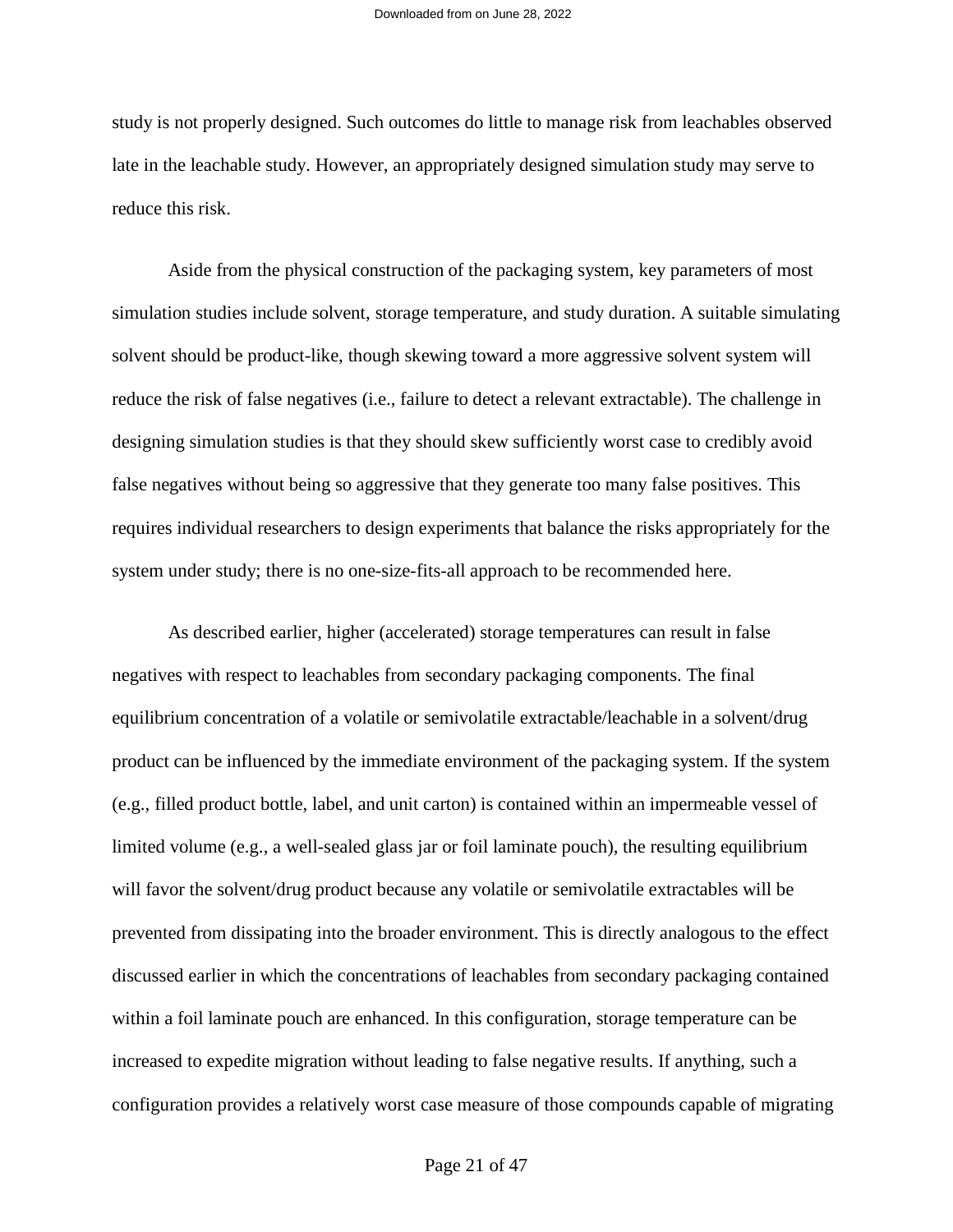from their source component, permeating the bottle, and dissolving in the simulation solvent. If simulation (or leachable) study test articles are enclosed in a sufficiently impermeable container, ICH accelerated storage temperatures or higher (e.g., 60°C) may be used without fear of false negatives. It must be emphasized that no model exists to correlate the levels observed in such a study with real time data. However, such studies can often provide worst case equilibrium concentrations of probable leachables in a reduced timeframe to aid in managing risk for a long term leachable study. As a final note on elevated temperature, it is important to choose a temperature that does not cause significant physical changes to the primary container closure system. For example, storage temperatures higher than 60°C are likely to cause physical deformation of a typical ODP containers molded from LDPE.

The final key variable in this sort of simulation study is duration. Running such a study until the system reaches equilibrium will provide a limiting value for the concentration of each potential leachable. In our experience, equilibrium levels of some volatile or semivolatile extractables in elevated-temperature simulation studies may be reached within one to two weeks. Appropriate study duration for target compounds can be determined by testing at multiple time intervals and noting when the target compounds reach asymptotically limiting concentrations.

It is important to recall that a simulation study is just that—a simulation. A long term leachable study in the ODP of interest may still be required as confirmation. It is also important that simulation studies skew slightly worst case with the goal of avoiding false negatives. This comes at the risk of generating false positives and it is up to individual scientists to determine how to best balance those risks. By now, it should be clear that the parameters of a simulation study can be flexible as required to answer specific scientific questions. Careful thought and good science must be applied to the design of simulation studies in order to produce an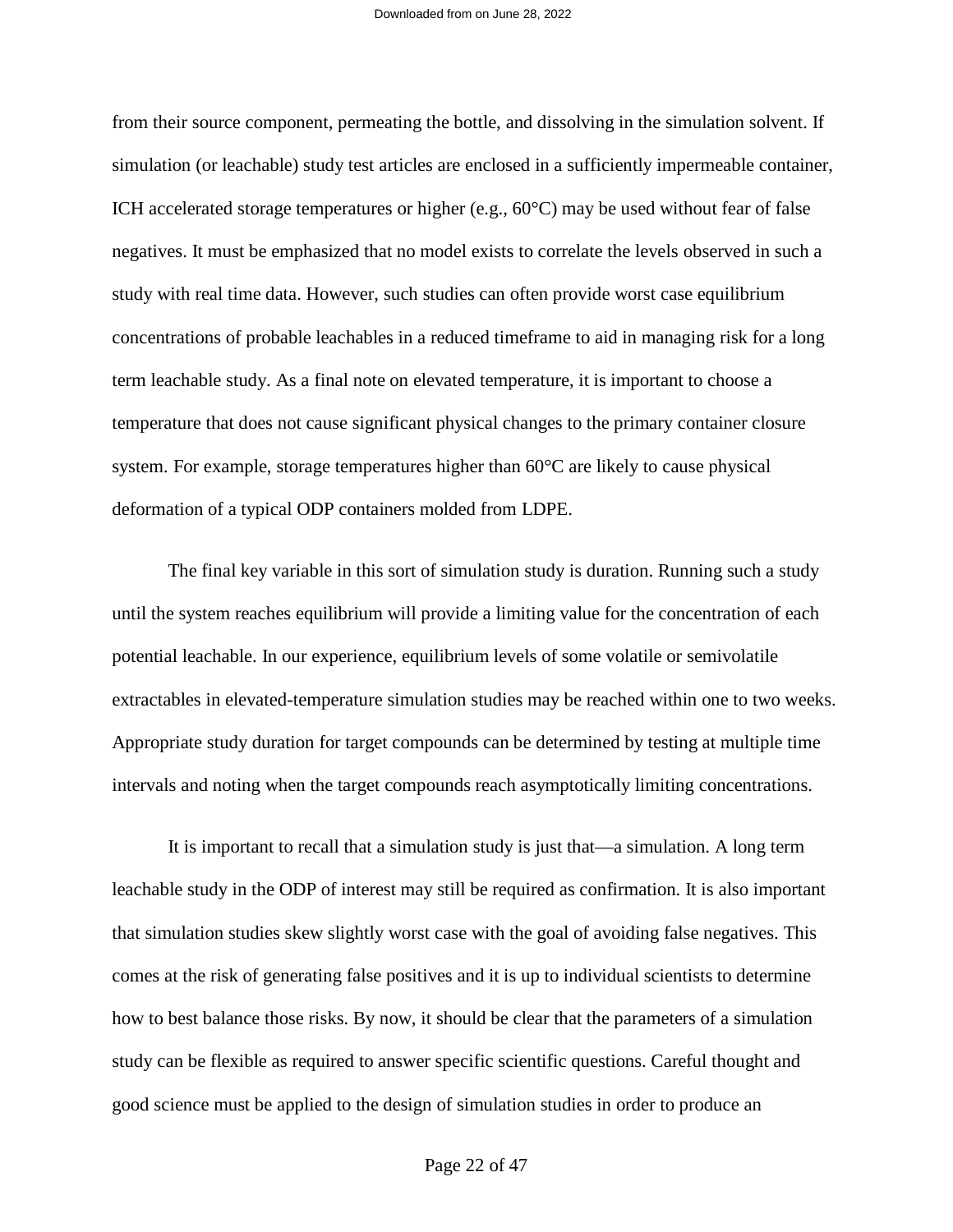experiment that provides scientifically meaningful data and is credible to regulators. Although simulation studies are not necessarily simple, one-size-fits-all experiments, their value is derived in part from their flexible nature.

Thus, simulation studies possess significant value for ODP or any dosage form for which understanding the impact of secondary packaging components on drug product leachable profiles is critical. In many cases, simulation studies can serve to identify the most relevant extractables (e.g., the most probable leachables) as targets for long term leachable studies more capably than a direct solvent extraction. By designing a study with realistic packaging component contact conditions, the experiment provides selectivity for the most probable leachables. Although simulation studies usually run for a longer duration than direct solvent extractions, they are substantially shorter in duration than a real time leachable study (weeks versus months). Thus, simulation studies can provide earlier understanding of key probable leachables. By providing this information in a timely manner, simulation studies reduce risk during product development such that long term leachable studies become confirmatory rather than exploratory.

### **Experimental Design Considerations: Leachable Studies for ODP**

In their execution, leachable studies on ODP do not vary significantly from those described for other therapeutic areas and/or dosage forms. Fundamentally, well designed leachable studies are the most conclusive demonstration of packing system suitability for a given ODP, but also require the greatest time investment.

It is expected that leachable studies will run in real time through the end of shelf life. This is typically done in parallel with registration stability. Inclusion of key secondary packaging components (e.g., label, product information insert, unit carton, etc.) in the study is critical for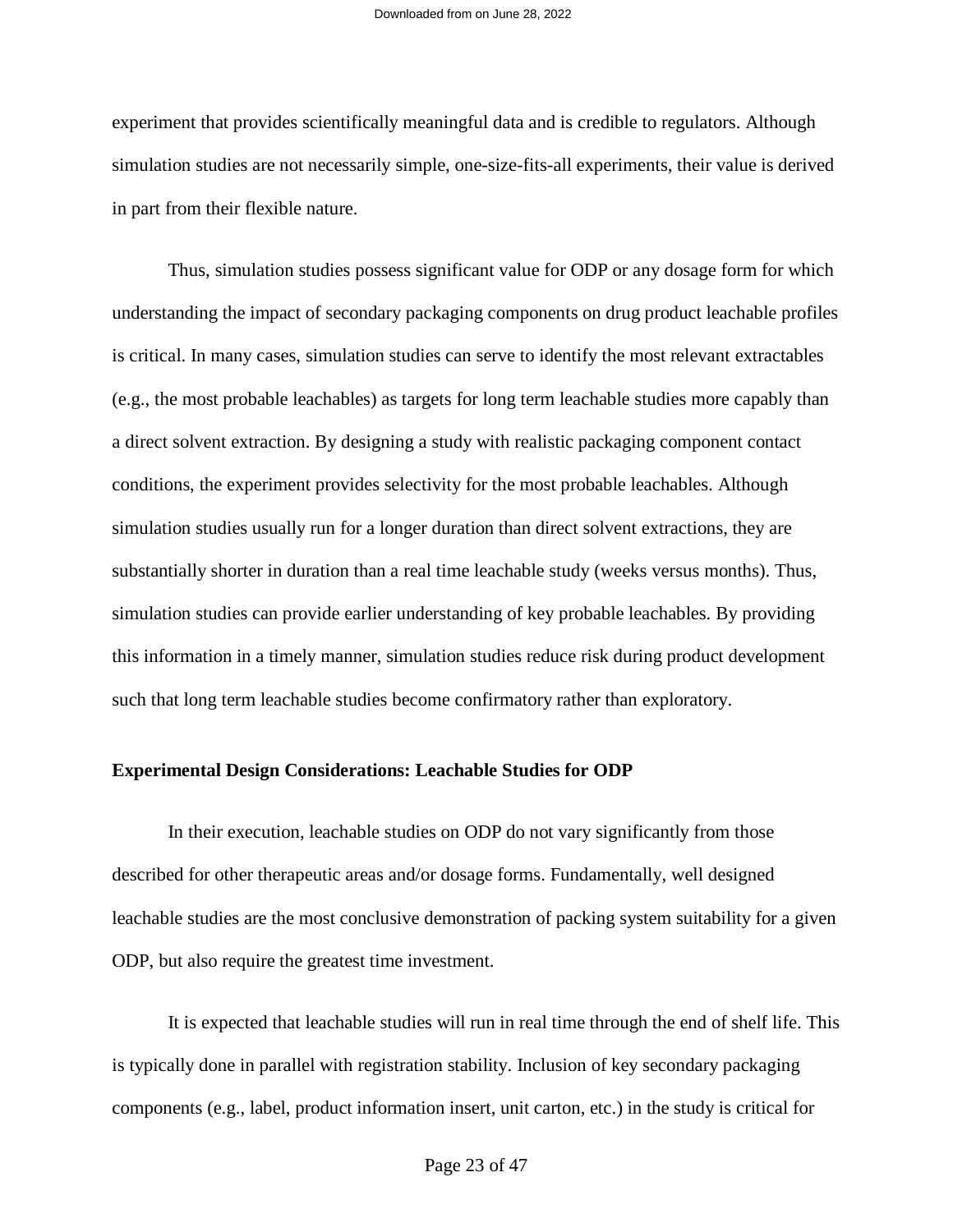ODP in semipermeable primary packaging containers (e.g., LDPE). Health authorities are quite aware of the challenges posed by semipermeable packaging systems [1] and will expect sponsors to develop understanding of the impact that secondary packaging components have on the drug product. As described previously, accelerated stability conditions tend to generate nonpredictive or false negative data for secondary packaging leachables unless measures are taken to manage the evaporative loss of these substances from the local environment. For products to be offered in multiple fill volumes, those combinations presenting the highest ratio of secondary component mass (which generally scales with surface area) to product fill volume tend to generate worst case leachable levels over time (barring extenuating variables like significant changes to bottle material type or bottle wall thickness).

Because of the large variety of potential secondary packaging leachables, it is often useful to run suitable negative controls in parallel with the leachable study. Typically, such controls are implemented by filling bulk drug product into clean, impermeable containers. Glass vials with Teflon-faced screw cap closures are often useful for this purpose. If the bulk drug product has not been previously exposed to the packaging system (primary or secondary), comparative analysis between the negative controls and packaged drug product readily serves to differentiate leachables from other analytical responses associated with the formulation or its degradation over time. This approach has been a standard practice within the ophthalmic industry for many years.

### **Analytical Evaluation Threshold**

Key concepts introduced by PQRI in 2006 [3] and expanded upon by the PODP Working Group [5] include the Safety Concern Threshold (SCT, 0.15 µg/day for OINDP, 1.5 µg/day for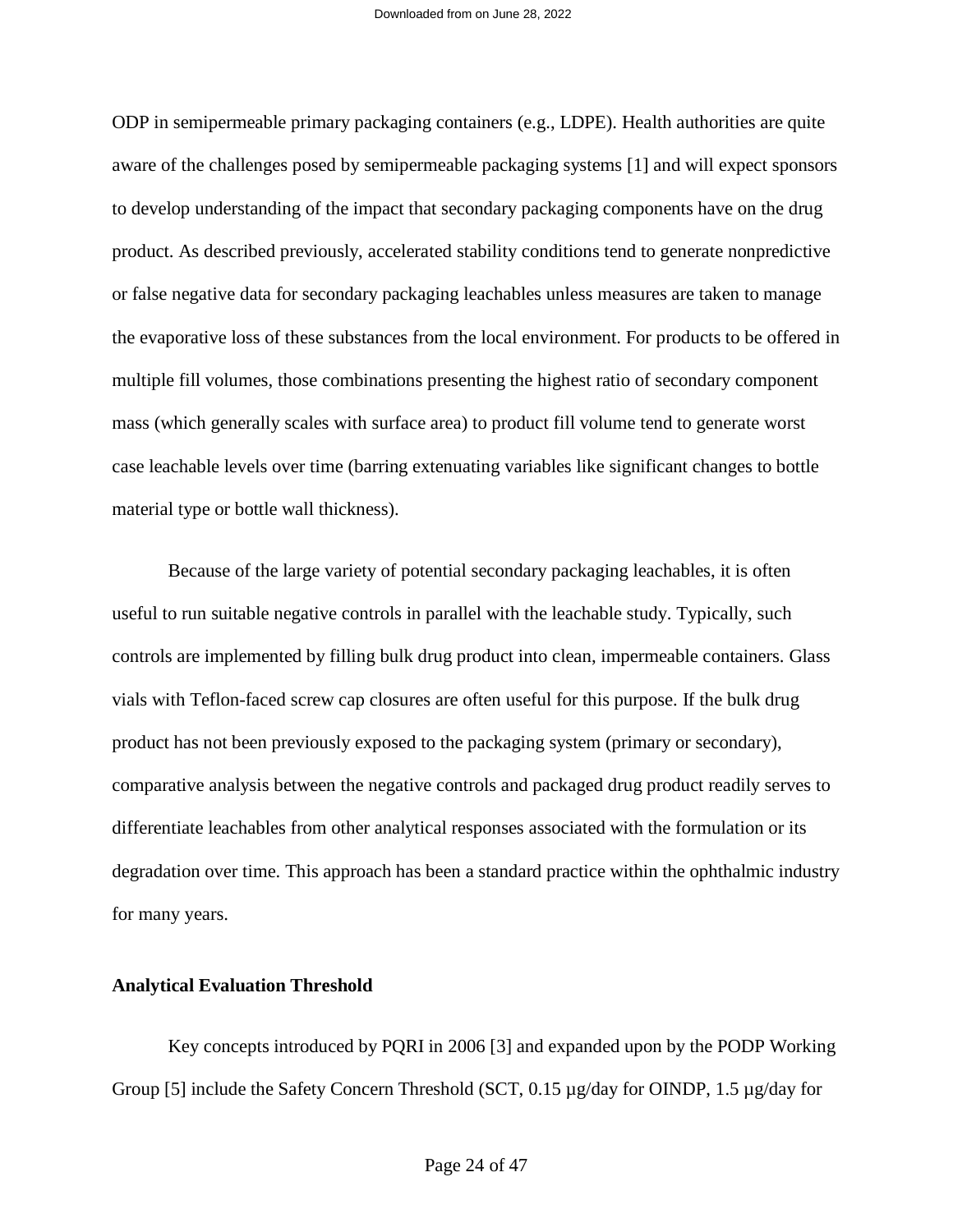injectables) and the Analytical Evaluation Threshold (AET). The AET is a reporting and identification threshold that represents the SCT corrected for dosing of the specific product. Together, the SCT/AET concepts provide the analytical chemist a target reporting threshold for unknown leachables. This threshold is derived from a safety model and based on total daily exposure for products dosed in a manner that facilitates systemic exposure.

Currently there is not a sufficient database developed on all the relevant toxicity endpoints to allow the working group to recommend specific safety thresholds for ODP. Thus, the parenteral SCT of 1.5 µg/day introduced for parenteral products by the PQRI-PODP working group cannot be applied directly to ODP [4,5]. Ophthalmic manufacturers have successfully used concentration-based, as opposed to exposure-derived, reporting thresholds for many years [9], although no official guidance is available.

### **Summary of Analytical Challenges for Extractables and Leachables in ODP**

In summary, many of the analytical challenges for ODP result from the common use of semipermeable primary container closure systems. In these systems, appropriate use of welldesigned simulation studies can be leveraged to focus on the most important extractables from critical packaging components and allow for relatively rapid long term risk assessment. Overall, the above measures are part of a holistic approach to minimize the presence of leachables in ODP as described below:

1) Understand the compositions of the packaging materials (including both primary and secondary packaging) by obtaining information from the suppliers of the materials. Based on supplier information, a list of potential extractables/leachables may be compiled.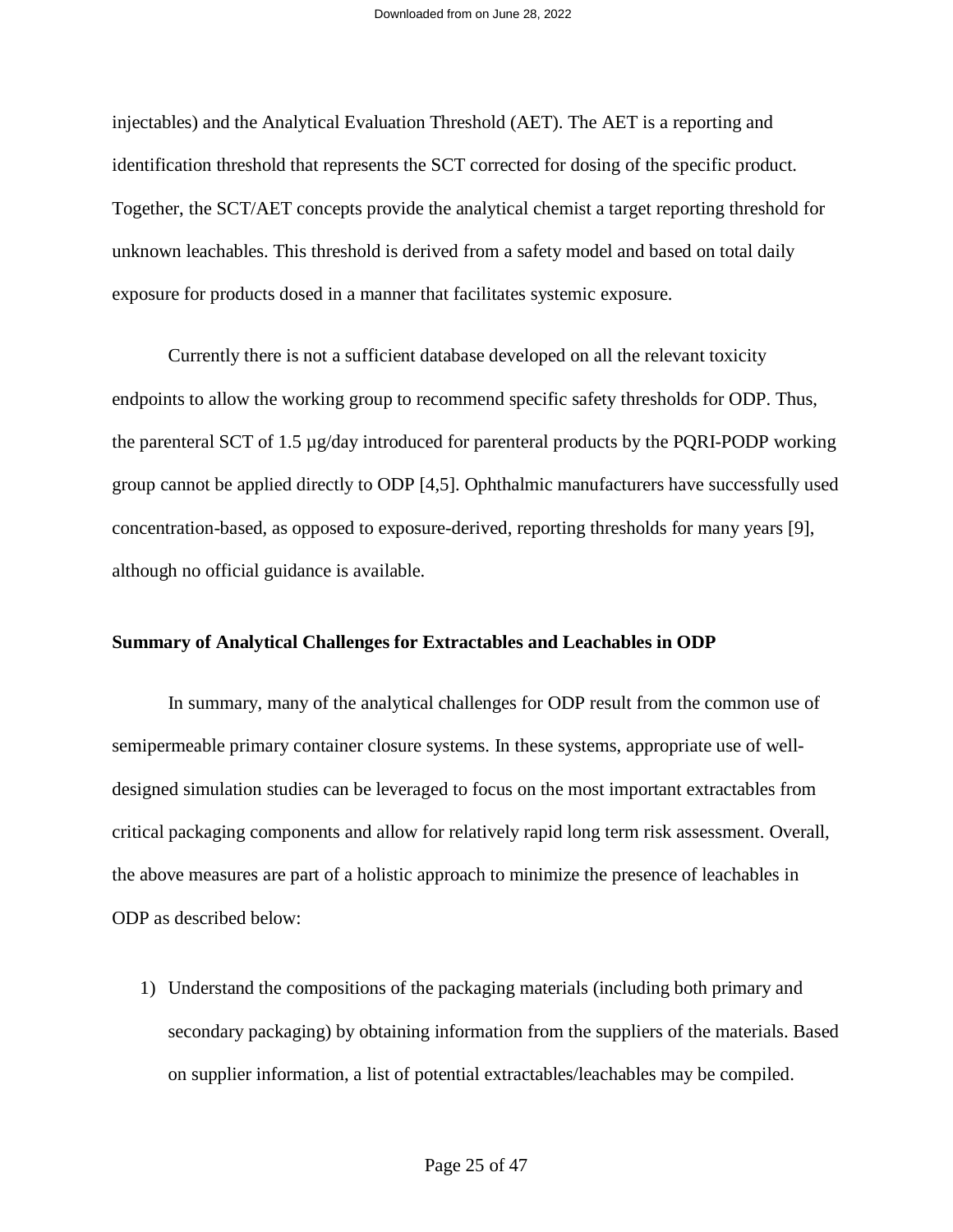- 2) Conduct extractable/leachable studies on both primary and secondary packaging to evaluate the levels of the leachables. As described previously, simulation studies often work well in lieu of direct solvent extraction for profiling secondary packaging components.
- 3) If certain leachables are determined to be present in the dosage form at considerable levels, the toxicological effects of these leachables should be evaluated.
- 4) Based on the above evaluation, select the proper packaging materials from the appropriate suppliers to limit and control the leachables at acceptable levels.

### **Toxicological Considerations for Leachables in Ophthalmic Drug Products**

The primary toxicological endpoints that need to be considered for qualifying leachables for topical ophthalmic products include (i) ocular irritation and toxicity; (ii) sensitization (skin) and (iii) genotoxicity. A rationale and specific considerations for each endpoint when qualifying a leachable are outlined below.

For topical ODP leachables that are not genotoxicants or carcinogens, due to the local concentrated delivery of the drug, ocular irritation/toxicity is a key toxicity endpoint. The establishment of a qualification threshold for ocular irritation/toxicity would be useful as it would help overcome the current difficulty in adequately assessing the safety of a leachable via literature (due to the lack of available relevant ocular data) and decrease the need for unnecessary animal testing. There are currently no official regulatory guidance documents that define a threshold level for ocular irritation/toxicity, and there is not a sufficient database developed on ocular irritation/toxicity for this working group to recommend one at this time.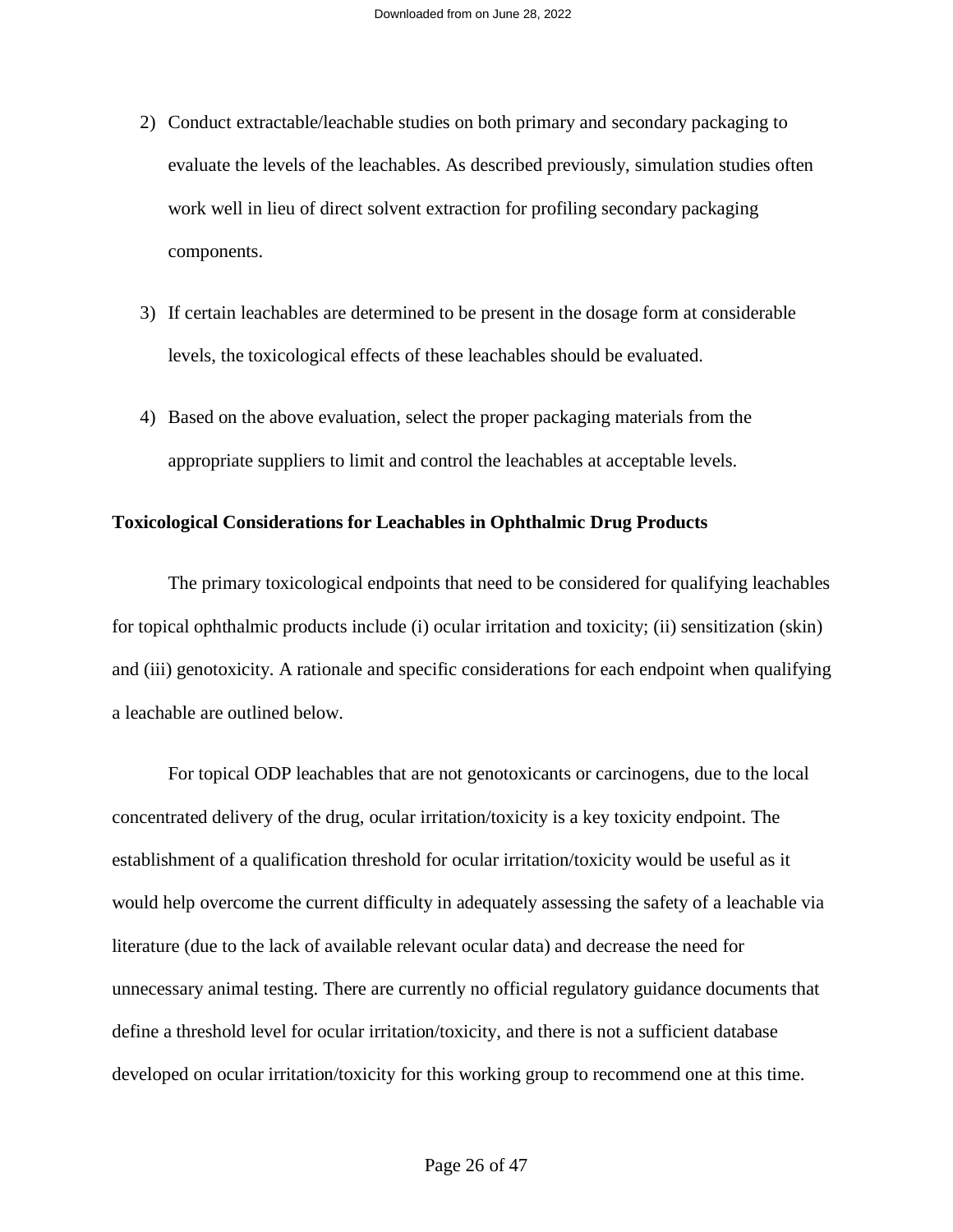However, the FDA's Office of New Drug Quality Assessment previously presented a loosely followed practice for managing the presence of leachables within ODP, and within this presentation it was suggested that the toxicological qualification level for leachables was 20 ppm [9]. While this is not considered an FDA-endorsed practice, it does provide a starting point when attempting to establish a rationale-based threshold for ocular endpoints through literature and/or experimentally derived data.

Preliminary studies have been conducted to evaluate the potential of establishing a threshold for ocular irritation/toxicity. In these studies, eleven chemicals from nine different classes (acids, acrylates, acyl halides, alcohols, alkalis, amines, and surfactants) were tested in New Zealand White rabbits for ocular irritancy potential in 3-day multidose studies at concentrations of 20 ppm and 100 ppm (50 μL dose). The 5 rabbits/compound were dosed 4 or 6 times (depending on the vehicle used) each of the three days. When possible, the vehicle was phosphate buffered saline (PBS) and dosing was 6x/day. For chemicals insoluble in PBS, cottonseed oil was used as the vehicle and dosing was limited to 4x/day in order to avoid potential vehicle-related effects. The rabbits' eyes were examined daily macroscopically using modified Draize scoring prior to the 1st dose and after the last daily dose. The animals were also examined and scored via the McDonald-Shadduck method using a slit lamp on Day 3 following the final Draize evaluation. For all compounds and at both 20 and 100 ppm concentrations, there was no evidence of eye irritation when macroscopically examined and scored using the modified Draize Method or upon slit lamp evaluation. All animals appeared clinically normal throughout the duration of the study.

The favorable ocular irritation results observed with up to 100 ppm concentrations of the selected severe irritants suggest that it may be possible to establish a threshold for ocular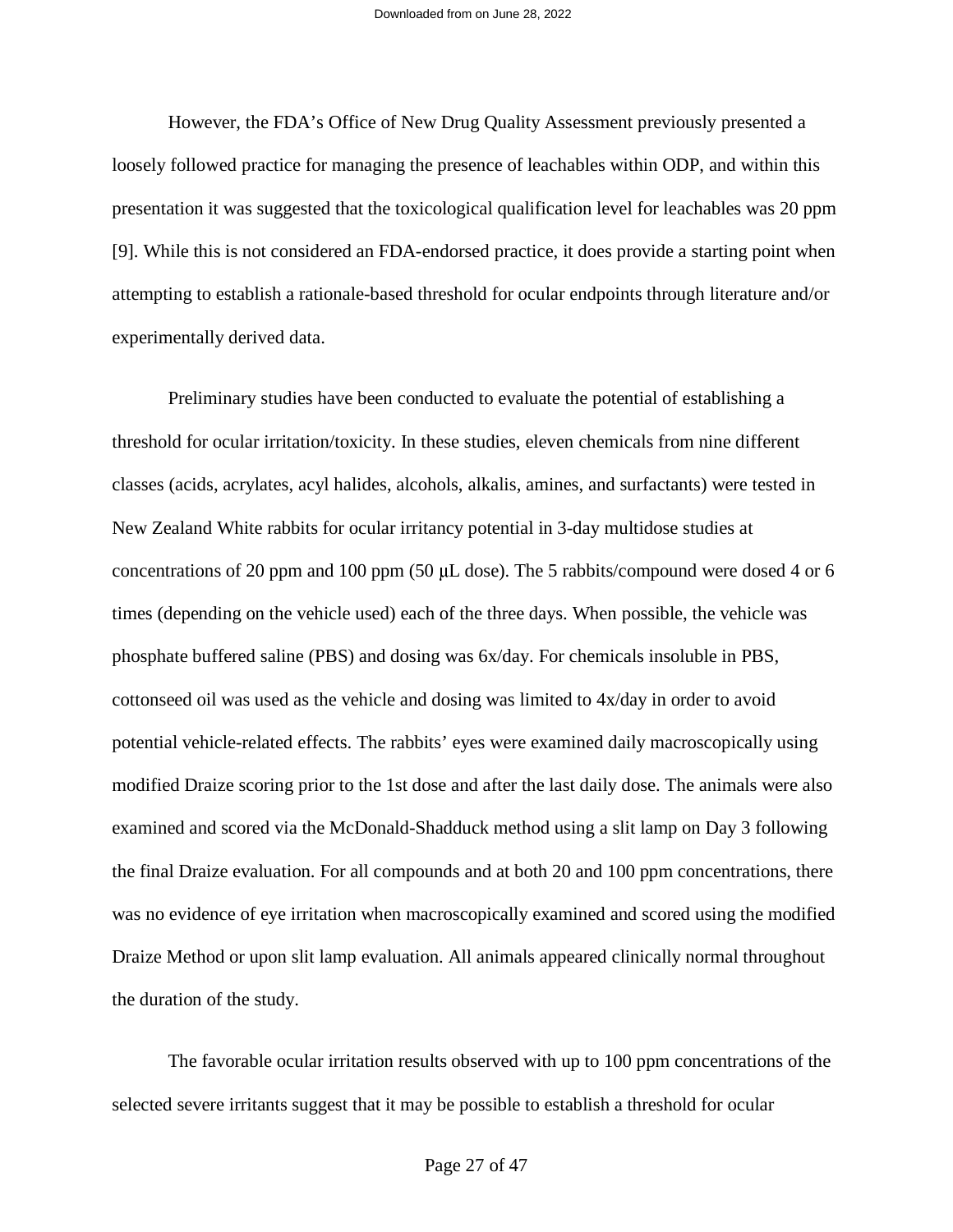irritation/toxicity. Each chemical under evaluation is known to be a severe ocular irritant with the potential to cause serious damage to the eye at concentrations much higher than expected levels of leachables in ophthalmic formulations. That these chemicals showed no evidence of irritation in the rabbit eye at 100 ppm supports that 20 ppm may be in the appropriate range as a potential threshold for ocular toxicity endpoints. However, further work using a greater number of compounds and evaluating additional toxicity endpoints is needed to verify a specific threshold value.

For considerations related to sensitization, the eye is generally considered immuneprivileged, and as such, is largely protected by the blood-retinal and blood-aqueous barriers from systemic induction of uveitis. However, the "privilege" does not offer protection from immune effects. Intraocular immune reactions are common and several targeted immune pathway therapies have been developed for the treatment of uveitis [116, 17].

Eyelid contact allergic dermatitis as a result of ophthalmic drug administration is well established (ophthalmic preservatives, antibiotics, steroids, β-blockers [18-21]) indicating that surrounding ocular tissues are susceptible to the delayed hypersensitivity response (type IV) mediated by T lymphocytes. Irritant conjunctivitis is frequently confused with drug-induced conjunctivitis but represents a toxic insult to epithelial cells as opposed to a cell-mediated hypersensitivity response.

Considering active pharmaceutical ingredients have demonstrated the ability to cause sensitization, it would stand to reason that leachables within ophthalmic products would carry an inherent risk as well. A guinea pig maximization test or murine local lymph node assay (LLNA) may not be directly relevant to the eye, however if a positive reaction was obtained in either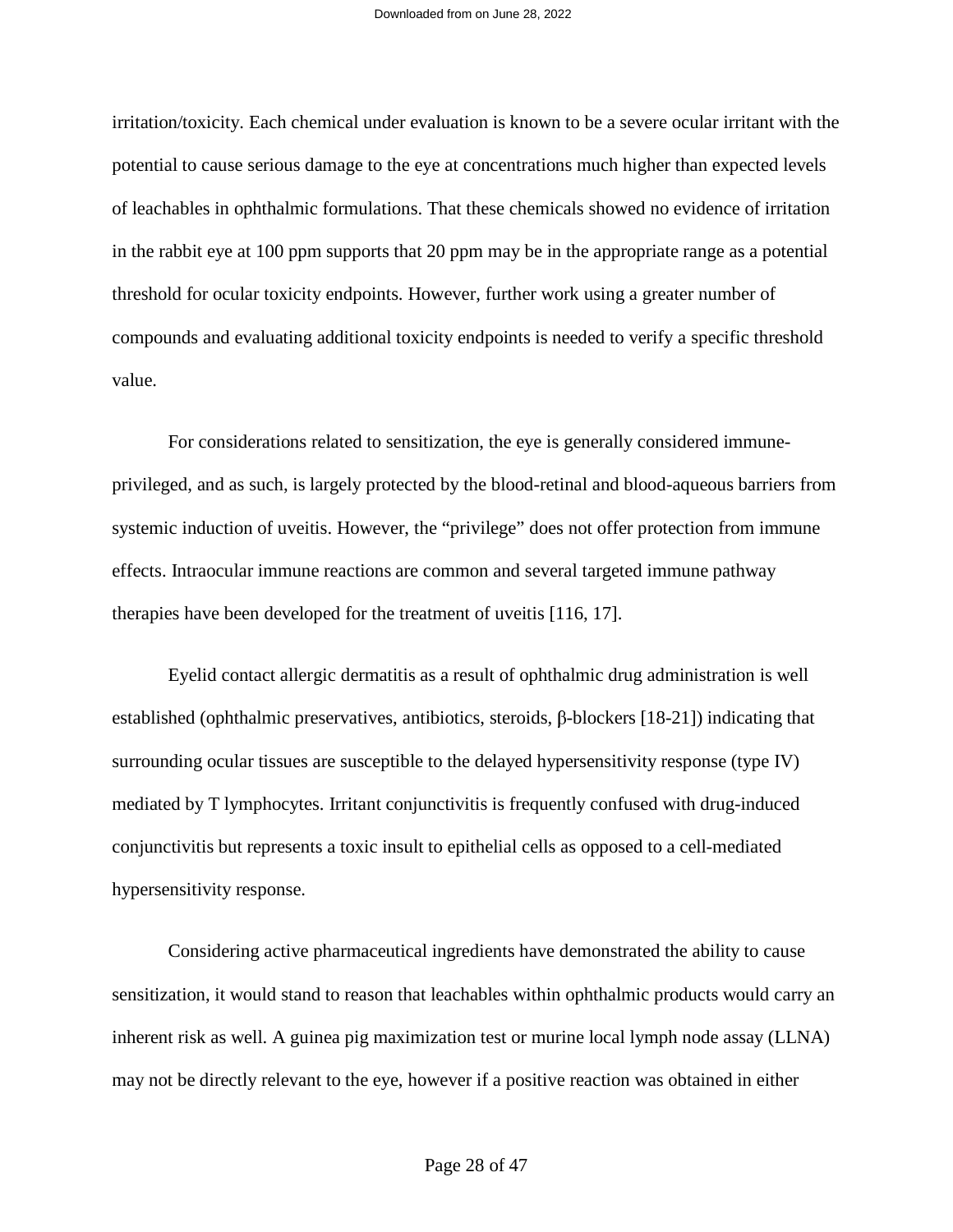assay with a leachable compound, there may be sufficient weight of evidence to conclude the compound would have a high likelihood of stimulating an immune response leading to sensitization either within the eye or to the surrounding periorbital skin. The primary sensitization concern from the regulatory agency perspective is skin sensitization and quantitative risk assessments related to contact allergies for skin sensitizers have been proposed [22-24]. The threshold for induction of sensitization in the existing skin sensitizer quantitative risk assessments relies upon identification of No-Expected-Sensitization-Induction levels (NESIL) utilizing data from human repeated-insult patch test and correlation to LLNA resultant  $EC<sub>3</sub>$  values, or the concentration expected to give a 3-fold stimulation of lymph node cell proliferation. A chemical can be assigned a potency classification based on their LLNA  $EC_3$ values (see Table 2). Collection of human data for the sensitization potential of an extractable or leachable would be considered excessive, however human risk should be taken into consideration when assessing dosing frequency and duration for a product with potentially sensitizing extractables/leachables. A similar approach to what has been proposed for skin sensitizers and good scientific judgment is appropriate when assessing the potential for ocular drug-induced sensitization.

Prediction performances of expert in silico structure-activity relationship (SAR) systems continue to improve, however quantitative SAR cannot currently predict skin sensitization potential reliably [25,26]. Relative Alkylation Index models (also known as Quantitative Mechanistic Models) may provide an approach to determination of sensitization potential based on reactivity and hydrophobicity of molecules [27, 28].

Many ocular diseases have a genetic component (e.g., DNA alterations) to their etiologies. These DNA alterations can cause adverse effects such as direct degeneration of tissue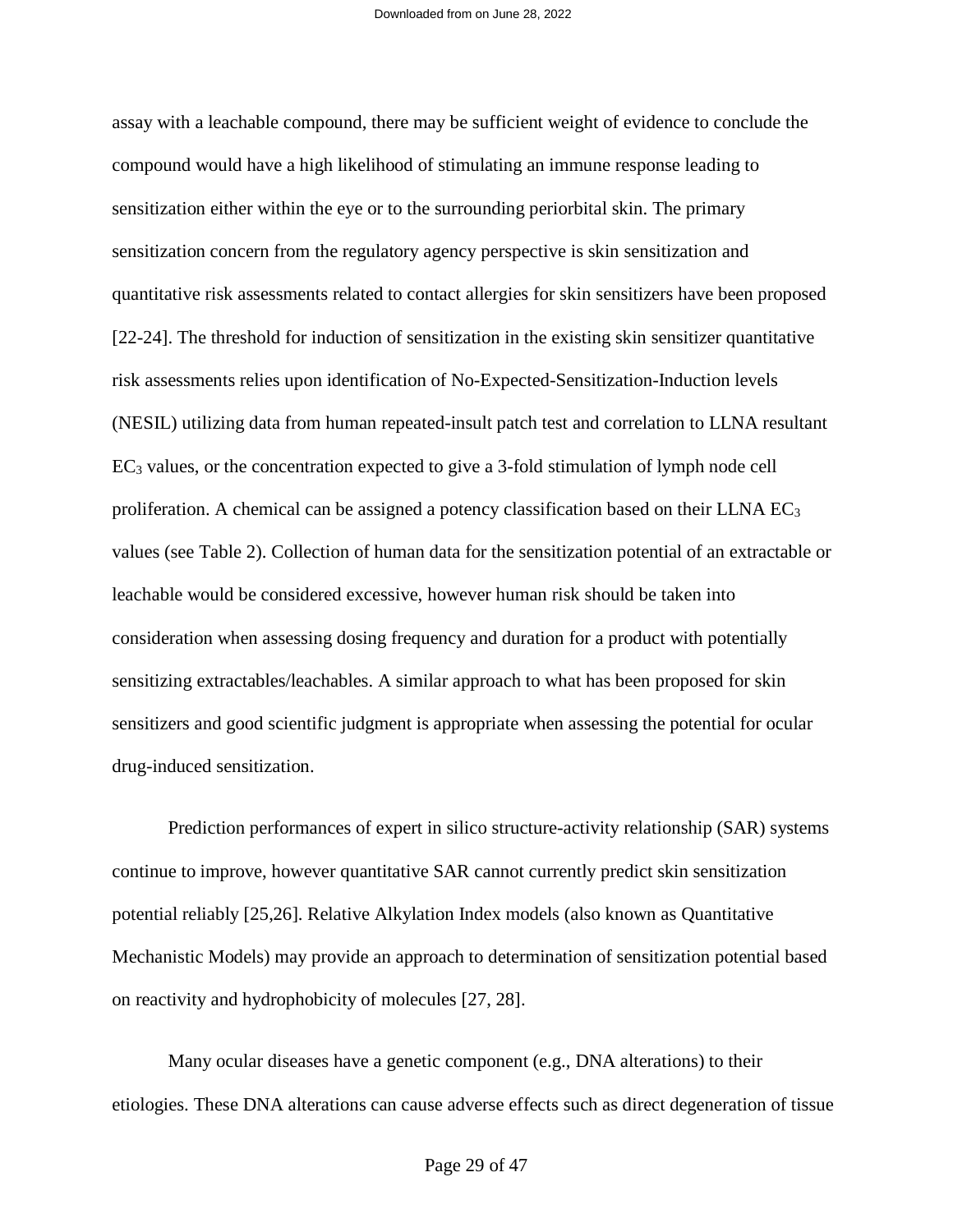or upregulation of a growth factor that produces unwanted neovascularization [29]. Additionally, Environmental factors such as exposure to cigarette smoke and sunlight or a person's diet can also impact individual susceptibility for a variety of degenerative ocular diseases.

Although systemic exposure following ocular drug administration is typically very low, alignment with established genotoxic impurity guidance when assessing extractables and leachables is warranted. Beyond the potential for local carcinogenic effects, topical ocular drugs often drain through the nasal lacrimal duct into the nasal cavity where systemic exposure is facilitated by either local absorption or swallowing.

Extractables/leachables provide no therapeutic benefit to the patient and genotoxic risk would be unacceptable. If the chemical structure of the proposed leachable produces in silico structure-activity alerts, in vivo and in vitro genetic toxicity assays may need to be conducted in accordance with existing guidelines on genotoxic impurities. Testing can be performed on the drug product after accelerated storage conditions to maximize the presence of the leachable as long as the amount is greater than previously observed in nonclinical or clinical batches. Alternatively, genotoxicity assays can be performed with the purified leachable alone or spiked into the drug product.

### **Safety Qualification for Leachables in ODP**

Qualification of leachables for ODP is similar to other drug types although the toxicological endpoints of concern would be more focused on local toxicity rather than systemic effects. As for other product types, limits and/or qualification are usually established on a caseby-case basis using safety assessments in conjunction with quality manufacturing considerations.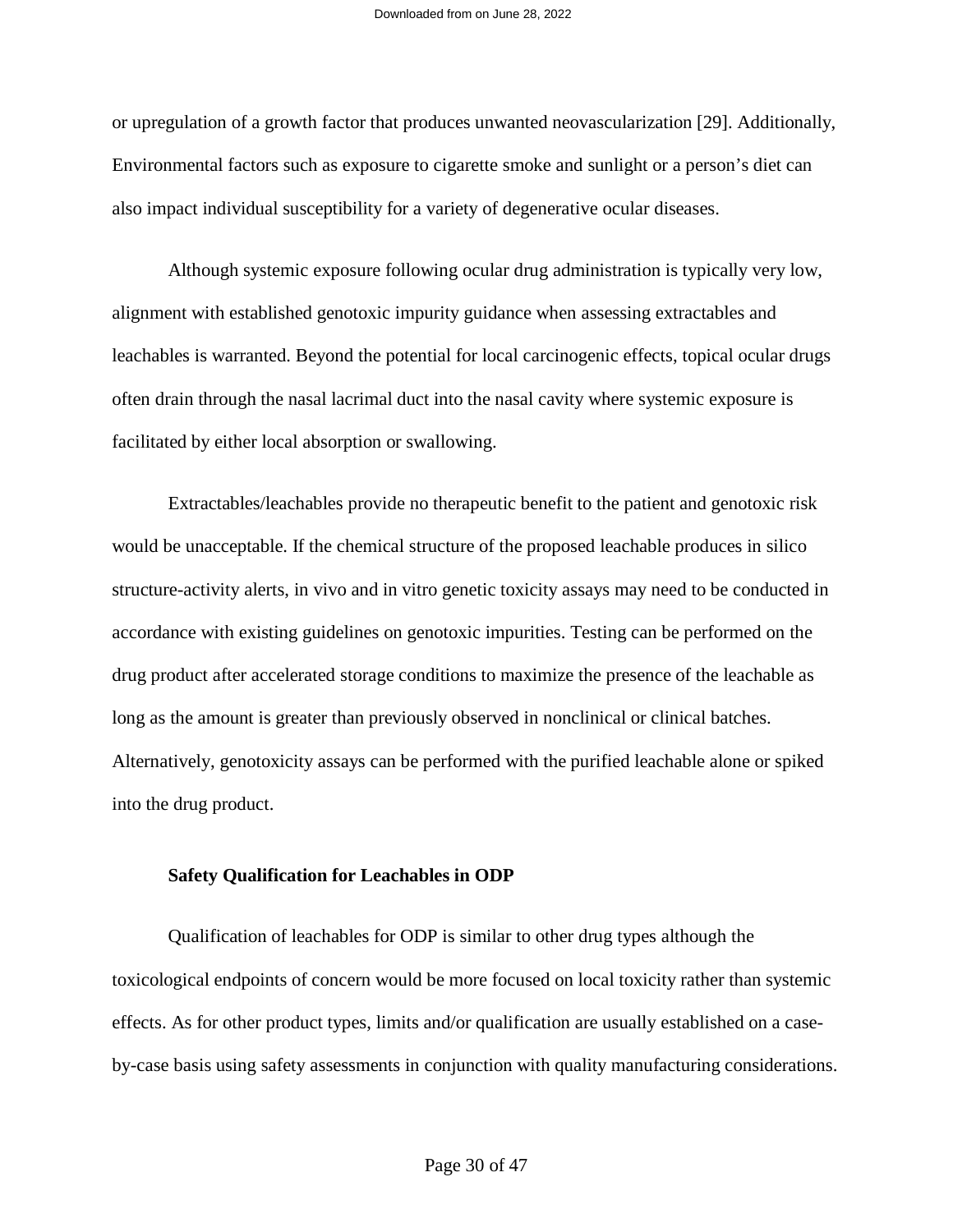If an extractable study is conducted, structure-activity relationship evaluations (e.g., expert-ruled and statistical QSAR, per ICH M7) of the extractables for genotoxicity potential may be a conducted as part of the early risk assessment. Additionally, a screening-level literature review could also be conducted to evaluate for any significant toxicities associated with the compound. This early toxicological assessment could serve to highlight extractables that may require specific monitoring later in the leachable study or if there are compounds of high concern identified, could result in the decision to replace the source of the unwanted leachable with an alternative material.

For qualification of an ophthalmic leachable, a literature evaluation should be conducted focusing on the local effects including ocular toxicity, potential for carcinogenicity/genotoxicity, and sensitization. Systemic data may be used to support the qualification, however, it is not considered of primary concern.

Based on the structural alert information from the SAR assessment and the literature search, along with the potential for human exposure/duration of use, the toxicologist would perform a safety assessment and determine whether the literature provides adequate information to qualify the leachable or if additional testing is required. The safety assessment should evaluate local effects on the eye (i.e., ocular irritation/ toxicity) on a concentration basis (ppm); however, for evaluation of genotoxicity potential, it may be useful to also calculate the TDI to aid in the assessment of systemic risk. Any additional testing would be focused on areas where there were data gaps for the primary endpoints of concern (ocular irritation/toxicity, sensitization, genotoxicity).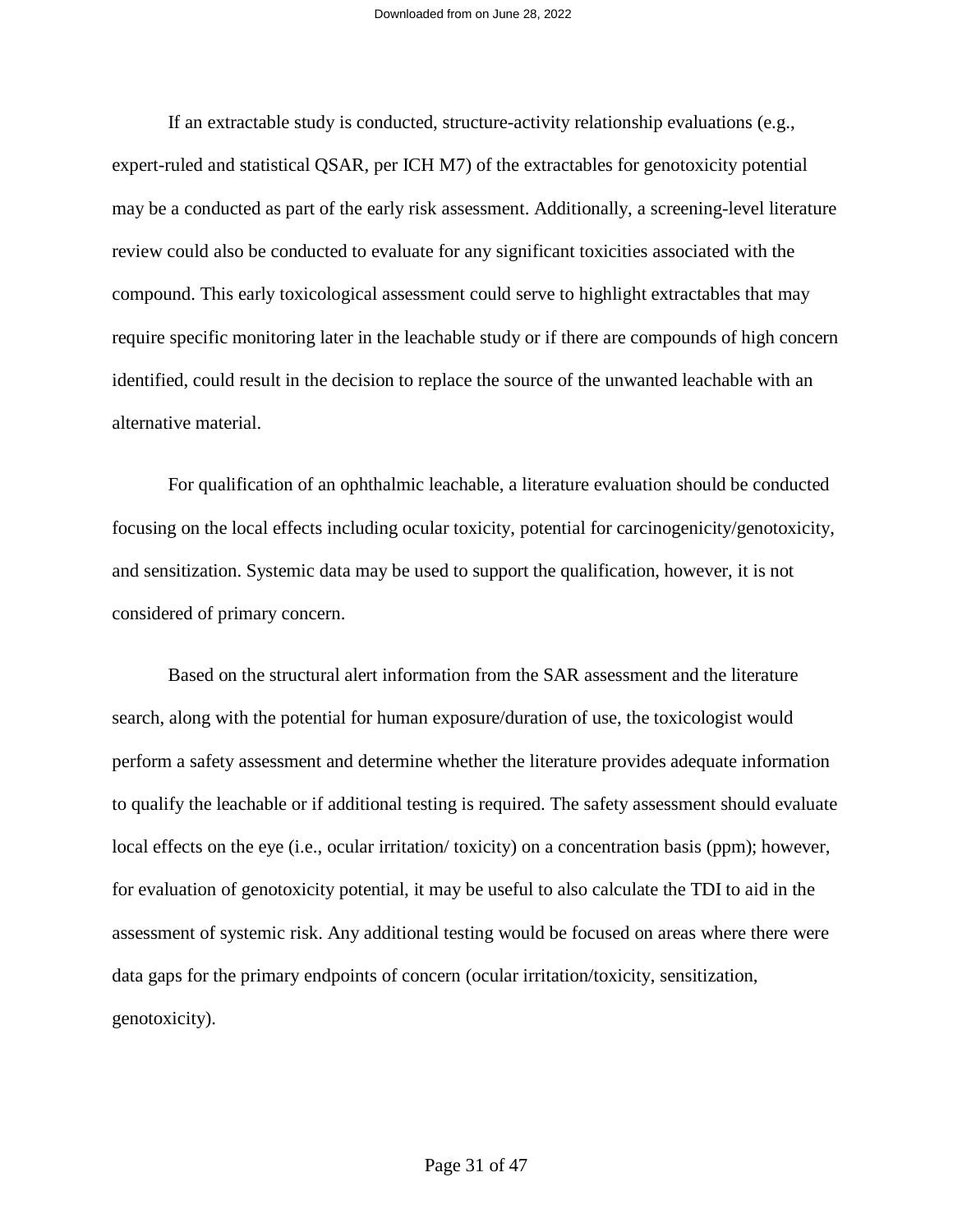## **Conclusion: Toxicological Considerations for Leachables in Ophthalmic Drug Products**

Qualification of leachables for ODP is similar to other drug types however the toxicological endpoints of concern would be focused on the potential for local toxicity rather than systemic effects. The primary toxicological endpoints that need to be considered for qualifying leachables for topical ophthalmic products include ocular irritation and toxicity; sensitization (skin) and genotoxicity. The safety assessment should evaluate local effects on the eye (i.e., ocular irritation/ toxicity) on a concentration basis (ppm); however, for evaluation of genotoxicity potential, it may be useful to also calculate the TDI to aid in the assessment of systemic risk. The need for additional testing is focused where there were data gaps for the primary endpoints of concern (ocular, sensitization and genotoxicity).

### **Case Study on the Safety Qualification of Leachables in ODP**

A leachable study was conducted in parallel with a registration stability program for a novel topical ODP. The configuration for the leachable study consisted of the ODP in the primary packaging along with key secondary packaging components including the label, the product information insert and unit carton. Additionally, negative control samples, which consisted of the drug product stored in impermeable glass vials, were also included in the study to be evaluated if needed to differentiate potential leachables from direct formulation-related species.

This drug product is under development for two separate potential applications with differing dosing regimens: (i) 4 times daily (for a short-term indication for use in the affected  $eye(s)$  ( $\leq$  14 days) and (ii) twice daily for a chronic indication to be used in both eyes.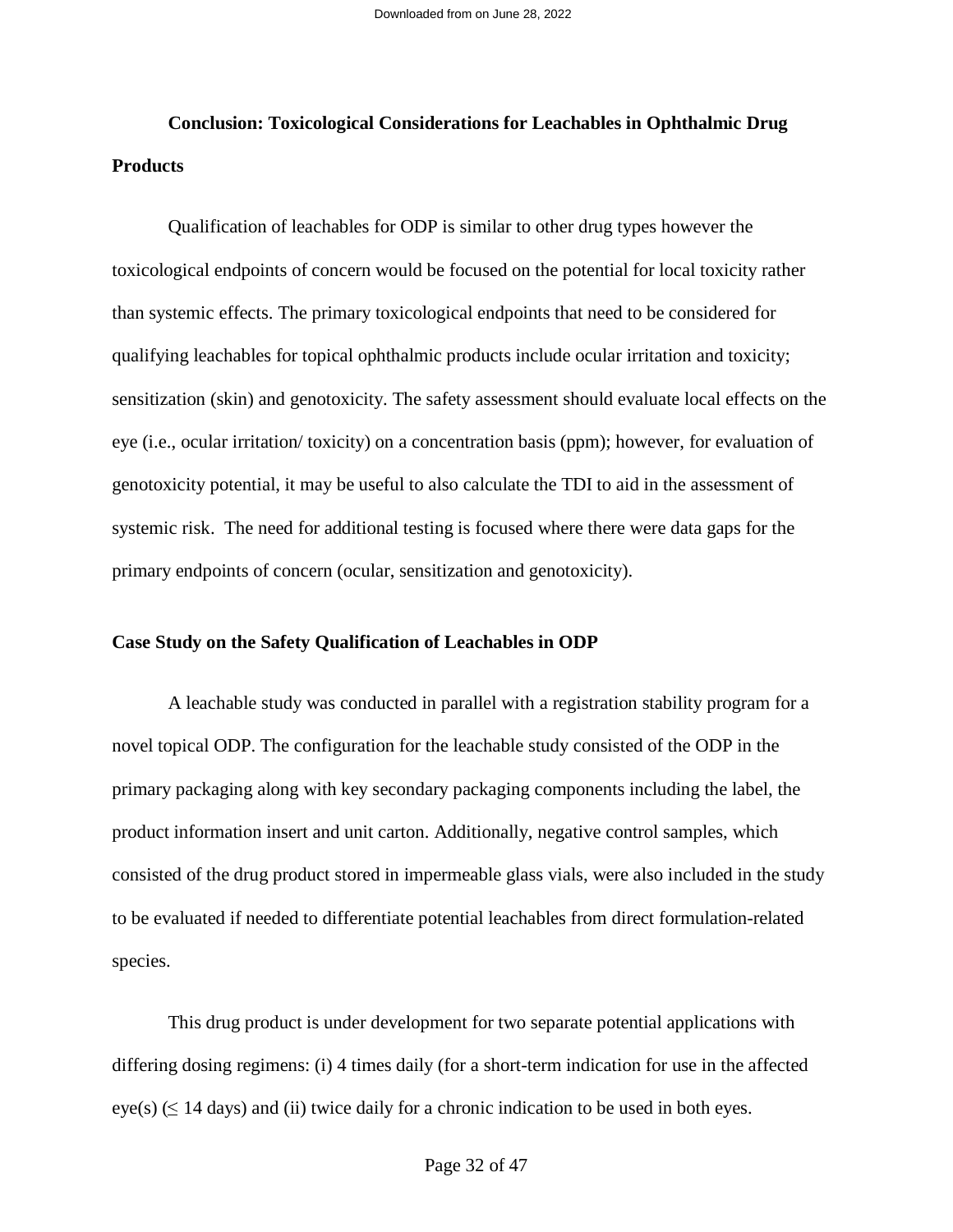In the leachable study, six peaks were detected and confirmed to be leachables based on comparative studies with the negative control (Table 3). Two of these species were at or near the analytical limit of detection and could not be positively identified.

For the other four identified leachables, the available analytical concentration data are summarized in the table below. Local effects are the primary parameter evaluated in terms of concentration on the eye (ppm), however, it is useful to calculate the TDI to aid in the assessment of genotoxicity potential. The total daily exposure for each leachable and for each indication was calculated using the following formulas:

*4 drops/eye/day x 2 eyes x 40 µL/drop = 320 µL/day (total volume/day for acute indication) 2 drops/eye/day x 2 eyes x 40 µL/drop = 160 µL/day (total volume/day for chronic indication)* 

Based on the volume administered/day, the total daily ocular exposure for each leachable was calculated as:

*Volume/day (of drug product) x ug/1000µL (leachable concentration) = µg/day (total leachable exposure)* 

Based on the low concentrations  $(\leq 1.5$  ppm) and potential systemic exposure levels, it was deemed that no further work or safety assessments were required for the two unidentified chemicals (peaks # 5, 6) and for peak #3. For the other three compounds, which were detected at concentrations in the 7–22 ppm concentration range and near or above the threshold of toxicological concern  $(1.5 \mu g/day)$  for total daily exposure [30], literature searches focused on the 3 primary toxicity endpoints for this product type were conducted. A high-level summary of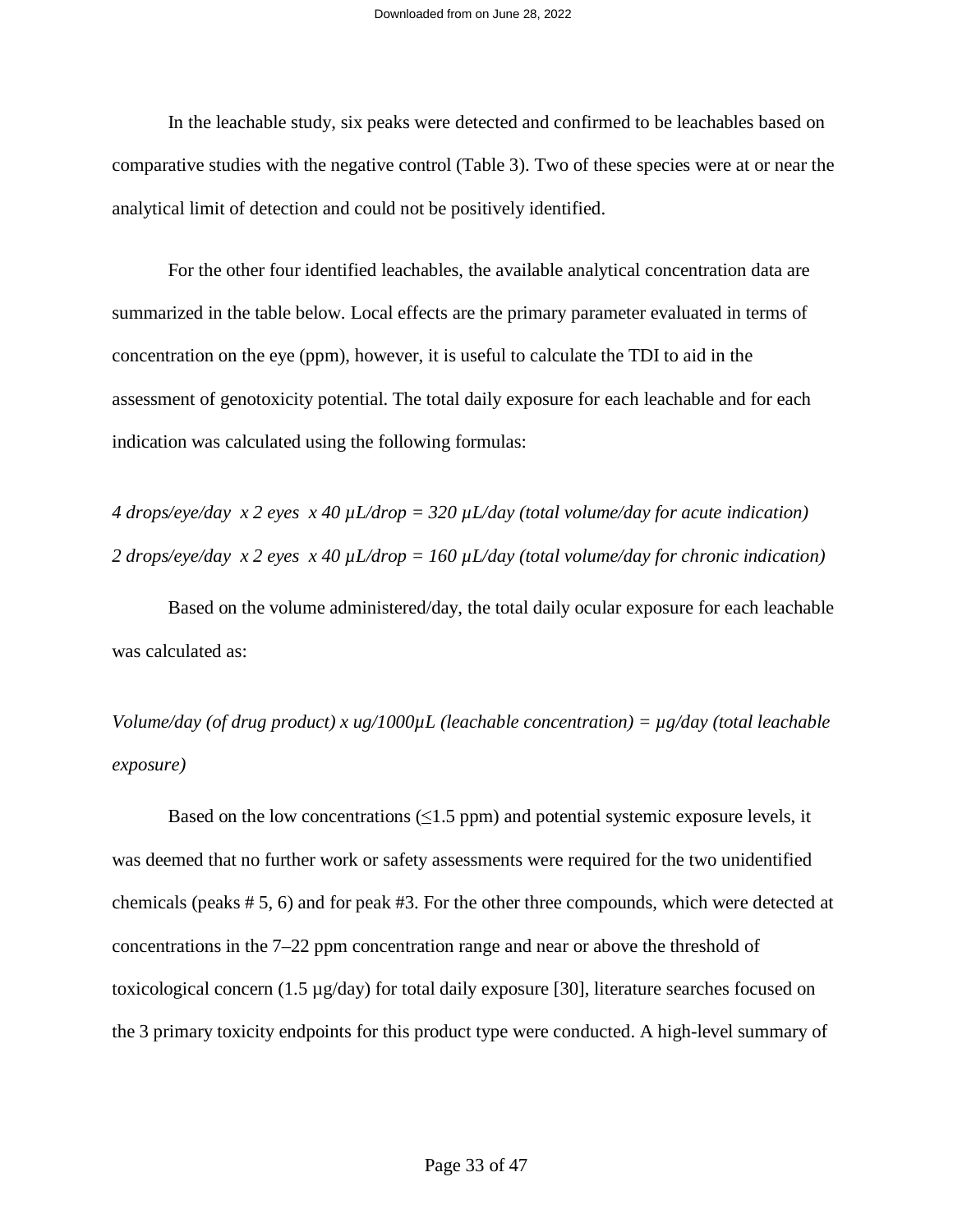the literature data is found in Table 4. The evaluation of each of the three compounds in described below.

Antioxidant compound: As only minimal, reversible ocular irritancy/toxicity was observed at very high concentrations (800-fold higher than product) it was deemed that no further ocular testing was required. As no data was available for genotoxicity and the TDI was above the TTC, SAR analysis was conducted. No SAR alerts for genotoxicity were detected. Based on these results, along with the overall dataset, no additional safety testing is required.

Plasticizer: For this material, favorable ocular toxicity data (at higher concentrations than detected in the product), as well as favorable genotoxicity and sensitization data was found in the literature. Based on the available data and the exposure of the plasticizer relative to the recommended safe level on Prop 65, no additional testing is required for this material.

Resin Intermediate: For the resin intermediate detected at 22 ppm in the drug product, there was minimal ocular data available at relevant concentrations. Therefore, further evaluation/testing of ocular irritation/toxicity may be warranted. The favorable genotoxicity and sensitization data available in the literature precludes any further testing in these areas.

The literature review and safety assessment of these materials along with any proposed testing strategies should be documented for potential inclusion in future regulatory submissions.

### **General Sample Evaluation (with examples of assessment tables):**

NOAELs from local tolerance, sensitization and genotoxicity studies should be identified from published studies whenever possible. If insufficient information is available, additional safety parameters such as SAR assessments and acute and chronic systemic toxicity can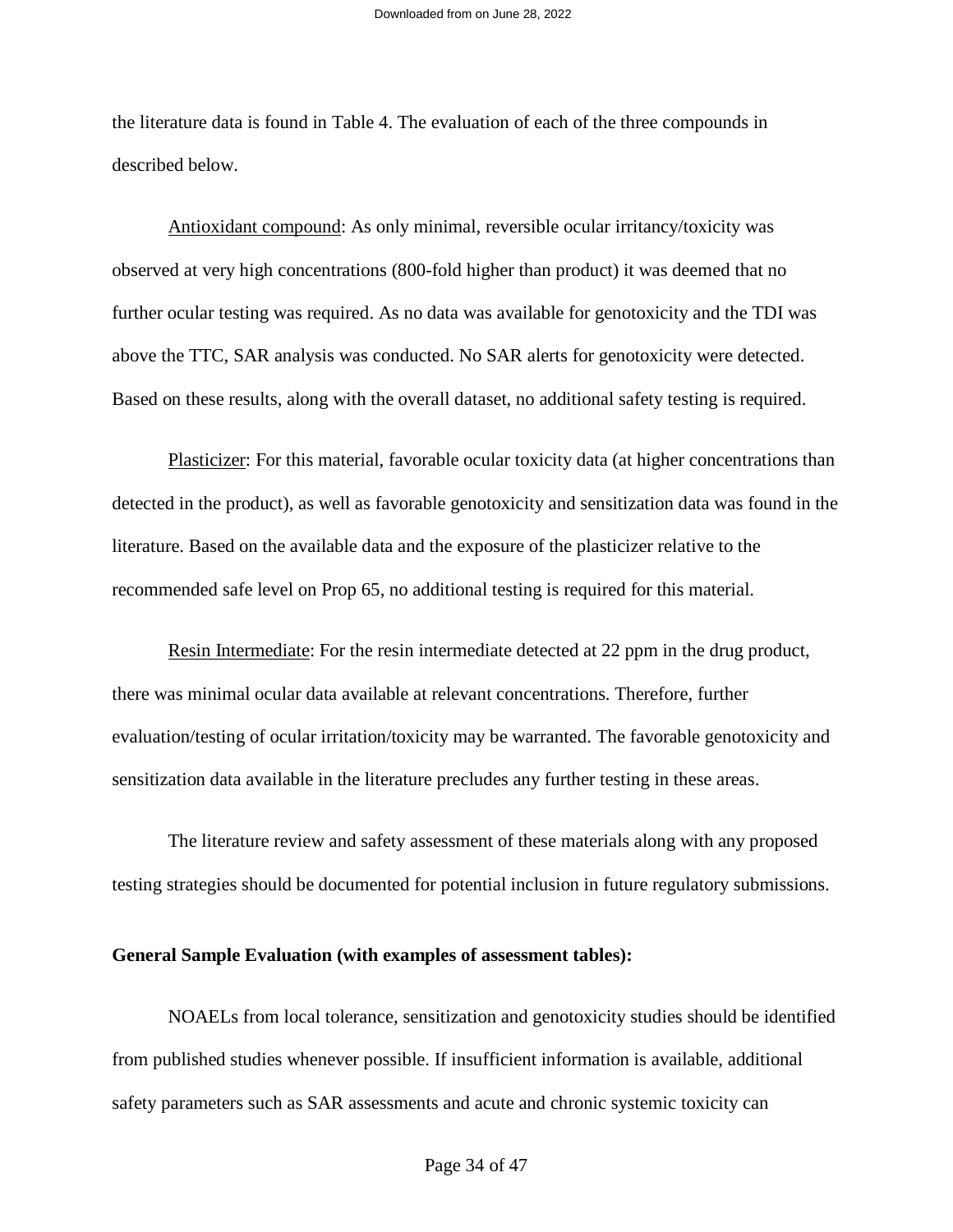contribute to the safety evaluation. If no information is available, structurally related compounds may be used on a case-by case basis, as appropriate, to provide an assessment from similar compounds. See example sample assessment tables, Table 5 and Table 6.

### **Conclusion: Case Study**

Literature data assessing local tolerance, sensitization and genotoxicity should be evaluated as part of the the safety assessment and to determine if additional testing is required. As part of the safety assessment of local effects, the total daily ocular exposure for each leachable should be calculated considering the clinical dose regimen. In addition, the total daily intake of the drug should be calculated in support of a genotoxicity assessment. The literature review and safety assessment along with any proposed testing strategies should be documented for potential inclusion in future regulatory submissions.

### **Acknowledgement**

The support of the Product Quality Research Institute and, specifically, the PQRI Extractables & Leachables in Parenteral and Ophthalmic Drug Products (PODP), is gratefully acknowledged.

### **Conflict of Interest Declaration**

The authors declare that they have no conflict of interests.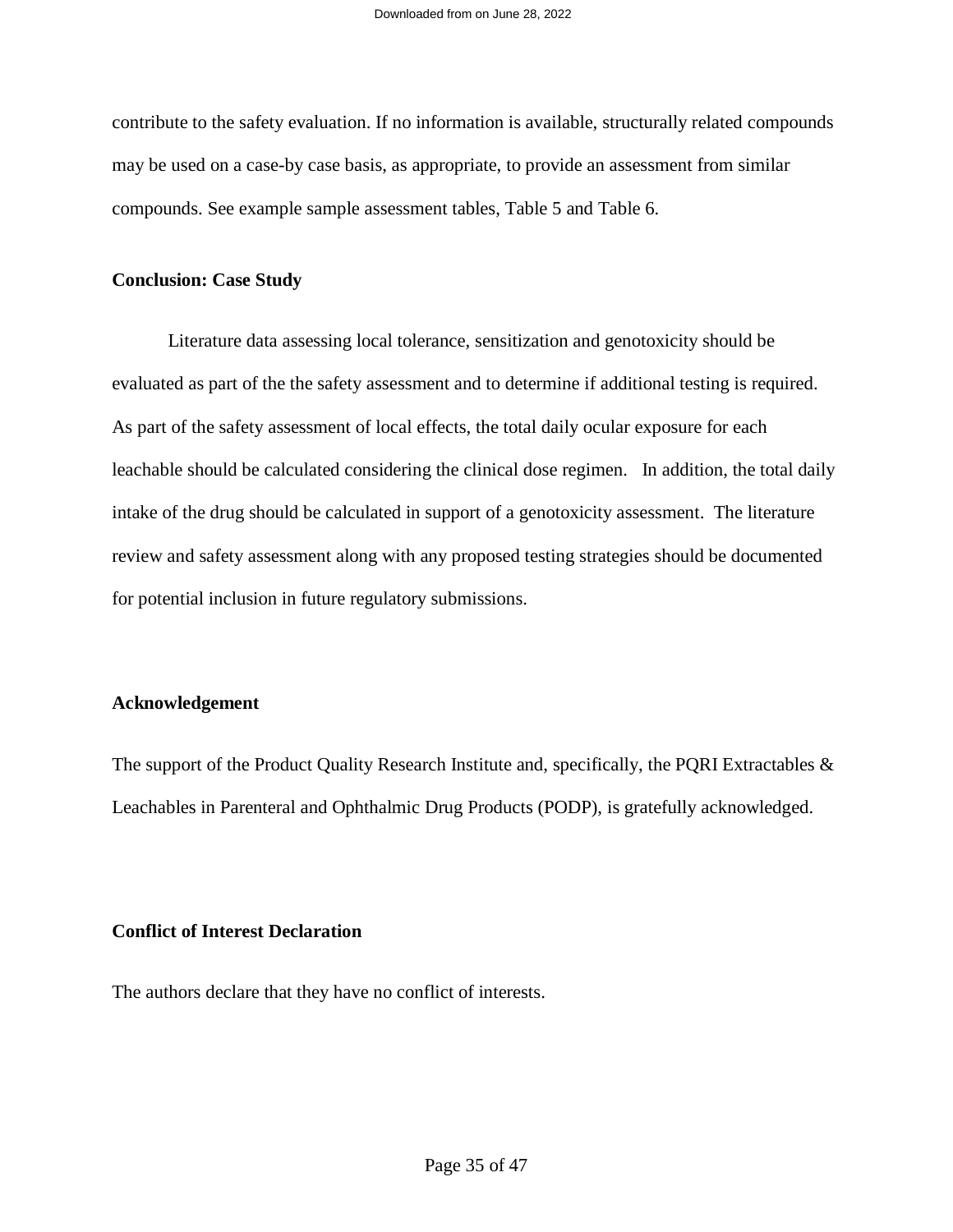### **References**

- 1. Guidance for Industry, Container Closure Systems for Packaging Human Drugs and Biologics, May **1999**.
- 2. United States Pharmacopoeia, <1664> Assessment of Drug Product Leachables Associated with Pharmaceutical Packaging/Delivery Systems. 2015.
- 3. Norwood, D. et al., Safety Thresholds and Best Practices for Extractables and Leachables in Orally Inhaled and Nasal Drug Products, Product Quality Research Institute recommendation document, September **2006**.
- 4. Paskiet, D.; Jenke, D.; Ball, D.; Houston, C.; Norwood, D.L.; Markovic, I. The Product Quality Research Institute Leachables and Extractables Working Group Initiatives for Parenteral and Ophthalmic Drug Product (PODP). *PDA Journal of Pharmaceutical Science and Technology*, **2013**, *67* (5), 430–447.
- 5. Paskiet, D.; Ball, D.; Jenke D; et al. Safety Thresholds and Best Demonstrated Practices for Extractables and Leachables in Parenteral Drug Products (Intravenous, Subcutaneous, and Intramuscular). Product Quality Research Institute (PQRI). Available at the PDA Bookstore. https://www.pda.org/bookstore/pda-bookstore
- 6. Impurities in New Drug Products, ICH, ICH Guideline Q3B (R2), June 2, 2006.
- 7. Guideline on Plastic Immediate Packaging Materials, EMA, CPMP/QWP/4359/03 and EMEA/CVMP/205/04, December 1, **2005**.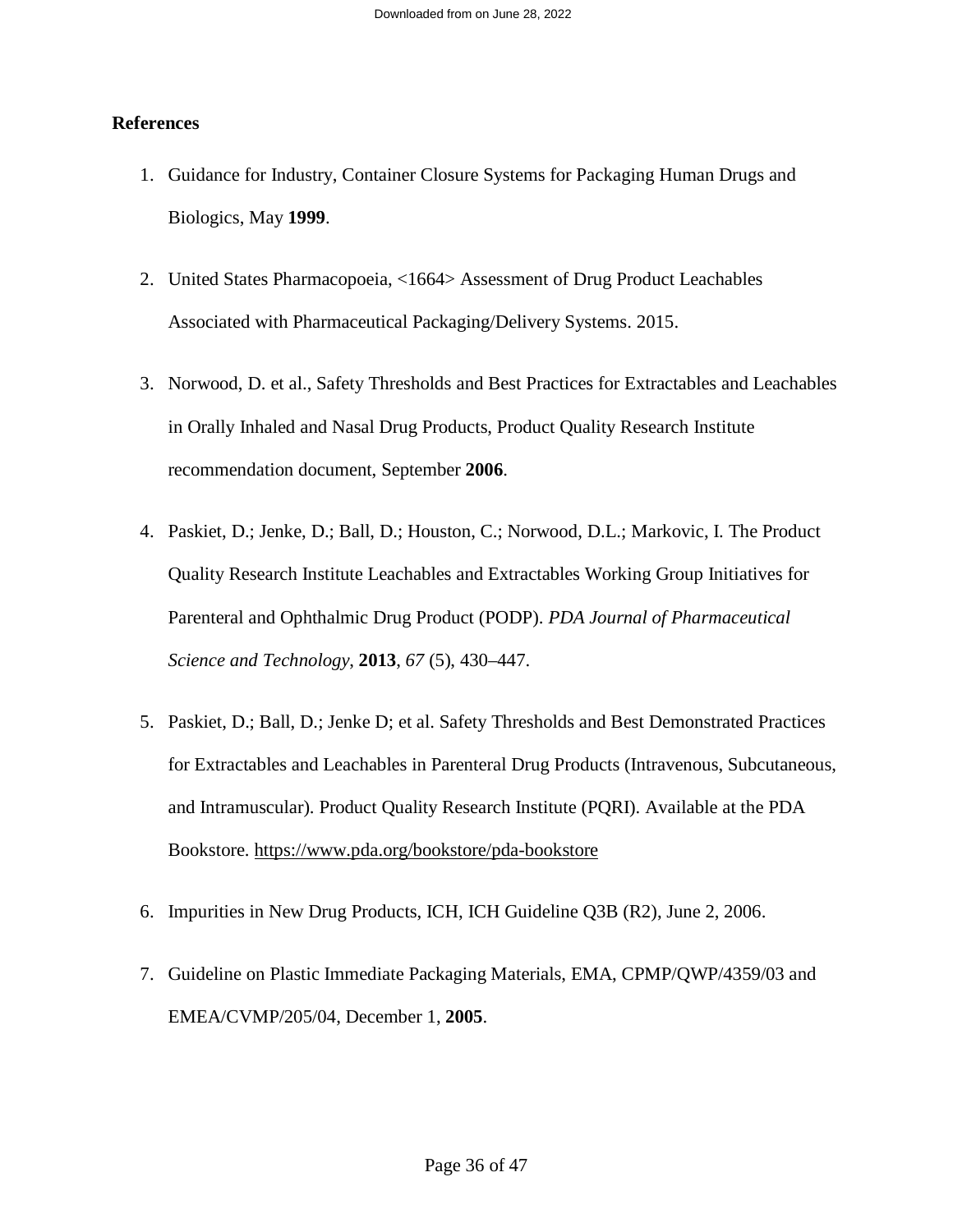- 8. Guidance for Industry. Assessment and Control of DNA Reactive (Mutagenic) Impurities in Pharmaceuticals To Limit Potential Carcinogenic Risk. ICH M7(R1). March 2018
- 9. Ng, L. Current Regulatory Recommendations for Leachables in Ophthalmic Products, Product Quality Research Institute Workshop on Thresholds and Best Practices for Parenteral and Ophthalmic Drug Products, Bethesda, MD, February 22–23, **2011**.
- 10. Urtti, A. and Salminen, L. Minimizing systemic absorption of topically administered ophthalmic drugs. *Surv Ophthalmol*. **1993** *37* (6), 435-56.
- 11. Pan. C. Strategy for Identification of Leachables in Packaged Pharmaceutical Liquid Formulations, *J Pharmaceut Biomed* **2008**, *46*, 520-527.
- 12. Jenke, D; Egert, T; Hendricker, A; Castner, J; Feinberg, T; Houston, C; Hunt, D; Lynch, M; Nicholas, K; Norwood, D; Paskiet, D; Ruberto, M; Smith, E; Holcomb, F. Simulated Leaching (Migration) Study for a Model Container-closure System Applicable to Parenteral and Ophthalmic Drug Products (PODPs)" *PDA Journal of Pharmaceutical Science and Technology* 2017, *71*, 68-87.
- 13. Jenke, D.; Castner, J.; Egert, T.; Feinberg, T.; Hendricker, A.; Houston, C.; Hunt, D. G.; Lynch, M.; Shaw, A.; Nicholas, K.; Norwood, D. L.; Paskiet, D.; Ruberto, M.; Smith, E. J.; Holcomb, F. Extractables Characterization for Five Materials of Construction Representative of Packaging Systems Used for Parenteral and Ophthalmic Drug Products. *PDA Journal of Pharmaceutical Science and Technology*, September/October **2013**, *67*(5), 448–511.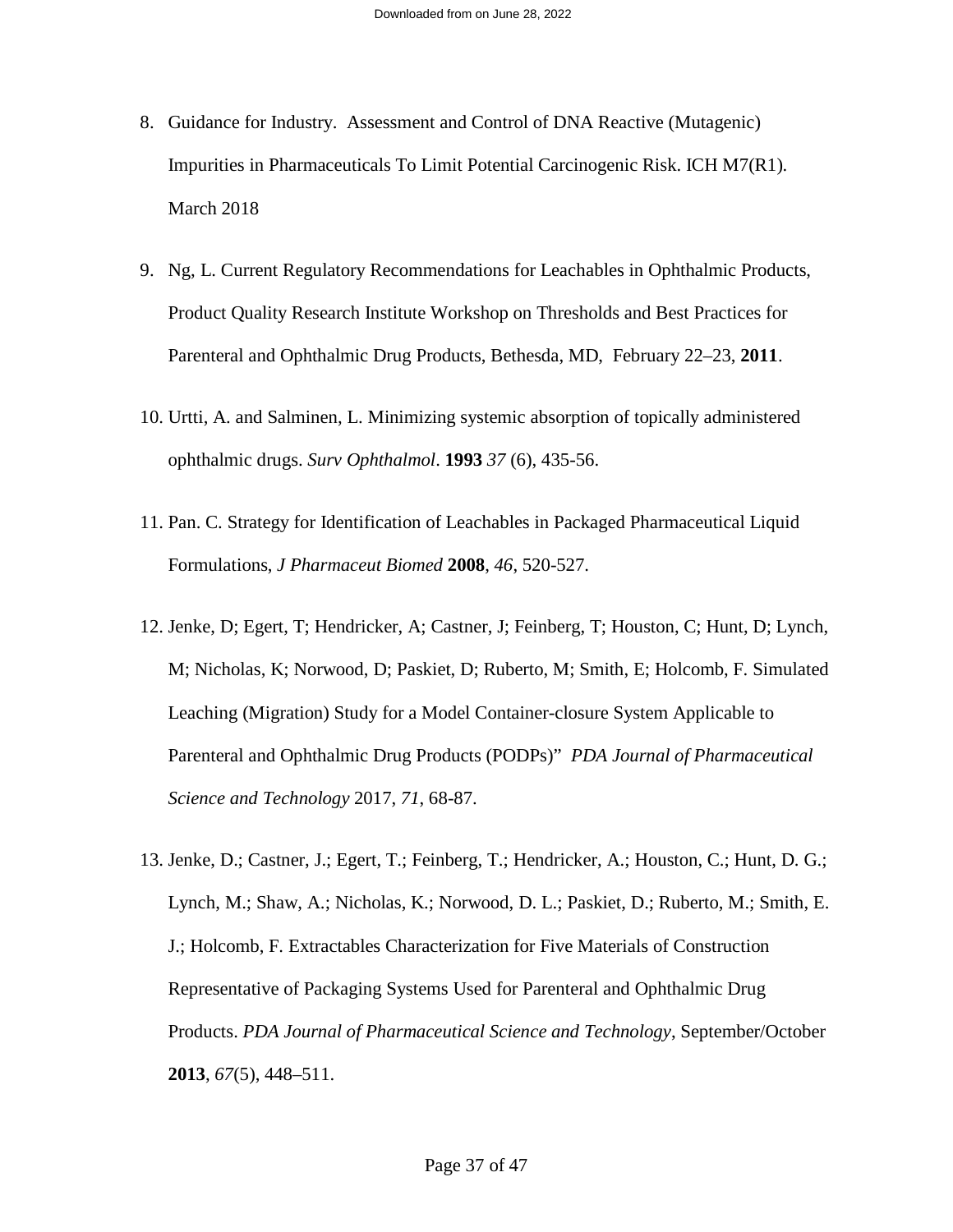- 14. Haider, N. and Karlsson, S. Loss and Transformation Products of the Aromatic Antioxidants in MDPE Film under Long-Term Exposure to Biotic and Abiotic Conditions. *J Appl Polym Sci* **2002**, *85*, 974-988.
- 15. Bertoldo, M. and Ciardelli, F. Water Extraction and Degradation of a Sterically Hindered Phenolic Antioxidant in Polypropylene Films. *Polymer* **2004**, *45*, 8751–9759.
- 16. Caspi, R.R. Understanding autoimmunity in the eye: from animal models to novel therapies. *Discov Med* **2014**, *17* (93), 155–62.
- 17. Freddo, T.F. A contemporary concept of the blood-aqueous barrier. *Prog Retin Eye Res*. **2013** *January; 32*, 181–195.
- 18. O'Donnell, B.F. and Foulds, I.S. Contact allergic dermatitis and contact urticarial due to topical ophthalmic preparations. *Br J Ophthalmol* **1993**, *77* (11), 740–1.
- 19. Chaudhari, P.R. and Maibach, H.I. Allergic contact dermatitis from ophthalmics: 2007. *Contact Dermatitis* **2007**, *57*, 11–13.
- 20. Baeck, M.; De Potter, P.; Goossens, A. Allergic Contact Dermatitis Following Ocular Use of Corticosteroids. *J Oc Pharm and Therap* **2011**, *27* (1), 83–92.
- 21. Landeck, L.; John, S.M.; Geier, J. Topical ophthalmic agents as allergens in periorbital dermatitis. *Br J Ophthalmol* **2014**; *98*, 259–262.
- 22. Gerberick, G.F.; Robinson, M.K.; Ryan, C.A.; Dearman, R.J.; Kimber, I.; Basketter, D.A.; Wright, Z.; Marks, J.G. Contact Allergenic Potency: Correlation of Human and Local Lymph Node Assay Data. *Am J Cont Derm* **2001** *September; 12* (3), 156–161.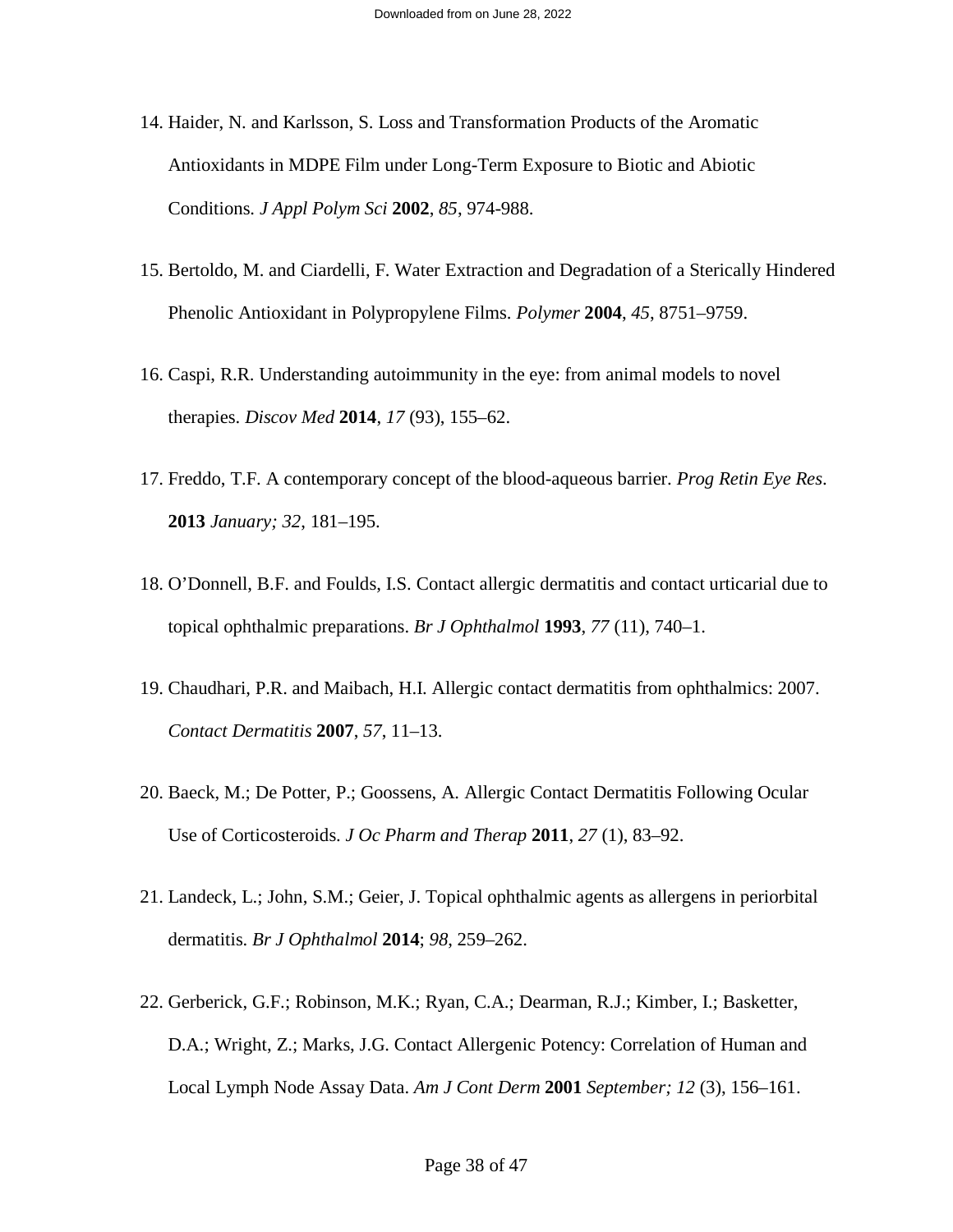- 23. Jowsey, I.R. Proactive surveillance of contact allergies: an important component of the risk management strategy for skin sensitizers. *Cont Derm* **2007**; 56:305–310.
- 24. Basketter, D.A.; Clapp, C.J.; Safford, B.J.; Jowsey, I.R.; McNamee, P.; Ryan, C.A.; Gerberick, G.F. Preservatives and Skin Sensitization Quantitative Risk Assessment. *Dermatitis*. **2008** *January/February*, *19*(1):20–27.
- 25. Teubner, W.; Mehling, A.; Schuster, P.X.; Guth, K.; Worth, A.; Burton, J.; van Ravenzwaay, B.; Landsiedel, R. Computer models versus reality: How well do in silico models currently predict the sensitization potential of a substance. *Reg Tox Pharm*. **2013**, *67*, 468–485.
- 26. Patlewicz, G.; Aptula, A.O.; Uriarte, E.; Roberts, D.W.; Kern, P.S.; Gerberick, G.F.; Kimber, I.; Dearman, R.J.; Ryan, C.A.; Basketter, D.A. An evaluation of selected global (Q)SARs/expert systems for the prediction of skin sensitization potential. *SAR QSAR Environ Res.* **2007**, *18*(5–6), 515–41.
- 27. Roberts, D.W.; Aptula, A.O.; Patlewicz, G. Mechanistic applicability domains for nonanimal-based prediction of toxicological endpoints. QSAR analysis of the Schiff base applicability domain for skin sensitization. *Chem Res Toxicol.* **2006**, *Sep;19* (9), 1228– 33.
- 28. Roberts, D.W.; Patlewicz, G.; Kern, P.S.; Gerberick, F.; Kimber, I.; Dearman, R.J.; Ryan, C.A.; Basketter, D.A.; Aptula, A.O. Mechanistic applicability domain classification of a local lymph node assay dataset for skin sensitization. *Chem Res Toxicol.* **2007** *Jul;20* (7), 1019–30.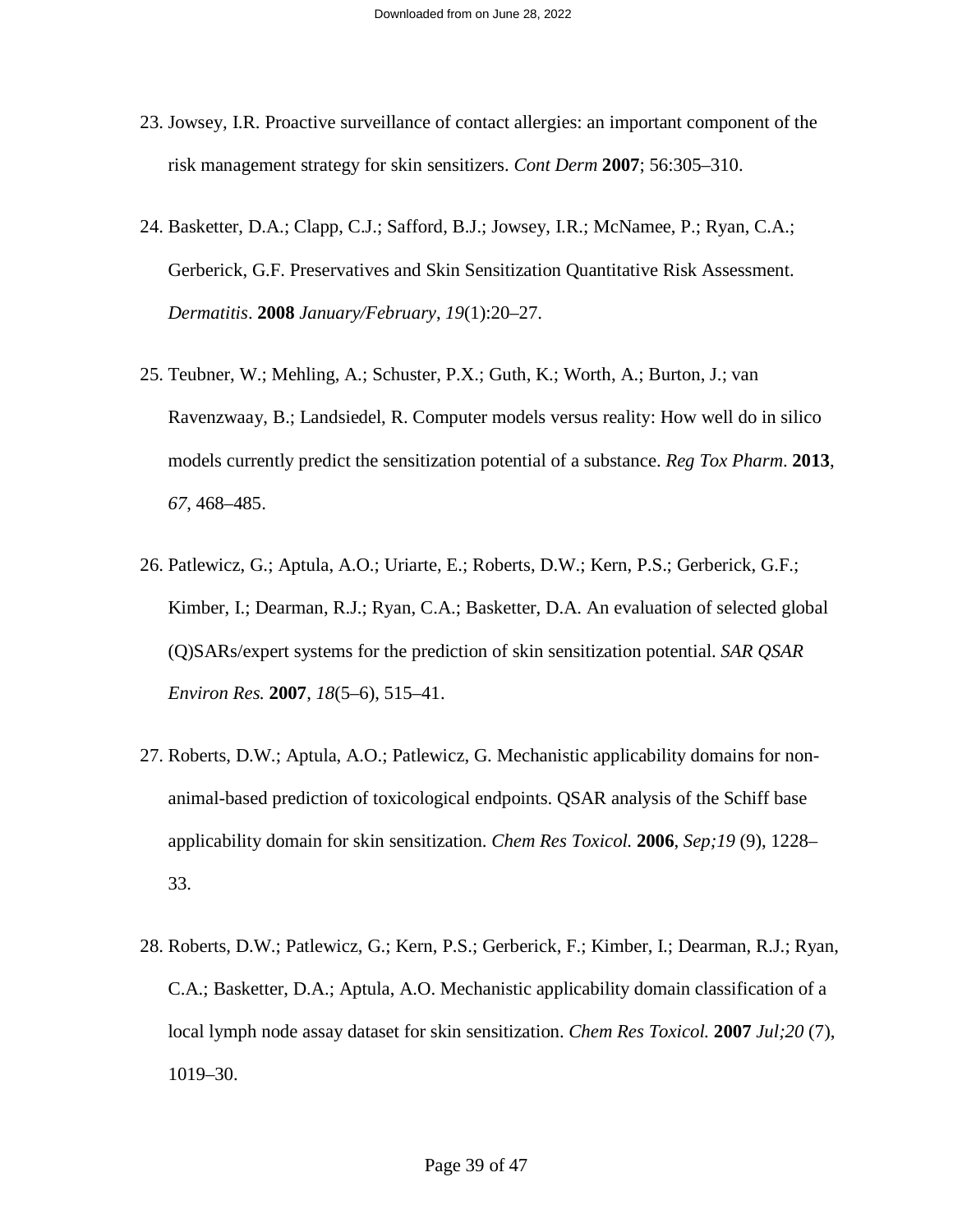- 29. Sacca, S.C.; Bolognesi, C.; Battistella, A.; Bagnis, A.; Izzotti, A. Gene-environment interactions in ocular diseases. *Mutat Res*. **2009**, *Jul 10;667* (1–2), 98–117.
- 30. Kroes, R.; Kleiner, J.; and Renwick, A. The Threshold of Toxicological Concern Concept in Risk Assessment. *Toxicol. Sci.* **2006**, *86*; 2, 226–230.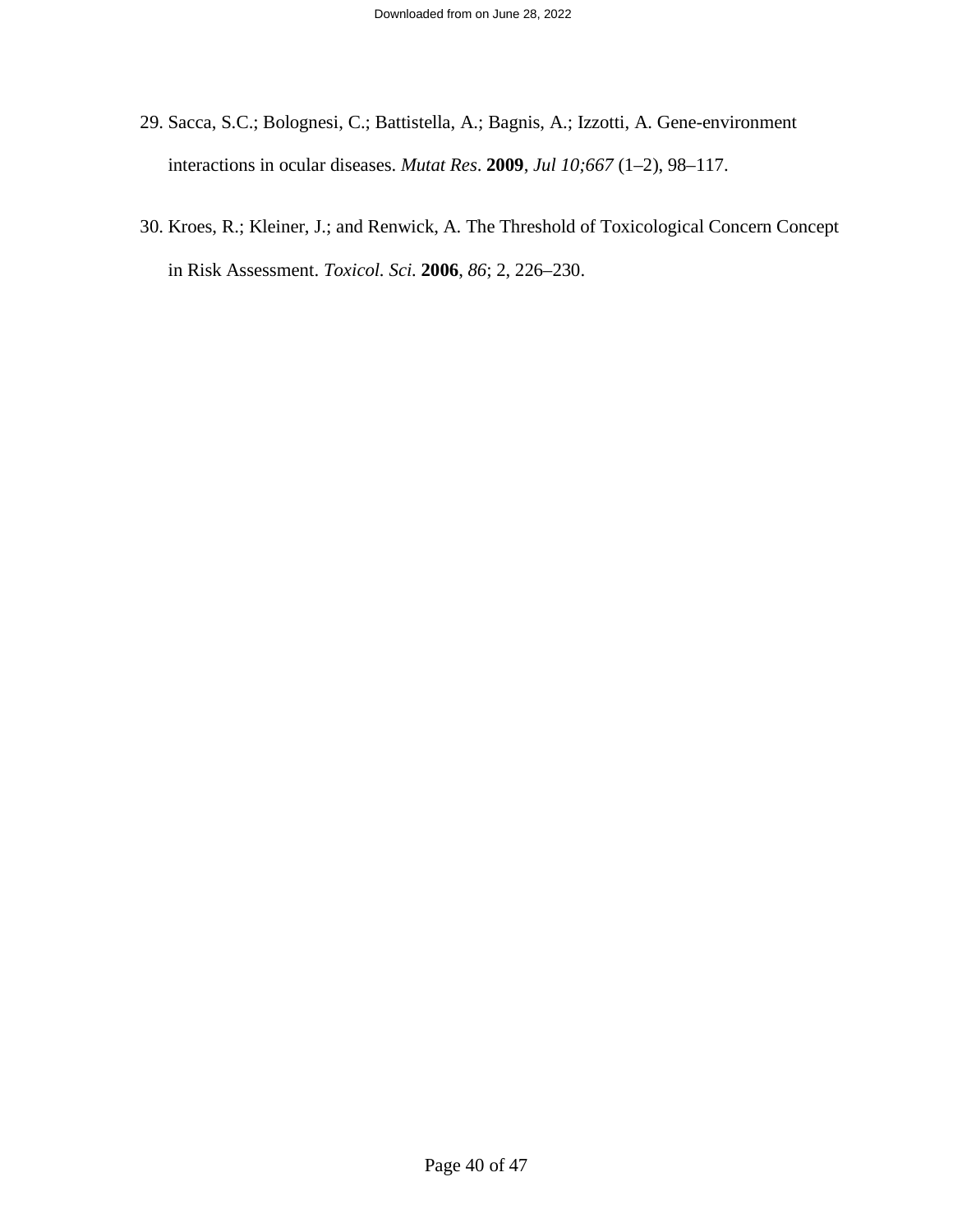List of Figures:

Figure 1. Impact of Storage Temperature on Concentration Profiles of Secondary Packaging Leachables. Example comparison of real time and accelerated data for a unit carton leachable observed in the same lot of ODP with an LDPE primary container. In this case, the product is not encapsulated in a foil pouch.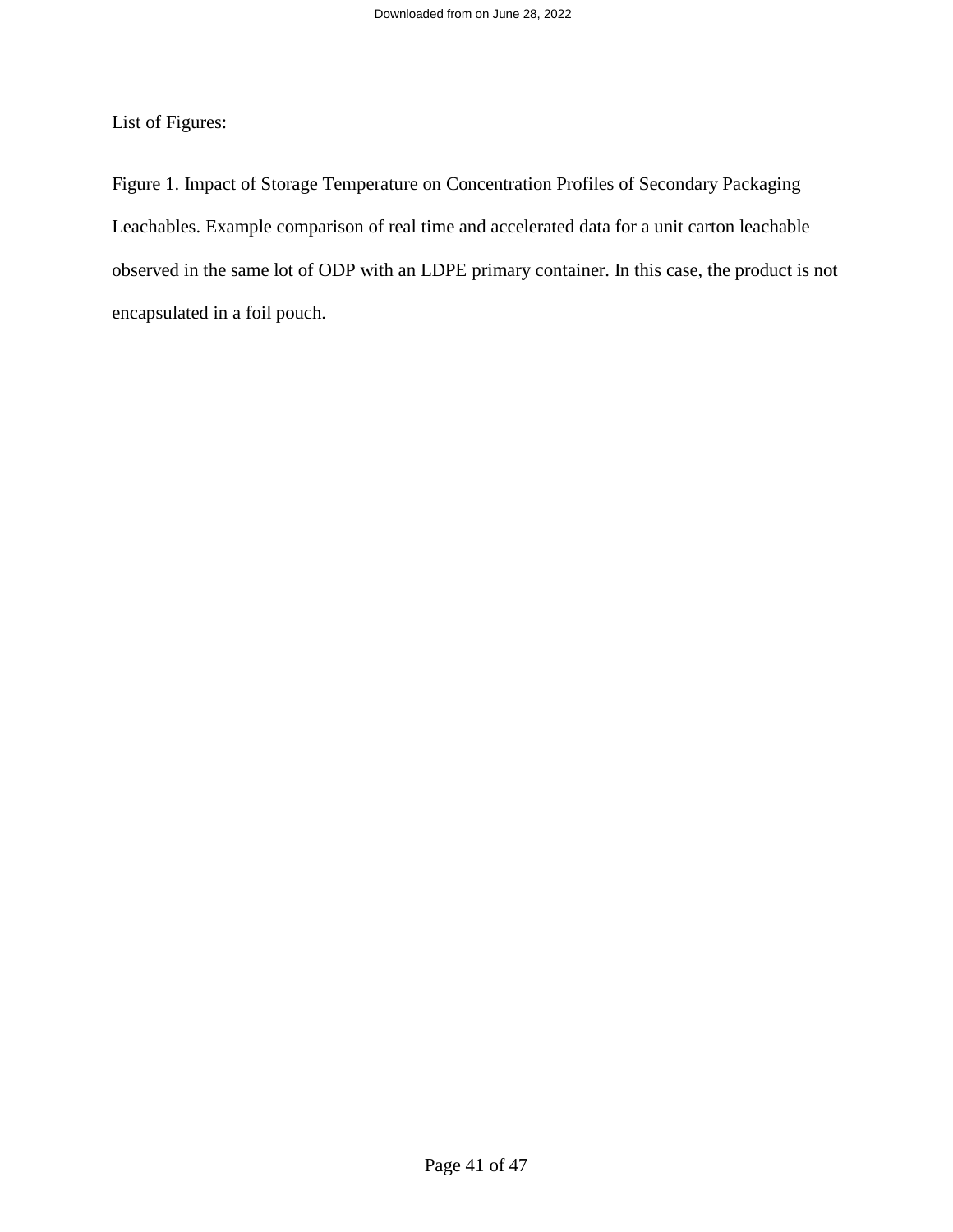| <b>Total Daily Intake</b><br>$(\mu g / day)$ | <b>Number of Eyes</b><br>treated | <b>Daily Dosing</b><br><b>Frequency</b> | <b>Concentration</b><br>$(ppm)*$ |
|----------------------------------------------|----------------------------------|-----------------------------------------|----------------------------------|
| $1.5 \mu$ g/day                              |                                  | 2                                       | 15.0                             |
| $1.5 \mu g/day$                              | $\overline{2}$                   | $\overline{2}$                          | 7.5                              |
| $1.5 \mu$ g/day                              | $\mathcal{D}_{\mathcal{L}}$      | 4                                       | 3.8                              |
| $5 \mu g/day$                                |                                  | $\mathcal{D}_{\mathcal{L}}$             | 50.0                             |
| $5 \mu g/day$                                | 2                                | $\overline{2}$                          | 25.0                             |
| $5 \mu g/day$                                | 2                                |                                         | 12.5                             |

### **Table 1. Comparison of Total Daily Intake to Concentration Values: Relationship to Dosing Frequency**

\*Assumes 50 µL dose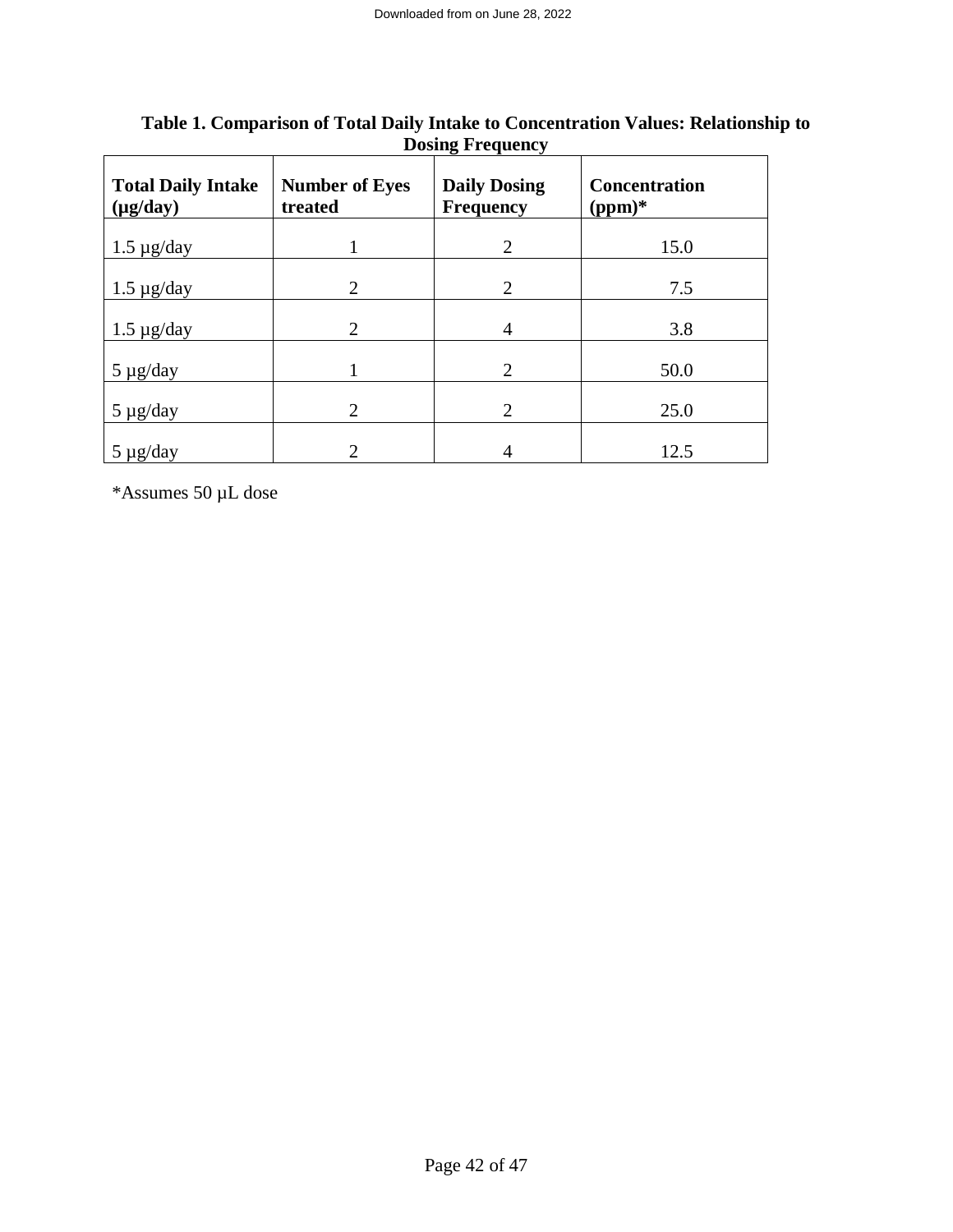| LLNA $EC_3$ (µg/cm <sup>2</sup> ) | <b>Potency Classification</b> |
|-----------------------------------|-------------------------------|
| < 100                             | Strong                        |
| $100 - 1,000$                     | Moderate                      |
| $1,000 - 10,000$                  | Weak                          |
| > 10,000                          | <b>Extremely Weak</b>         |
| $NC*$                             | Nonsensitizer                 |

## **Table 2. LLNA Potency Classification**

\*NC, not calculated. No positive response is obtained at any concentration tested; therefore, an EC3 value cannot be calculated. (Table from Gerberick et al.[21])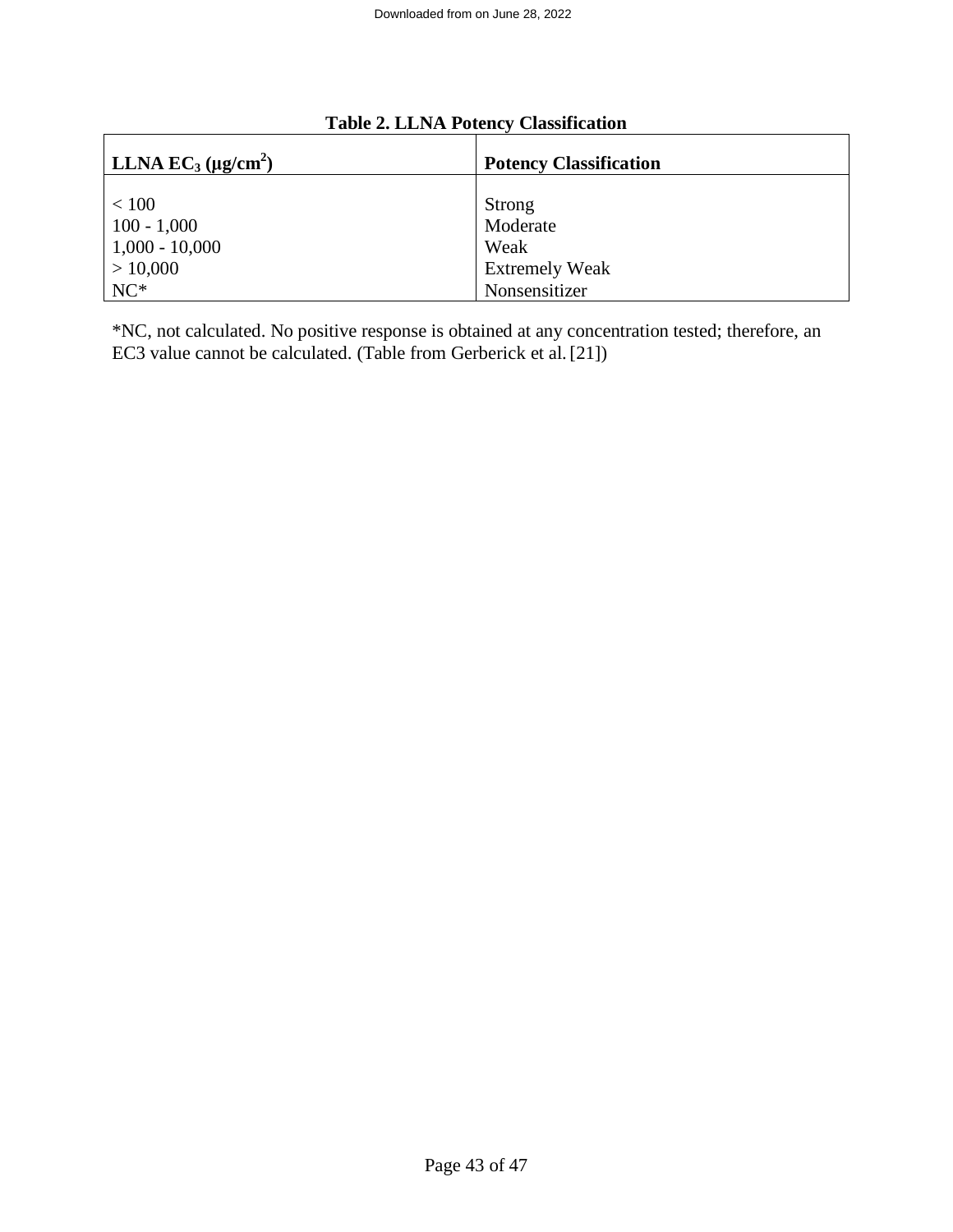|                |                       | <b>Concentration</b> | <b>Total Daily</b><br>exposure µg/day | <b>Total Daily exposure</b><br>$\mu$ g/day |
|----------------|-----------------------|----------------------|---------------------------------------|--------------------------------------------|
| Peak#          | <b>Compound class</b> | (ppm)                | (acute indication)                    | (chronic indication)                       |
|                | plasticizer           | 13                   | 4.2                                   | 2.1                                        |
| $\overline{2}$ | antioxidant           | 7                    | 2.2                                   | 1.1                                        |
| 3              | preservative          | 1.5                  | 0.48                                  | 0.24                                       |
| 4              | resin intermediate    | 22                   |                                       | 3.5                                        |
| 5              | unknown               | $<$ 1 ppm            | Not calculated                        | Not calculated                             |
| 6              | unknown               | $< 1$ ppm            | Not calculated                        | Not calculated                             |

## **Table 3. Summary of Leachables**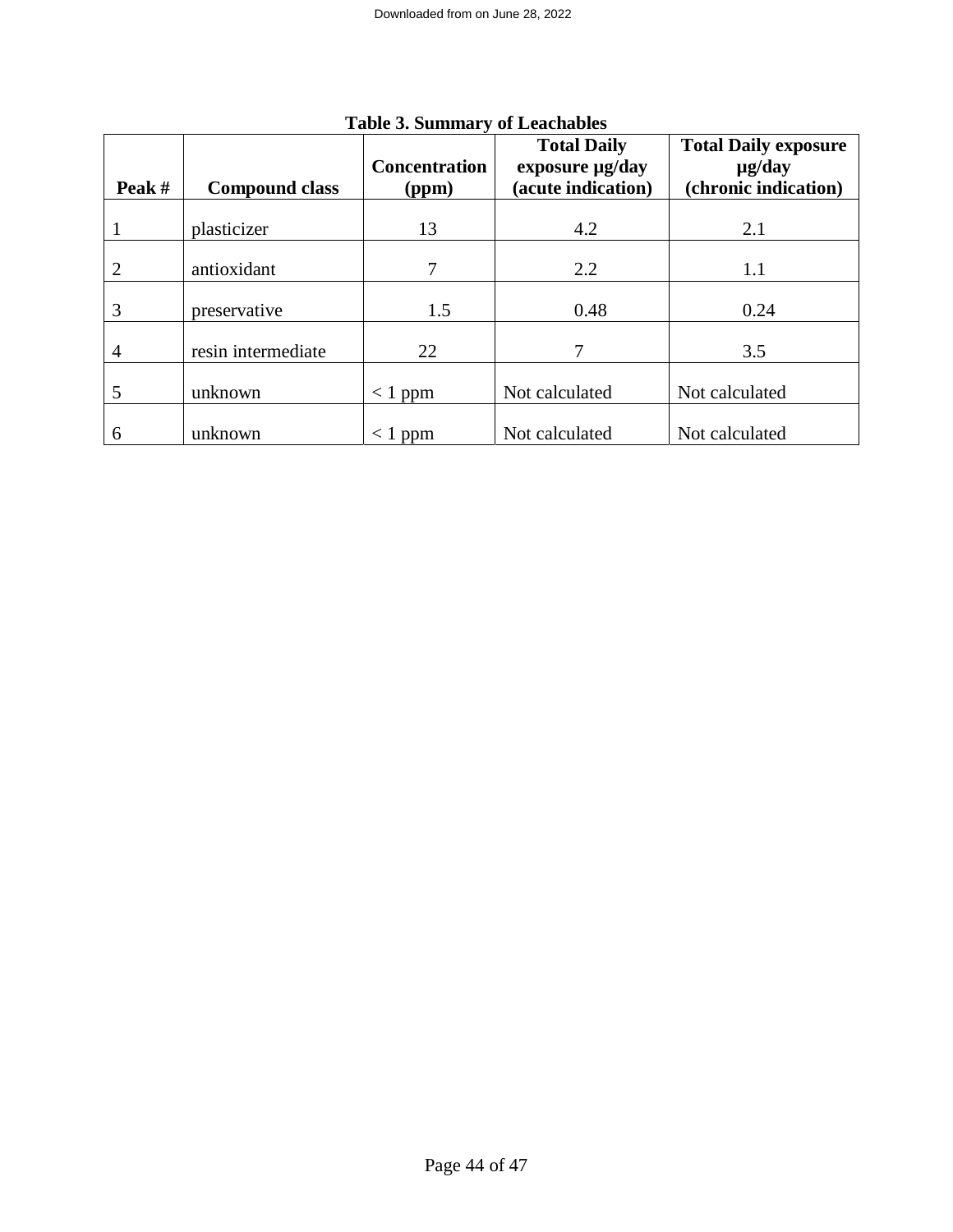| Compound              | <b>Genetic Toxicity</b>                                                                                                                                                          | <b>Ocular irritation/toxicity</b>                                                                    | <b>Sensitization</b>                                                            |
|-----------------------|----------------------------------------------------------------------------------------------------------------------------------------------------------------------------------|------------------------------------------------------------------------------------------------------|---------------------------------------------------------------------------------|
| Antioxidant           | No data available                                                                                                                                                                | Minimal reversible irritancy<br>observed at 800x<br>concentration on eye                             | No indication<br>of sensitization<br>at doses higher<br>than leachable<br>level |
| Plasticizer           | Negative genotoxicity but<br>listed on California<br>Proposition 65 list of<br>hazardous substances with<br>a recommended safe level<br>of 9.8 $\mu$ g/day (from all<br>sources) | Nonirritant                                                                                          | No indication<br>of sensitization<br>at doses higher<br>than leachable<br>level |
| Resin<br>intermediate | Negative in all test<br>systems                                                                                                                                                  | Strongly irritating when tested<br>neat (10 mg) on rabbit eye;<br>no data at lower<br>concentrations | No indication<br>of sensitization                                               |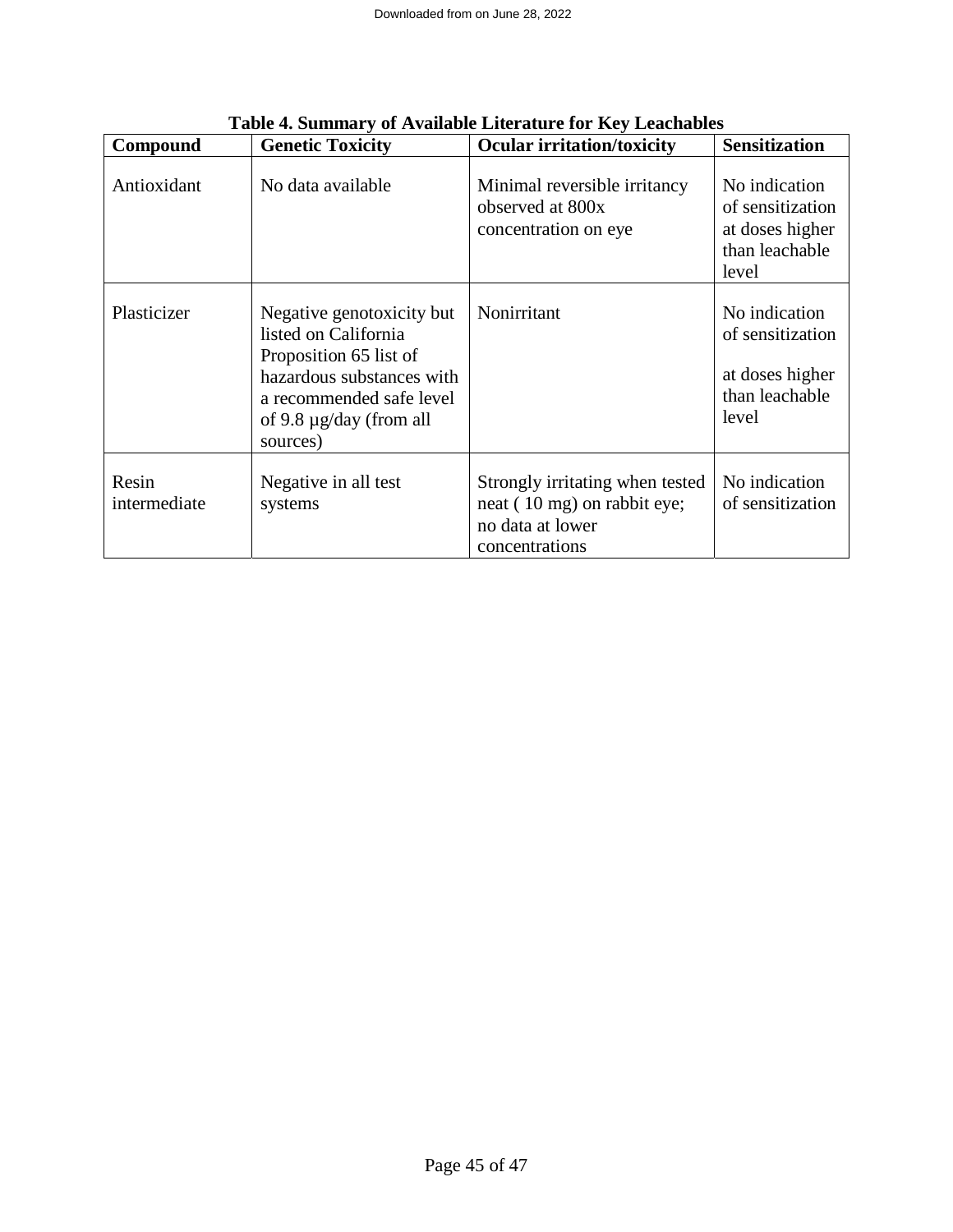### **Table 5. Sample Assessment: Highest Concentrations Detected and Estimated Total Daily Doses**

|                                                                | Leachable <sup>a</sup>             |
|----------------------------------------------------------------|------------------------------------|
| <b>Highest Concentration Detected</b>                          | x ppm                              |
|                                                                |                                    |
| <b>Estimated Total Daily Exposure Following Topical Ocular</b> | $ \leq$ y.yy µg/day <sup>b,c</sup> |
| <b>Administration (Both Eyes Combined)</b>                     |                                    |

<sup>a</sup> Record name of leachable or relative retention time if unidentified

<sup>b</sup> Given the administration instructions available for product (i.e., instill 2 drops to both eyes daily; use actual drop size)

<sup>c</sup> ppm = mg/L; leachable conc (mg/L; μg/1000 μL) x drop size (μL/drop) x number drops/eye/day x 2 eyes = y.yy μg/day.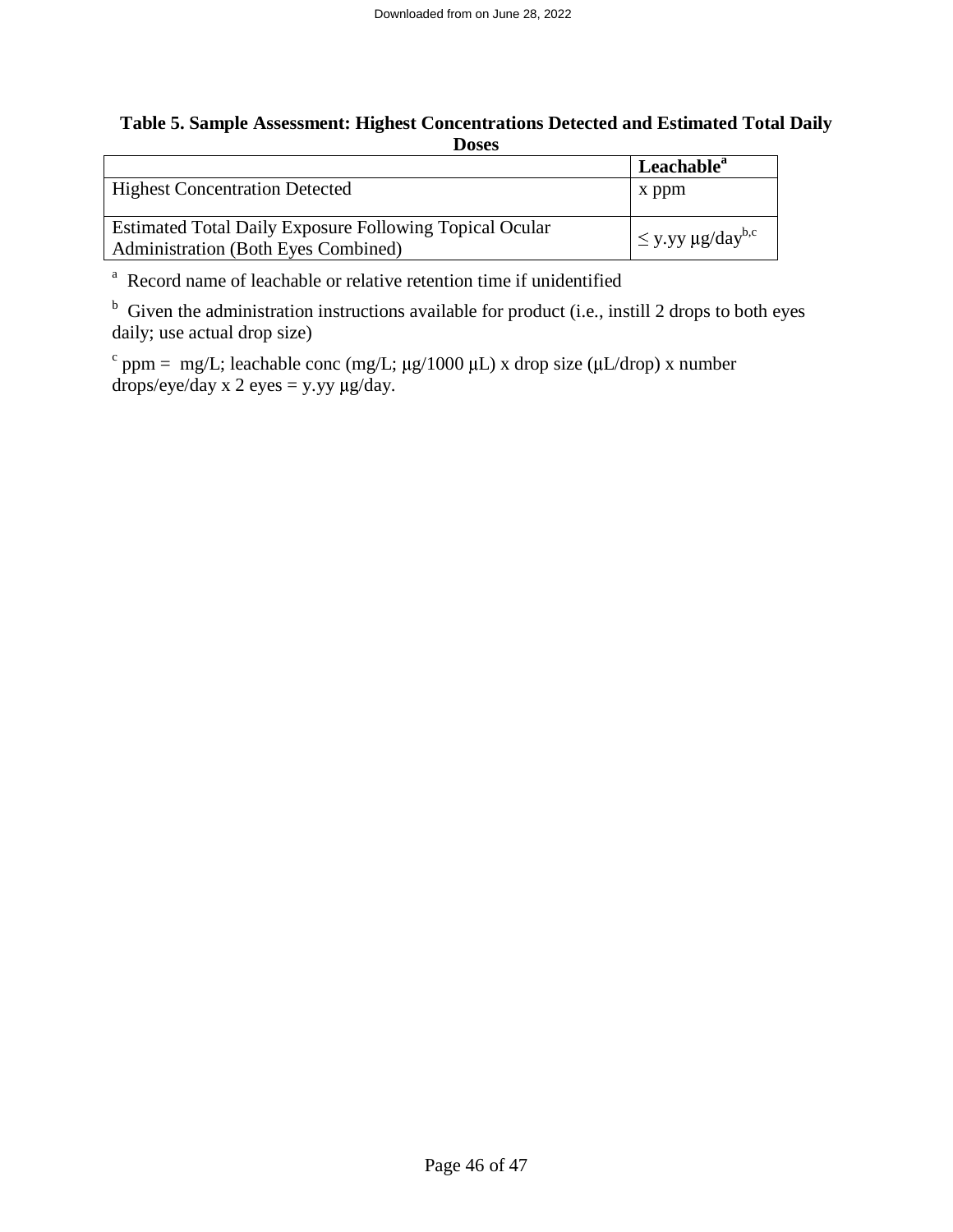### **Table 6. Example Tool to Aid in Assessment (add or delete categories as applicable) Complete for each Leachable**

|                              | <b>NOAEL</b> | <b>Safety Margin above observed leachable</b><br>concentrations (x ppm or x mg/kg) <sup>a</sup> |
|------------------------------|--------------|-------------------------------------------------------------------------------------------------|
| <b>Local Tolerance</b>       |              |                                                                                                 |
| Genotoxicity/Carcinogenicity |              |                                                                                                 |
| Sensitization                |              |                                                                                                 |

<sup>a</sup> calculated as the NOAEL obtained from studies or literature, divided by concentration of the leachable

Repeat for Leachable 2, if applicable.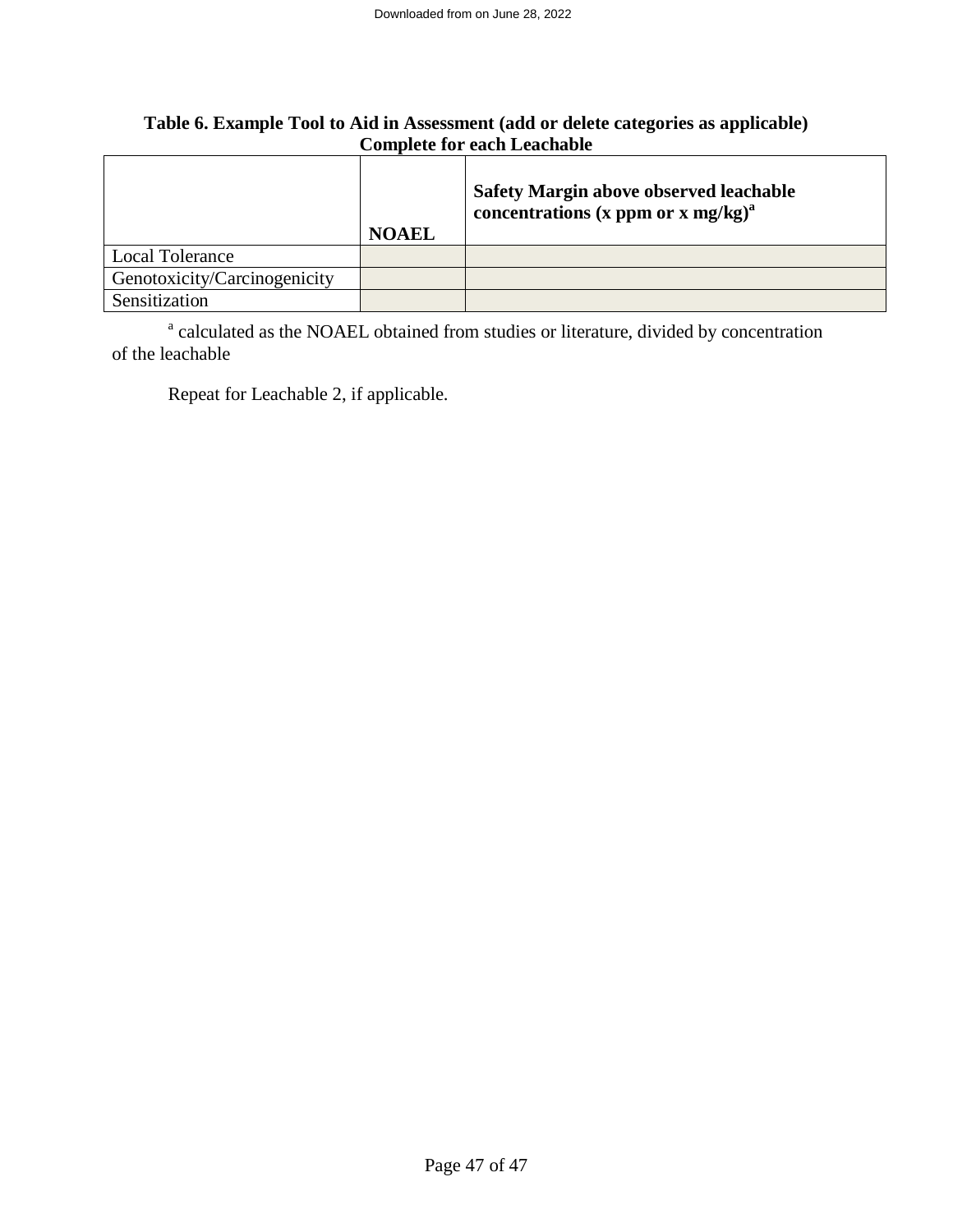